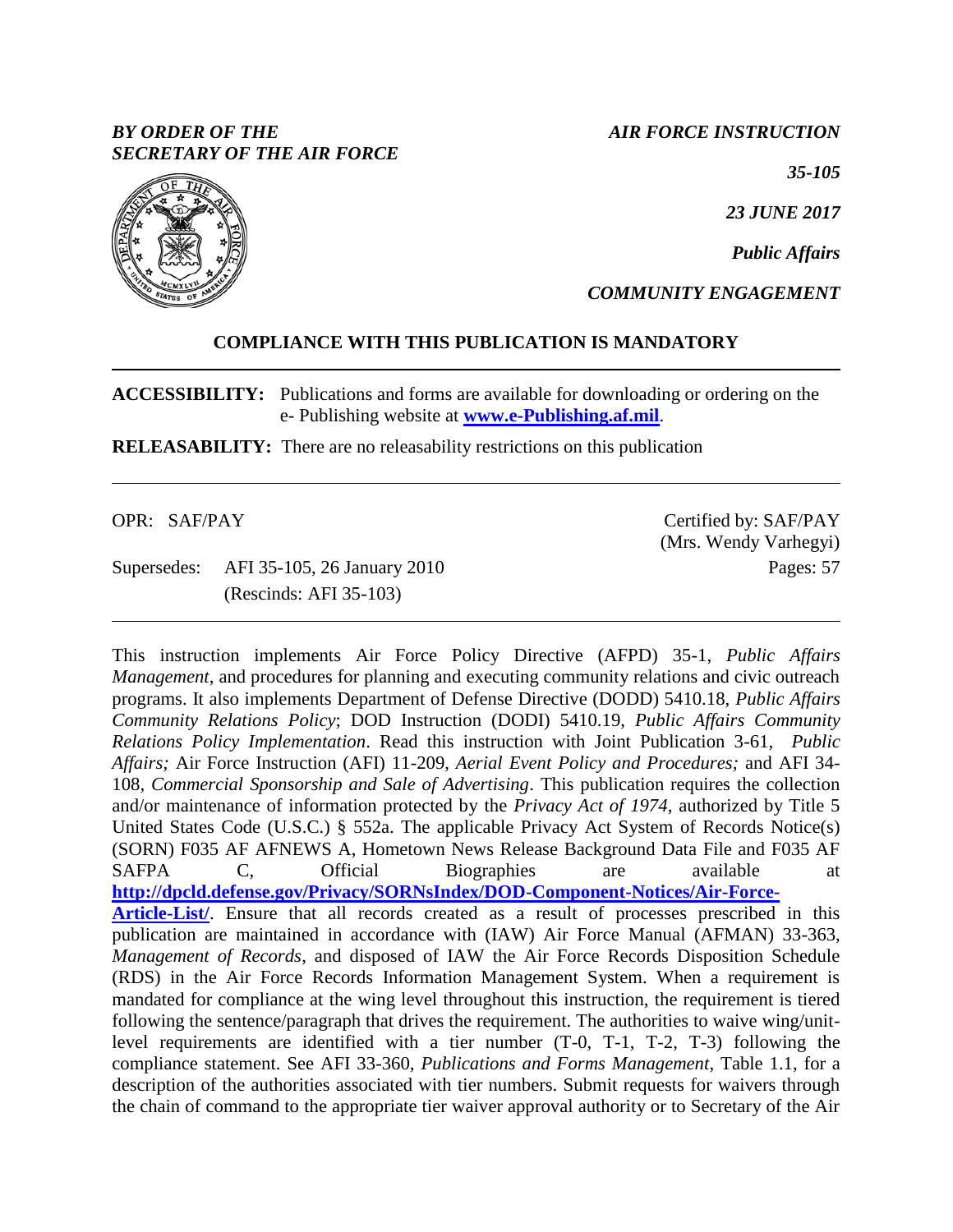Force Public Affairs Engagement Division (SAF/PAY) for non-tiered compliance items. Refer recommended changes and questions about this publication to the Office of Primary Responsibility (OPR) using the AF Form 847, *Recommendation for Change of Publication,* and route AF Form 847s from the field through the appropriate functional chain of command. This publication may be supplemented at any level, but all supplements must be routed to the OPR of this publication for coordination prior to certification and approval. This instruction applies to Air Force Active Duty, Air Force Reserve Command (AFRC), and Air National Guard (ANG) units, contractors and Civil Air Patrol when performing functions of the Air Force unless otherwise noted.

### *SUMMARY OF CHANGES*

This Instruction has been substantially changed and requires complete review. Major changes include: addition of required Tier compliance items, incorporation of non-media elements of the rescinded AFI 35-103, *Public Affairs Travel,* as well as new guidance from higher headquarters.

*Per AFI 33-360, table of contents will be generated by AFDPO and is not submitted by the OPR as part of the draft.*

|      | <b>Chapter 1- PURPOSE AND OBJECTIVES</b>                                                                     | 6              |
|------|--------------------------------------------------------------------------------------------------------------|----------------|
| 1.1. |                                                                                                              | 6              |
| 1.2. |                                                                                                              | 6              |
|      | <b>Chapter 2— ROLES AND RESPONSIBILITIES</b>                                                                 | 7              |
| 2.1. | Director, Secretary of the Air Force Office of Public Affairs (SAF/PA).                                      | $\overline{7}$ |
| 2.2. |                                                                                                              | $\overline{7}$ |
| 2.3. |                                                                                                              | $\overline{7}$ |
| 2.4. | Director, Component Numbered Air Force Office of Public Affairs (C-                                          | 8              |
| 2.5. |                                                                                                              | 8              |
|      | <b>Chapter 3-PROGRAM APPROVALS AND PARTICIPATION</b>                                                         | 9              |
| 3.1. |                                                                                                              | 9              |
| 3.2. |                                                                                                              | 10             |
| 3.3. |                                                                                                              | 15             |
|      | <b>Chapter 4— USE OF AERIAL DEMONSTRATION TEAMS, PARACHUTE TEAMS,</b><br>STATIC DISPLAYS AND OTHER EQUIPMENT | 17             |
| 4.1. |                                                                                                              | 17             |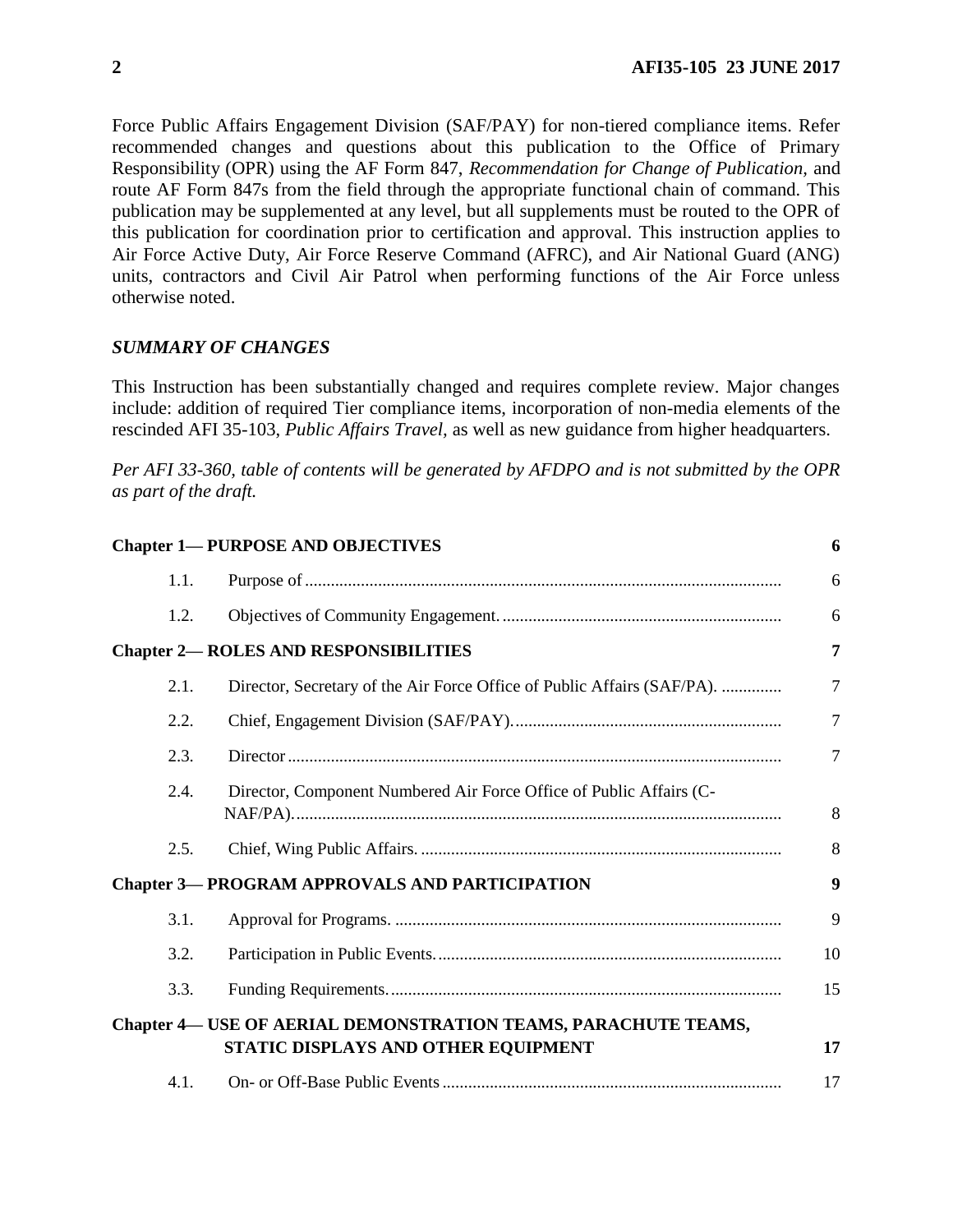| 4.2.  |                                                                                           | 17 |
|-------|-------------------------------------------------------------------------------------------|----|
| 4.3.  |                                                                                           | 18 |
| 4.4.  |                                                                                           | 19 |
| 4.5.  |                                                                                           | 19 |
| 4.6.  |                                                                                           | 19 |
| 4.7.  |                                                                                           | 20 |
| 4.8.  |                                                                                           | 23 |
| 4.9.  |                                                                                           | 23 |
| 4.10. |                                                                                           | 24 |
|       | <b>Chapter 5-INTERAGENCY PROGRAMS</b>                                                     | 25 |
| 5.1.  |                                                                                           | 25 |
|       | <b>Chapter 6— SPEECHES, PUBLIC APPEARANCES, MESSAGES AND OFFICIAL</b><br><b>FUNCTIONS</b> | 26 |
| 6.1.  |                                                                                           | 26 |
| 6.2.  |                                                                                           | 26 |
| 6.3.  |                                                                                           | 26 |
| 6.4.  | U.S. Air Force Representation at Events in the National Capital Region and New            | 26 |
| 6.5.  |                                                                                           | 27 |
|       | <b>Chapter 7- AIR FORCE TOURS, PROGRAMS AND OPEN HOUSES</b>                               | 29 |
| 7.1.  |                                                                                           | 29 |
| 7.2.  |                                                                                           | 29 |
| 7.3.  |                                                                                           | 30 |
| 7.4.  |                                                                                           | 31 |
| 7.5.  |                                                                                           | 32 |
| 7.6.  |                                                                                           | 32 |
| 7.7.  |                                                                                           | 32 |
| 7.8.  |                                                                                           | 33 |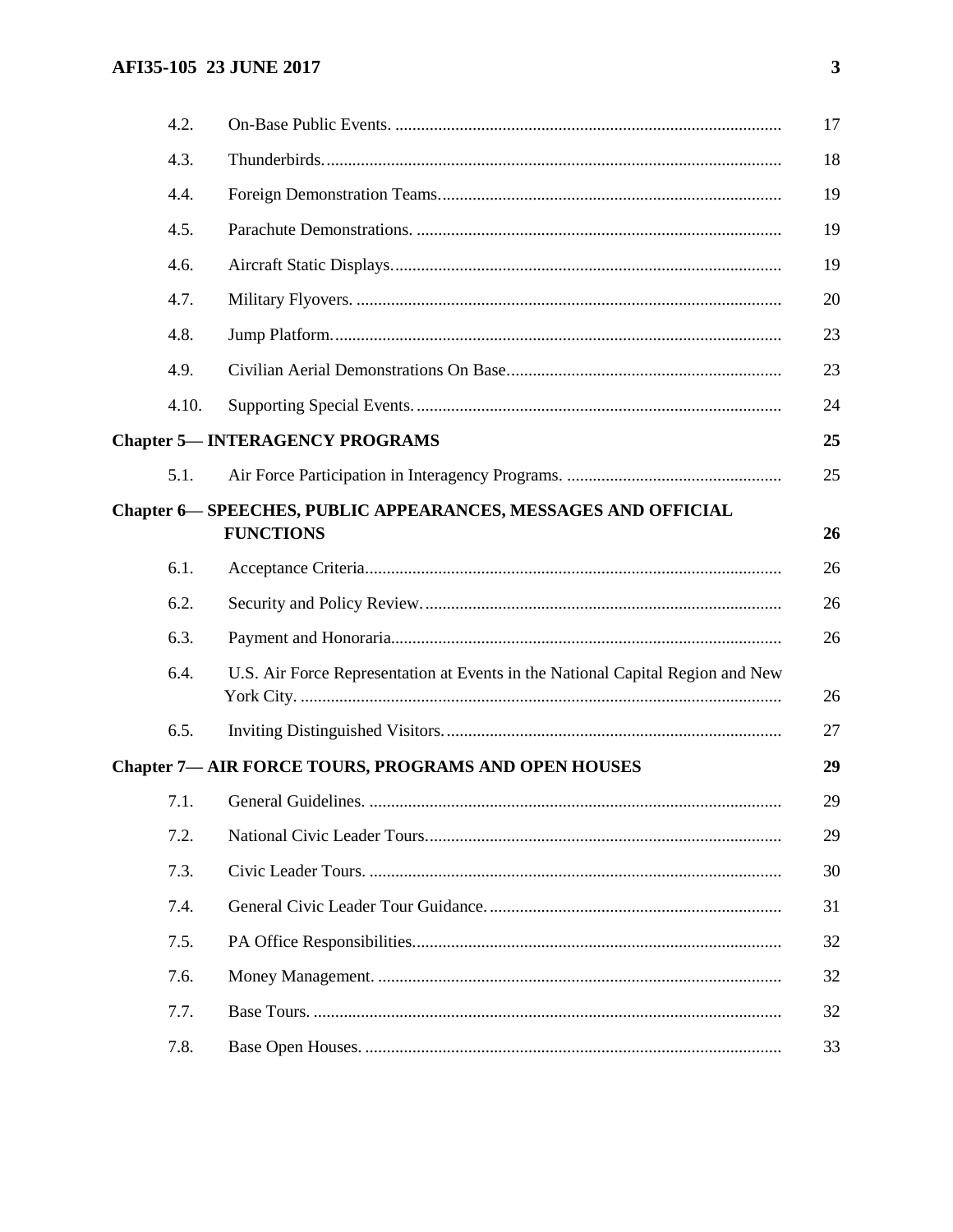|       |       | <b>Chapter 8-PUBLIC AFFAIRS TRAVEL OTHER THAN MEDIA</b>                                                                                                                                                                               | 35 |
|-------|-------|---------------------------------------------------------------------------------------------------------------------------------------------------------------------------------------------------------------------------------------|----|
|       | 8.1.  |                                                                                                                                                                                                                                       | 35 |
|       | 8.2.  |                                                                                                                                                                                                                                       | 35 |
|       | 8.3.  |                                                                                                                                                                                                                                       | 35 |
|       | 8.4.  |                                                                                                                                                                                                                                       | 36 |
|       | 8.5.  |                                                                                                                                                                                                                                       | 36 |
| Table | 1.1.  | Specific Approval Authority for Civilian Non-Media Travel in support of PA                                                                                                                                                            | 37 |
|       | 8.6.  |                                                                                                                                                                                                                                       | 37 |
|       | 8.7.  |                                                                                                                                                                                                                                       | 38 |
|       | 8.8.  |                                                                                                                                                                                                                                       | 38 |
|       | 8.9.  |                                                                                                                                                                                                                                       | 38 |
|       | 8.10. |                                                                                                                                                                                                                                       | 39 |
|       |       | <b>Chapter 9— REQUEST FOR INFORMATION (NON-MEDIA) AND GENERAL</b><br><b>INQUIRIES</b>                                                                                                                                                 | 40 |
|       | 9.1.  |                                                                                                                                                                                                                                       | 40 |
|       | 9.2.  |                                                                                                                                                                                                                                       | 40 |
|       | 9.3.  |                                                                                                                                                                                                                                       | 40 |
|       | 9.4.  | Regional, State, and Local Government Officials and Special Interest Group                                                                                                                                                            | 40 |
|       | 9.5.  |                                                                                                                                                                                                                                       | 40 |
|       |       | Chapter 10-COMMUNITY INVOLVEMENT, PARTICIPATION AND PROGRAMS                                                                                                                                                                          | 41 |
|       | 10.1. |                                                                                                                                                                                                                                       | 41 |
|       | 10.2. |                                                                                                                                                                                                                                       | 41 |
|       | 10.3. | Air Force personnel will only ask community participants to share individual<br>attitudes or opinions; Air Force personnel do not solicit group or consensus<br>recommendations to avoid violating the Federal Advisory Committee Act | 42 |
|       | 10.4. |                                                                                                                                                                                                                                       | 42 |
|       | 10.5. |                                                                                                                                                                                                                                       | 43 |
|       | 10.6. |                                                                                                                                                                                                                                       | 43 |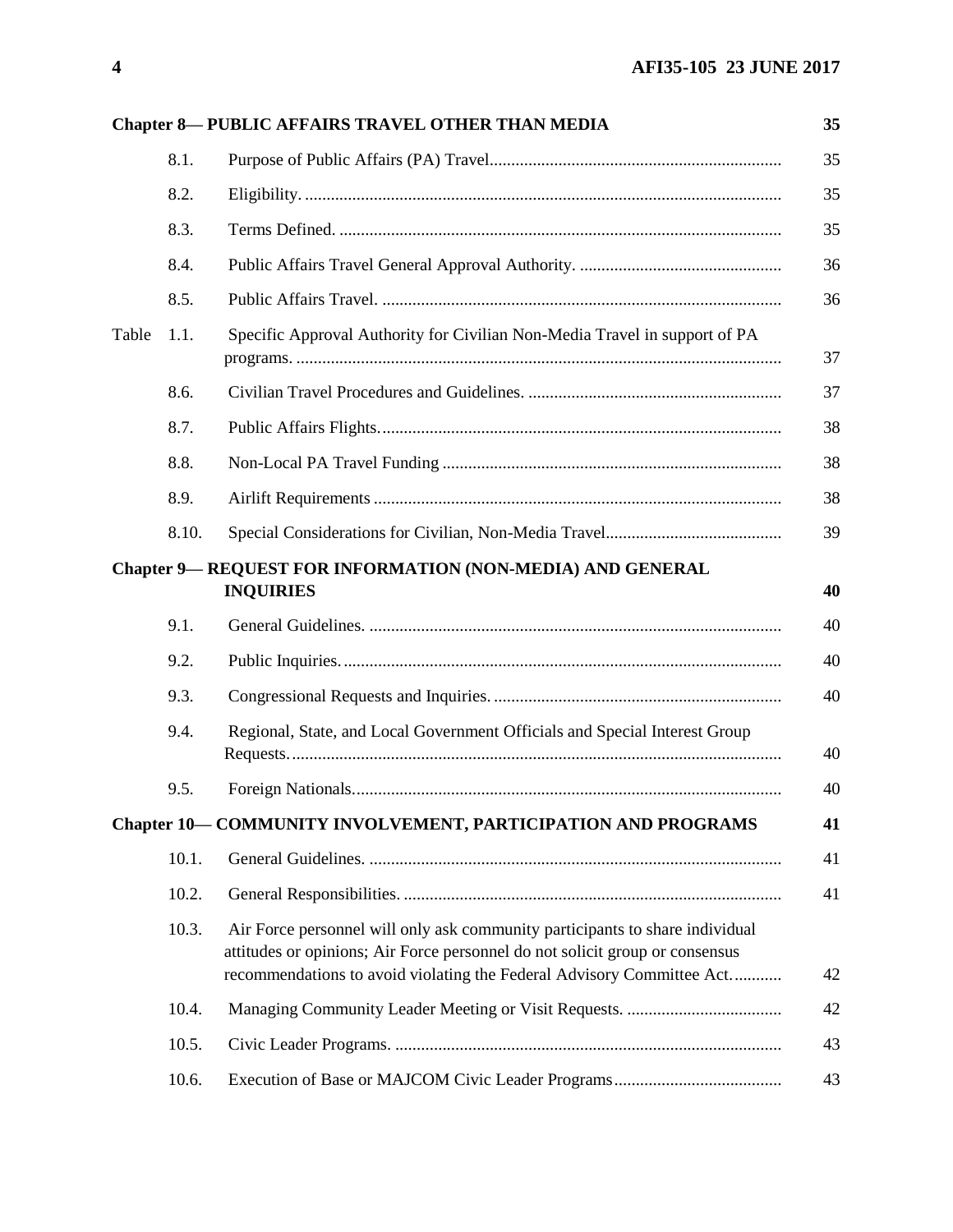| 10.7. |                                                                                                             | 44 |
|-------|-------------------------------------------------------------------------------------------------------------|----|
| 10.8. |                                                                                                             | 45 |
|       | <b>Chapter 11– SPECIAL EVENTS, OBSERVANCES, JOINT COUNCILS, AND</b><br><b>MUSICAL SUPPORT</b>               | 46 |
| 11.1. |                                                                                                             | 46 |
| 11.2. |                                                                                                             | 46 |
| 11.3. |                                                                                                             | 47 |
| 11.4. |                                                                                                             | 47 |
|       | <b>Chapter 12-SUPPORT FOR NON-GOVERNMENT ENTERTAINMENT</b><br><b>PRODUCTIONS</b>                            | 49 |
| 12.1. | Television, Motion Picture, Documentary, Unscripted & Other Entertainment                                   | 49 |
| 12.2. |                                                                                                             | 49 |
| 12.3. |                                                                                                             | 49 |
| 12.4. |                                                                                                             | 49 |
|       | <b>Chapter 13- USE OF AIR FORCE MEMBERS AS EXTRAS, IN GAME SHOWS OR</b><br><b>ENTERTAINMENT PRODUCTIONS</b> | 51 |
| 13.1. | Use of Air Force People In Non DoD-Supported Entertainment programs.                                        | 51 |
| 13.2. | Use of Airmen as Extras In Approved DoD entertainment productions.                                          | 51 |
| 13.3. |                                                                                                             | 52 |
| 13.4. |                                                                                                             | 52 |
| 13.5. |                                                                                                             | 52 |
| 13.6. |                                                                                                             | 52 |
| 13.7. |                                                                                                             | 52 |
|       | Attachment 1-GLOSSARY OF REFERENCES AND SUPPORTING INFORMATION                                              | 54 |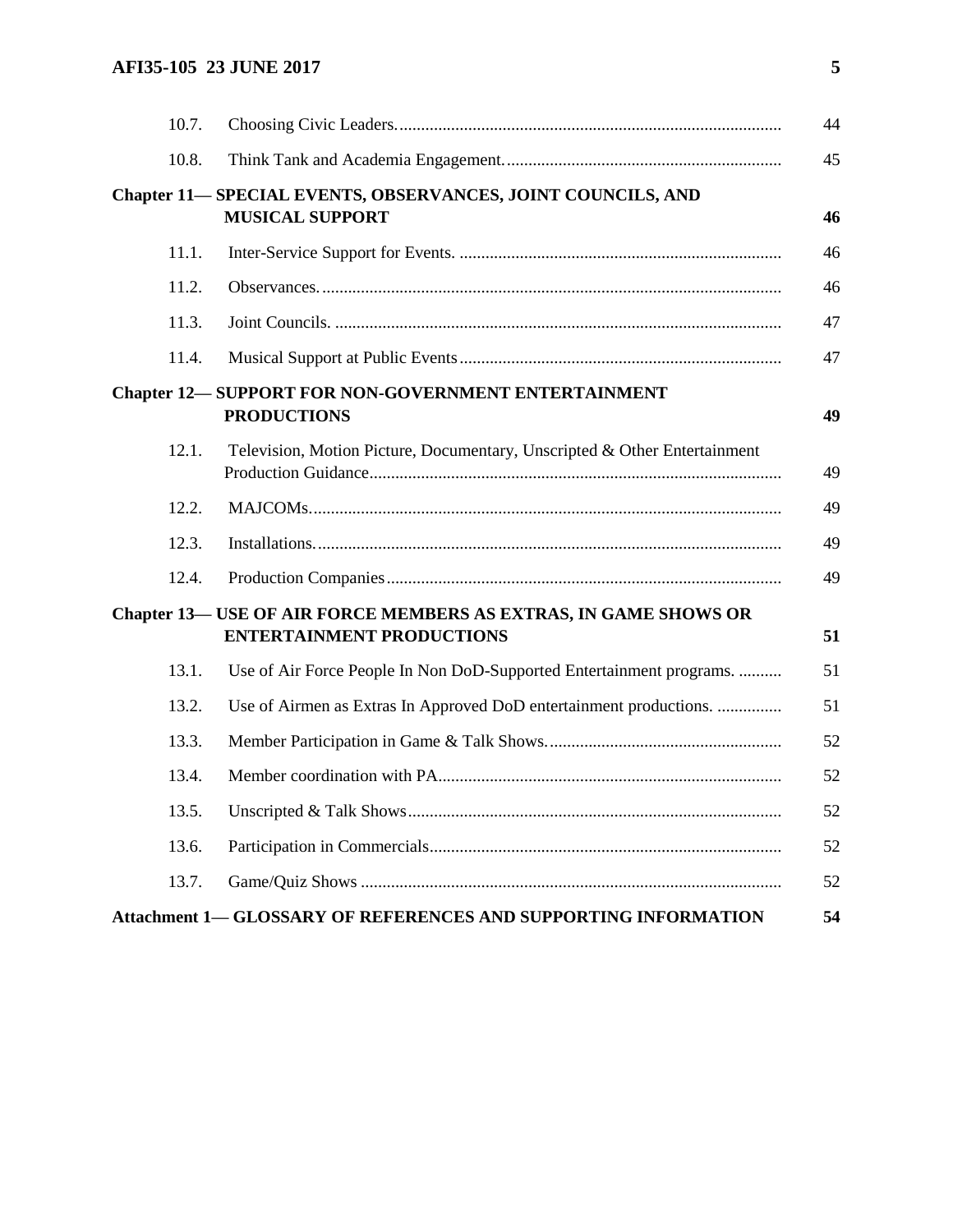### **PURPOSE AND OBJECTIVES**

<span id="page-5-1"></span><span id="page-5-0"></span>**1.1. Purpose of Community Engagement.** Community and public engagement is a crucial Departmental activity that reinforces trust and confidence in the United States military and in its most important asset – people. Proactive community outreach ensures we connect with the American people and our partner nations outside the continental United States (OCONUS) to inspire the best and most qualified candidates to serve; support our troops at home and in dangerous places throughout the world; and ultimately transition our military families back into communities ready to support them through education, employment, and wellness initiatives. These proactive engagements showcase our superior combat power, demonstrate readiness to defend the Nation, and help to preserve the all-volunteer force. Effective engagement builds an informed public that is more inclined to support military operations and less susceptible to the effects of adversary misinformation or inaccurate information in the public sphere.

1.1.1. Community Engagement. Community engagement encompasses activities of interest to the general public, businesses, academia, veterans, service organizations, military-related associations, and other non-news media entities. Targeted engagements with and through various groups enhance mutual understanding, cooperation, and support necessary to create desired effects that support the Air Force's communications objectives. There are also other programs managed externally from public affairs that have a community engagement component (i.e. encroachment management, Air Installation Compatible Use Zone (AICUZ) program, and science, technology, engineering and mathematics (STEM) outreach, etc.).

## <span id="page-5-2"></span>**1.2. Objectives of Community Engagement.**

1.2.1. Increase public awareness and understanding of the armed forces and the mission, policies, and programs of the Air Force.

1.2.2. Support Air Force recruiting by inspiring patriotism and encouraging men and women to serve in the military.

1.2.3. Maintain a reputation as a good neighbor as well as a respected and professional organization charged with the responsibility of national security.

1.2.4. Preserve new and enduring overseas relationships with allies, coalition, and multinational partners.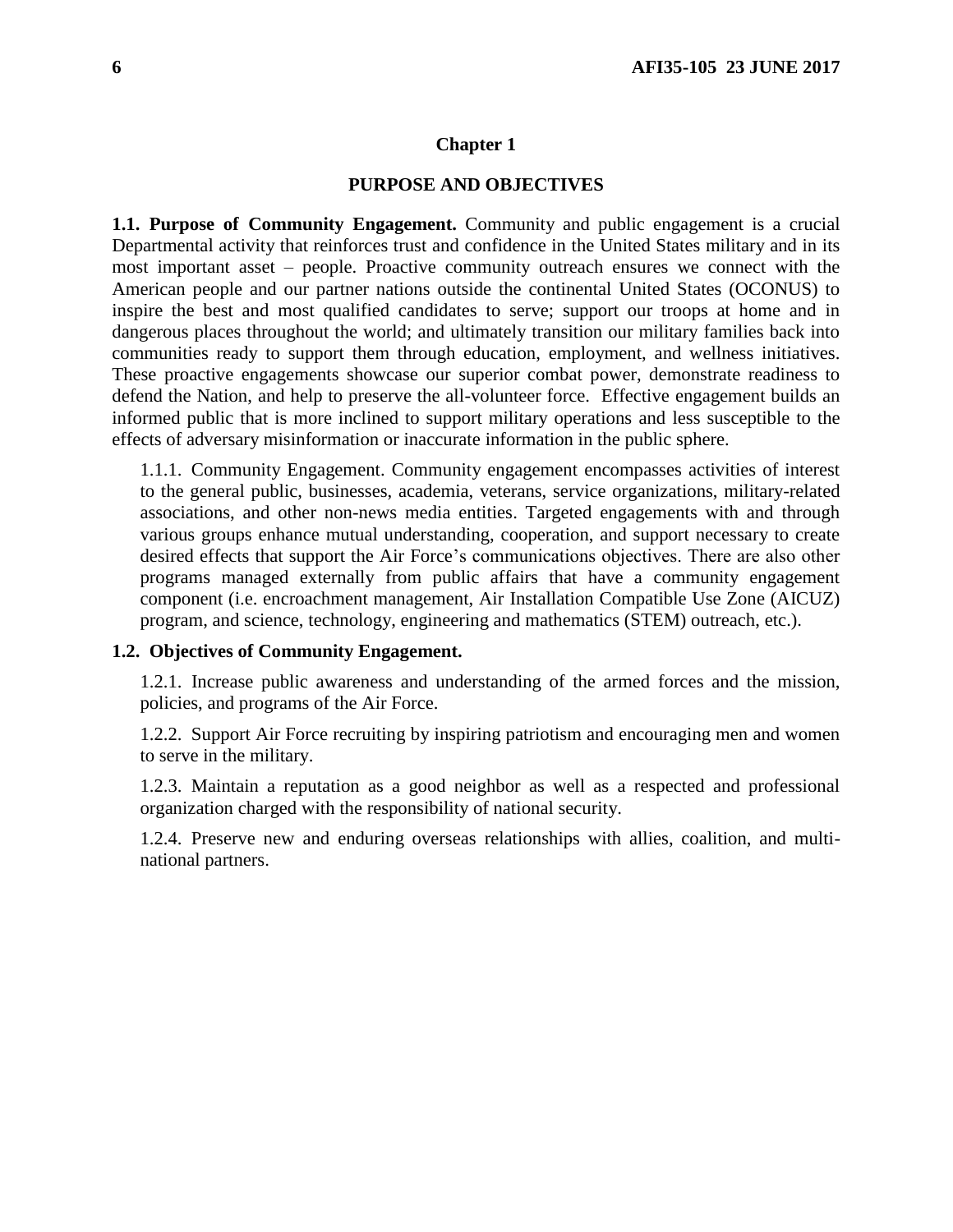## **ROLES AND RESPONSIBILITIES**

<span id="page-6-1"></span><span id="page-6-0"></span>**2.1. Director, Secretary of the Air Force Office of Public Affairs (SAF/PA).** The overall responsibilities for the SAF/PA Director are outlined in AFI 35-101, *Public Affairs Responsibilities and Management*; with regard to community engagement responsibilities, the SAF/PA Director will:

2.1.1. Advise and prepare Air Force senior leaders to communicate strategically.

2.1.2. Develop and implement policy and processes to conduct proactive PA programs and activities.

2.1.3. Manage and assess Air Force-level programs to educate publics about the inherent capabilities of air, space, and cyberspace power and the core values of Air Force members.

2.1.4. Synchronize and integrate the communication and engagement efforts of Air Force organizations and personnel to ensure information from official sources is accurate and consistent with Air Force policy.

### <span id="page-6-2"></span>**2.2. Chief, Engagement Division (SAF/PAY).**

2.2.1. Develop and execute public engagement programs to build sustained public understanding, trust and support for Air Force personnel and missions, to include oversight of community engagement policies. The division's responsibilities include the following:

2.2.1.1. Recommends, coordinates and supports Air Force speakers, aviation assets, think tank events, and coordinates with other Air Force entities (bands, honor guards, etc.) for appearing at key events open to the general public.

2.2.1.2. Manages the Air Force public flyover and national speakers programs.

2.2.1.3. Serves as the public affairs liaison to Air Force Recruiting Service.

2.2.1.4. Manages civic leader engagements, increasing awareness and understanding of the Air Force among influential individuals at the national, state and local levels through community leader visits, the National Civic Leader Program, and other civic leader orientation programs.

2.2.1.5. Conducts and executes engagement strategies through the Air Force's Opinion Leader Engagement program by facilitating on- and off-the-record conversations.

2.2.1.6. Cultivates relationships with Air Force senior leaders and key opinion leaders such as think tanks, industry experts and academic scholars who shape national and global security policy.

2.2.2. Supervise Los Angeles Entertainment field office. Projects and protects the Air Force image by serving as liaison between the Air Force and the motion picture and entertainment industries.

<span id="page-6-3"></span>**2.3. Director , MAJCOM, FOA, DRU, Office of Public Affairs.** The overall responsibilities for the major command (MAJCOM), field operating agency (FOA) and direct reporting unit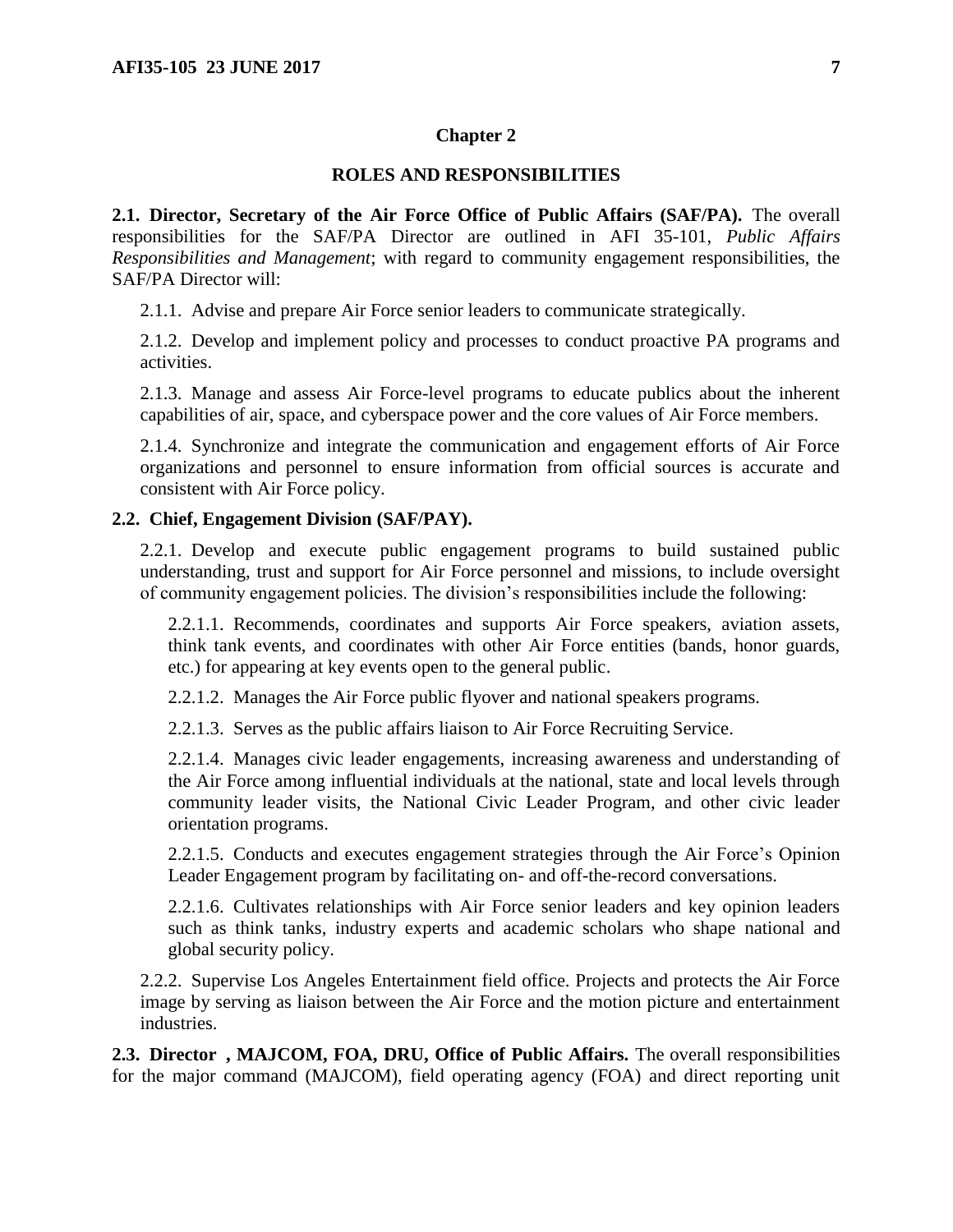(DRU) PA Directors are outlined in AFI 35-101 with regard to community engagement responsibilities, the MAJCOM, FOA and DRU PA Directors will:

2.3.1. Plan, coordinate, integrate, synchronize, execute, and assess PA community engagement programs and activities to achieve mission objectives.

2.3.2. Prepare MAJCOM senior leaders for community engagements.

2.3.3. Provide oversight of geographically-assigned regional bands, where assigned.

2.3.4. MAJCOMs and FOAs will keep SAF/PA advised of significant community engagement programs, problems, and needs. **(T-1)**.

2.3.5. Maintain records of community engagement programs and activities. **(T-2).**

2.3.5.1. Records include, at a minimum, date, place, and nature of the event; sponsoring organization; names and titles of sponsoring officials; names and titles of principal military participants; speakers, marching units, bands, exhibits, demonstrations, and equipment; administrative support provided; estimated size of civilian audience; and total additional cost to the government, if incurred.

2.3.5.2. Records require sufficient detail to provide a basis for evaluating program effectiveness, answering inquiries from Congress, the media, and the general public; providing recognition of outstanding command or individual accomplishments; and ensuring proper national level planning and coordination of programs involving other activities of the U.S. Government and foreign governments.

2.3.6. Coordinate with wing-level public affairs offices on community engagement activities or issues, as required.

<span id="page-7-0"></span>**2.4. Director, Component Numbered Air Force Office of Public Affairs (C-NAF/PA).** The overall responsibilities for the C-NAF/PA Director are outlined in AFI 35-101; with regard to community engagement responsibilities, the C-NAF/PA Director will:

2.4.1. Provide counsel on community engagement issues for senior leaders.

2.4.2. Coordinate with wing-level public affairs offices on community engagement activities or issues, as required.

### <span id="page-7-1"></span>**2.5. Chief, Wing Public Affairs.**

2.5.1. Manage, plan, execute and analyze the effectiveness of wing community engagement programs and activities. Results from analyses should be used to develop future plan and strategy development.

2.5.2. Identify and foster engagement opportunities and activities with community, civic, business, and governmental leaders and organizations to enhance the understanding and support for military operations and its role in national defense.

2.5.3. Provide counsel on community engagement issues for senior leaders.

2.5.4. Overall responsibilities for the wing Chief of PA are outlined in AFI 35-101.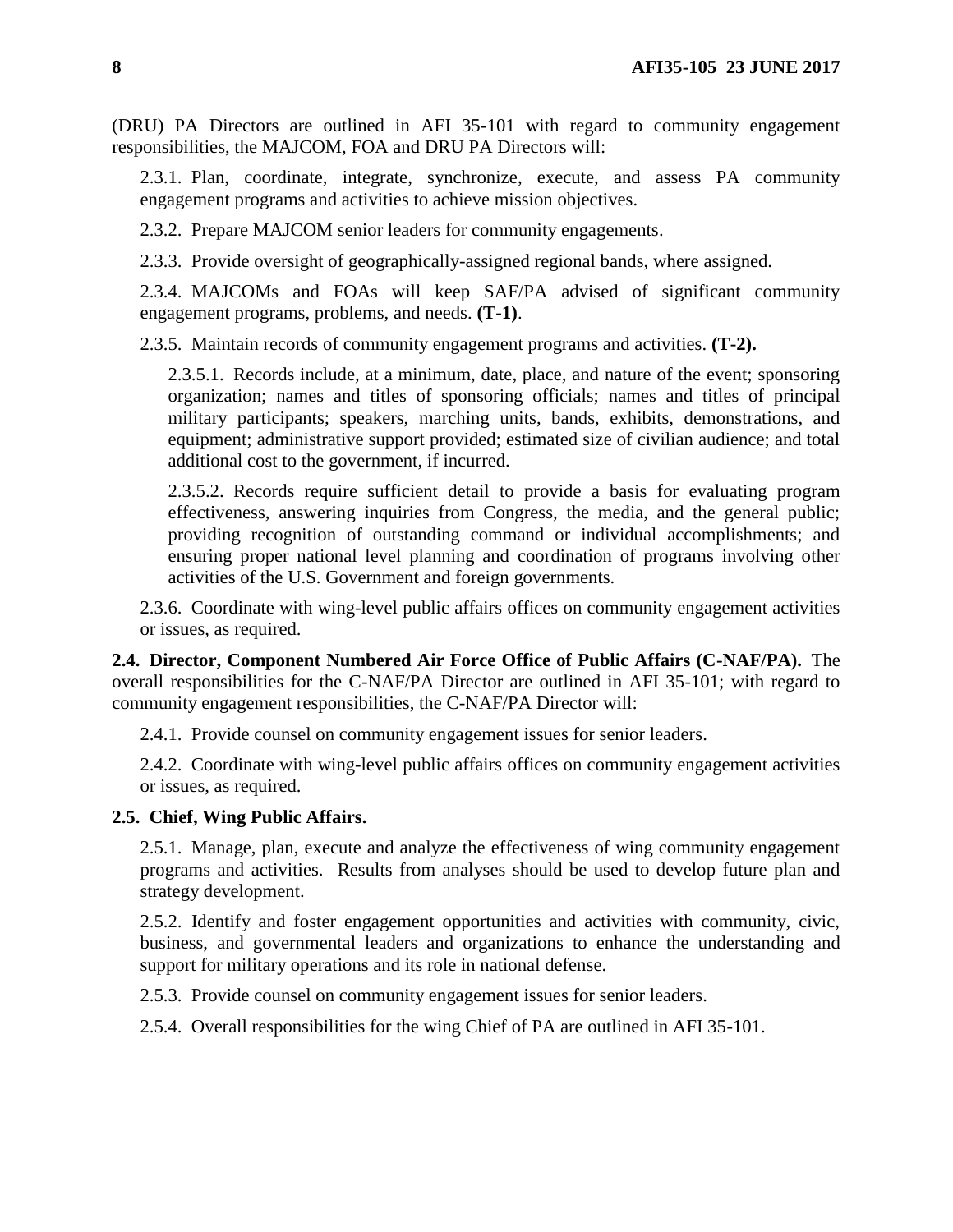#### **PROGRAM APPROVALS AND PARTICIPATION**

<span id="page-8-1"></span><span id="page-8-0"></span>**3.1. Approval for Programs.** Except where prohibited by this instruction, MAJCOM commanders, AFRC commander, and the ANG commander have the authority to approve the use of community engagement resources (speakers, bands, honor guard, etc.). They may grant approval authority to appropriate subordinate commanders at their discretion. Wing commanders must refer proposals for community engagement programs exceeding local support capability or the scope of local PA responsibility to the MAJCOM or next level higher headquarters with a description of the anticipated scope of the program, comments concerning expected civilian reaction, recommendations, and predicted benefits. Coordinators requesting approvals should provide event information to the local Air Force Office of Special Investigations (AFOSI) for their situational awareness. Ensure all community engagement planning, coordinating and execution is in accordance with DODD 5400.7 and AFI 33-332, *Air Force Privacy and Civil Liberties Program* **(T-1)**. SAF/PA and/or OASD/PA will retain approving authority for events in paragraph 3.1.1.

3.1.1. OASD/PA will approve:

3.1.1.1. Public Affairs participation in programs outside the United States. Requests are coordinated with the COCOM Public Affairs, SAF/PA and OASD/PA. (T-0)

3.1.1.2. Aerial review requests involving more than one service, or multiple types of aircraft. (T-0)

3.1.1.3. Preseason, postseason, or known programmed national sports and professional athletic events and other national level events within the United States. SAF/PA approves with notification to OASD/PA, as required. (T-0)

3.1.2. SAF/PAY will approve:

3.1.2.1. All Air Force support of community relations programs in the National Capital Region (NCR), except speaking engagements to foreign groups. The NCR is defined by DODI 4515.14, *DOD Support for Travel of Members and Employees of Congress,* and includes the District of Columbia; Montgomery and Prince George's counties in Maryland; Arlington, Fairfax, Loudoun, and Prince William counties in Virginia; and the cities of Alexandria, Fairfax, and Falls Church in Virginia. **(T-0)**

3.1.2.2. National and international programs, including conventions and meetings, except those in overseas areas under combatant or specified commanders (i.e. Special Olympics events, friendship festivals, etc.).

3.1.2.3. Programs requiring liaison between DOD and Washington, D.C., offices of national non-government organizations and groups, except Air Force special interest groups such as the Air Force Association (AFA) and the Air Force Sergeants Association (AFSA).

3.1.2.4. Programs providing information or other support to national organizations, including business and industry groups.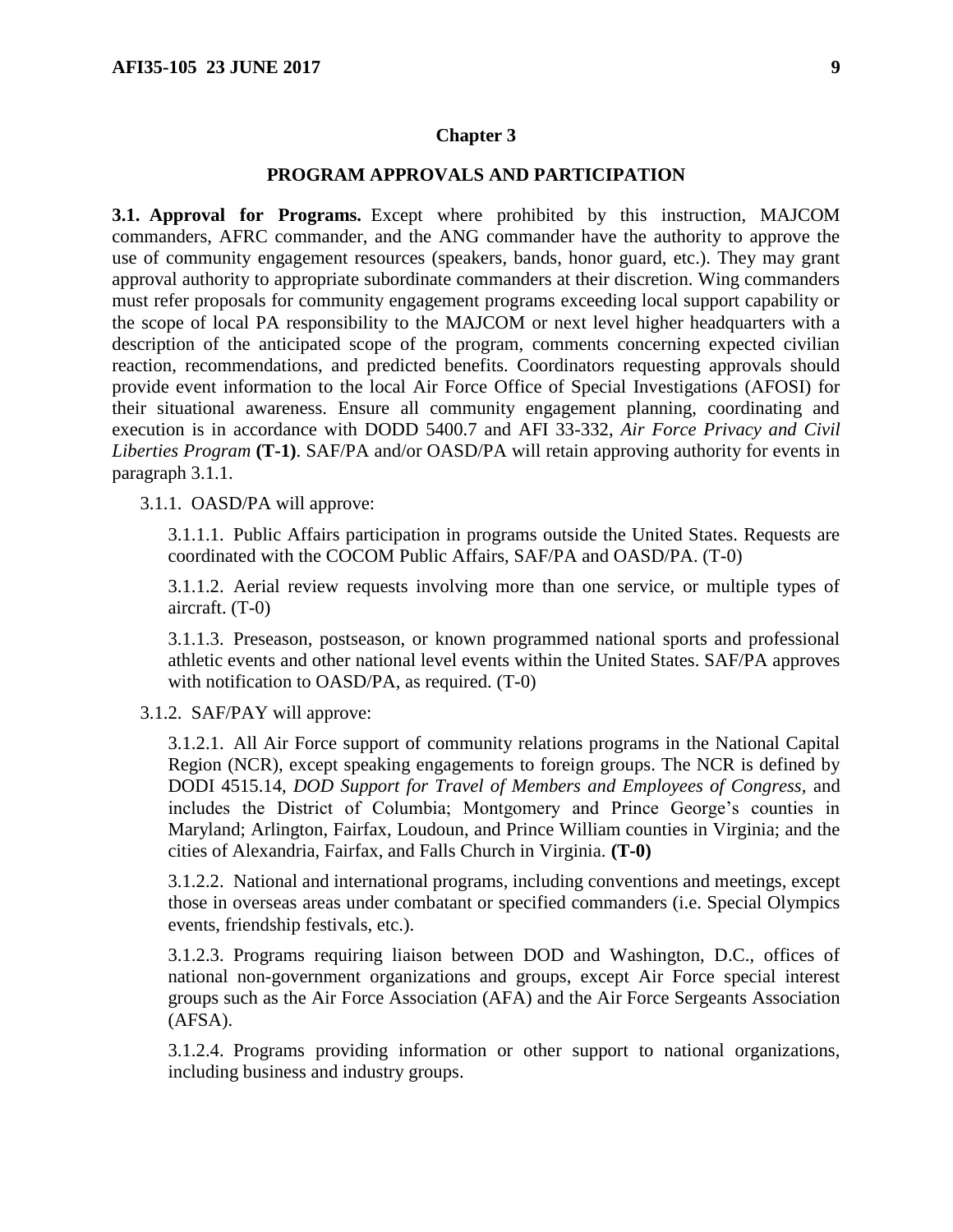3.1.2.5. Non-local Civic Leader Tours. Submit a completed tour plan, to include justification, for review through MAJCOM/ PA offices and to SAF/PAY before making commitments or formally inviting guests. **(T-1)**. For guidance on preparing tour plans, wing PA offices will coordinate with their respective MAJCOM/PA.

3.1.2.6. Proper level of support for aircraft, related equipment, and support personnel requests for participation in public events such as airshows, flyovers or national level events.

3.1.3. Commanders.

3.1.3.1. Wing commanders are authorized to participate routinely in local events jointly planned and conducted by border communities of the United States, Mexico, and Canada. Local unit commanders are required to consult with NORTHCOM/PA, SAF/PAY and appropriate U.S. consular officials in the Mexican and Canadian communities involved. **(T-0)**.

3.1.3.2. MAJCOM commanders. Within the United States, MAJCOMs coordinate community engagement programs and public events with combatant and specified commands significantly affected. DOD requires combatant/specified commands to coordinate with HQ USAF and MAJCOMs on programs requiring Air Force support. **(T-0)**

3.1.3.3. Combatant Commanders. Per the Secretary of Defense, combatant commanders will be responsible for approving and participating in overseas public events. This authority may be delegated. While Air Force MAJCOMs overseas operate their programs to conform to this regulation, policy direction and guidance provided by combatant command headquarters takes precedence. Air Force MAJCOMs overseas must also advise SAF/PA when taking part in any public event that significantly affects operations, garners international media coverage or requires major administrative, financial, or logistical support.

<span id="page-9-0"></span>**3.2. Participation in Public Events.** Air Force participation and use of equipment in public events enhances public understanding of the Air Force mission. Within legal and policy limitations, commanders at all levels who plan or conduct a community engagement program must consider the interests of the Air Force and the community as a whole. **(T-1)**. Since limitations of time and money make it impossible to grant all requests, public affairs will take all appropriate requests into equal consideration and recommend approval based on common factors that are in the best interests of the Air Force and taxpayer. **(T-1)**.

3.2.1. Participation Guidelines:

3.2.1.1. Noninterference basis. Ensure there is minimal interference with normal training or operational activities, the event is economically feasible, and that appropriate resources are available.

3.2.1.2. Transportation. For base visits, transportation may be provided without reimbursement, except airlift, if it makes the visit more efficient and is in the best interest of the Air Force. Reference AFI 24-301, *Vehicle Operations.*

3.2.1.3. Endorsement of Entertainment Groups. Allowing groups to provide entertainment on base to military people, civilian employees, or family members does not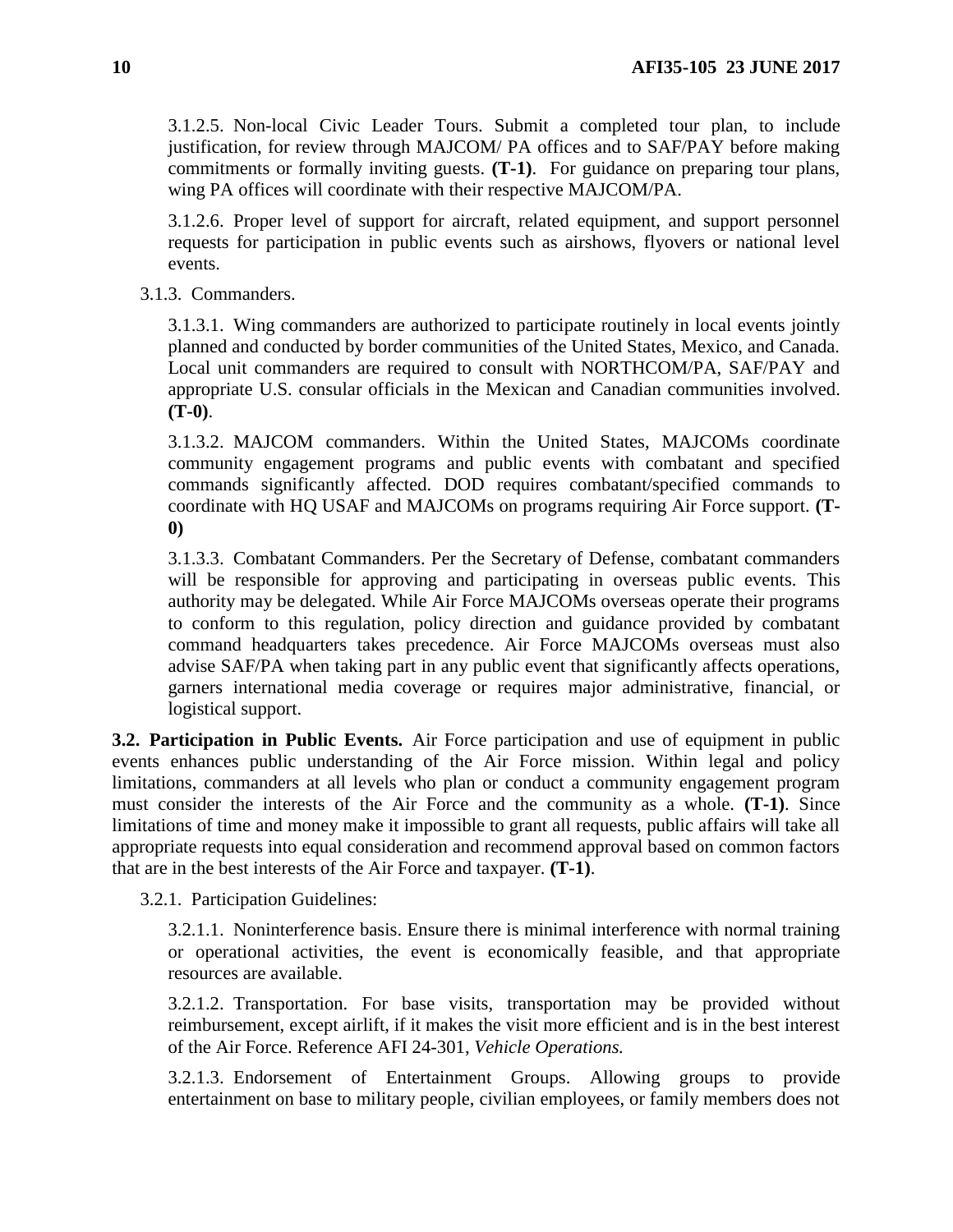constitute an endorsement. Promotion of (or appearing to involve the promotion of) the group's objectives through handouts, speeches, program content, or other forms of promotion connected with the entertainment (including the period before and after the entertainment) is prohibited. Commanders must ensure participation is in good taste, appropriate in scope and type, and in keeping with the dignity of the Air Force. **(T-1)**. Participation should be coordinated with other military services and Air Force units if they are involved.

3.2.1.4. Wear of Uniform. Air Force members may appear in uniform at local community-wide, civic-sponsored events only when the approving commander believes participation is appropriate and in good taste; the individuals volunteer for the assignment; there is no interference with military duties or operations; participation involves no additional cost to the government; and the event meets the basic participation criteria in paragraph 3.2.2. This applies to the active-duty and Reserve components. For more information on the wear of uniforms for public appearances reference AFI 36-2903, *Dress and Personal Appearance of Air Force Personnel*, and consult with the installation legal office and MAJCOM/ PA.

3.2.1.4.1. Uniform wear restrictions due to force protection considerations must be adhered to in a combatant commander's area of operations. (T-1)

3.2.2. Participation Criteria. To ensure every planned event complies with public law and DOD policy, at least one condition in each of the following participation criteria categories must be met: Program, Sponsor, Support, and Site. **(T-1)**.

3.2.2.1. Participation Criteria—Program.

3.2.2.1.1. Approved:

3.2.2.1.1.1. Directed by Public Law, executive order, or the Secretary of Defense.

3.2.2.1.1.2. Official federal government or civil ceremonies or functions.

3.2.2.1.1.3. Events or occasions of general interest or benefit to a local, regional, or national community that are open to the general public. Closed events may be considered of common interest and mutual benefit to the community if invitations are extended to a broad cross-section of a diverse community.

3.2.2.1.1.4. In direct support of Air Force recruiting programs.

3.2.2.1.1.5. Patriotic in nature for the celebration of an official local, state, regional, or national holiday.

3.2.2.1.1.6. Supporting DOD-approved united, federated, or joint fundraising campaign, such as the Combined Federal Campaign (CFC). (T-0)

3.2.2.1.1.7. Fundraising Events. In general the Air Force will not provide support to fundraising events. Limited logistical Air Force support of local fundraising programs may be provided when the program is local in nature and of community-wide interest and benefit. PA must ensure support is incidental in nature. **(T-1)**. Care should be given to ensure support does not give preferential treatment to a single event or cause, even when the prospective recipient(s) is covered by the CFC. Refer to DOD 5500.07-R, *Joint Ethics Regulations*, for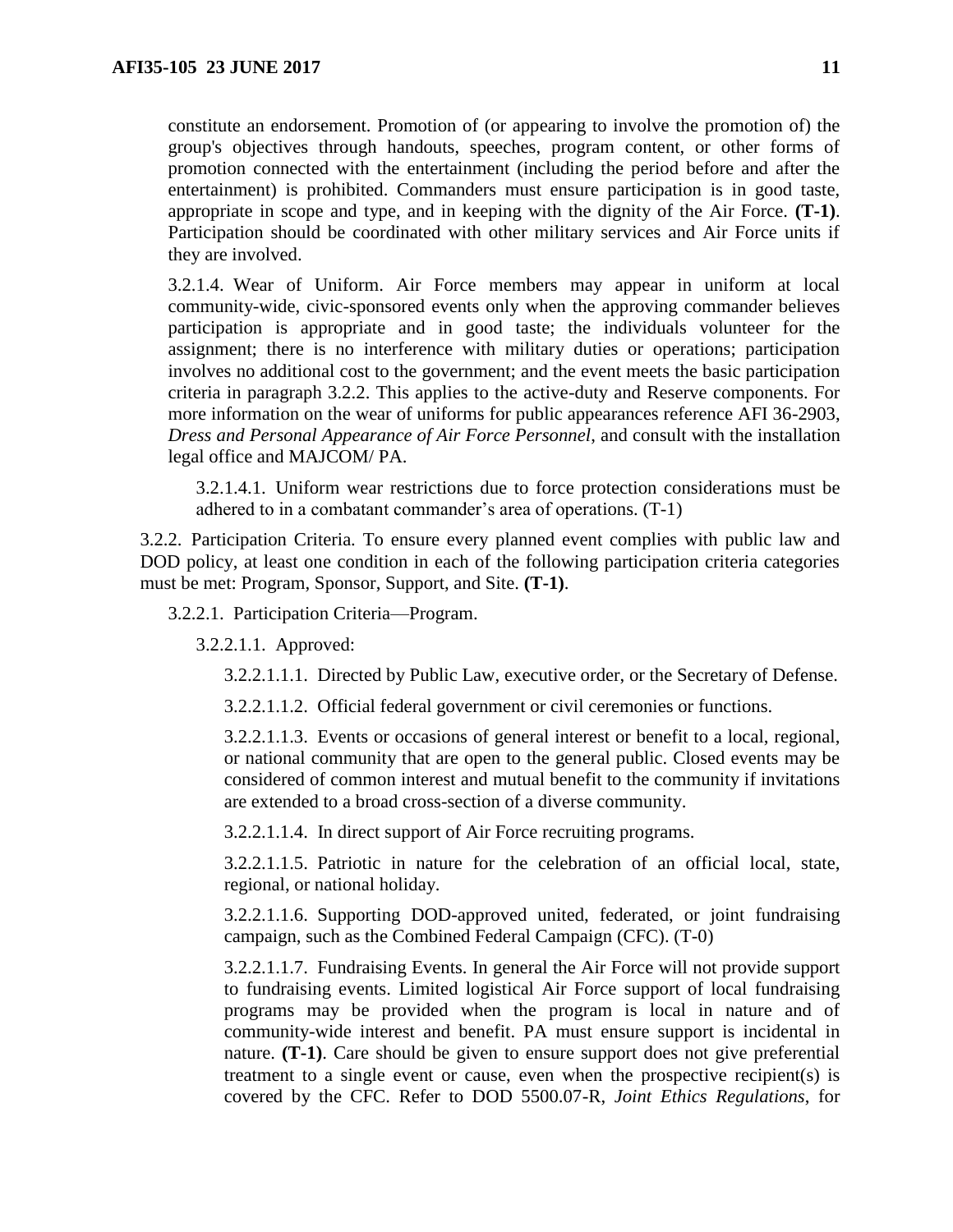additional information or contact the legal office for additional guidance. PA must ensure logistical support meets all the proper criteria outlined below. (**T-0)**.

3.2.2.1.1.7.1. The event cannot interfere with the performance of official duties or detract from readiness.

3.2.2.1.1.7.2. Community engagement with the local community and other PA/military training interests are served by the support.

3.2.2.1.1.7.3. The association of the Air Force and DOD with the event is in the Air Force's best interest.

3.2.2.1.1.7.4. The event is of interest and benefit to the local community as a whole, the base, command or organization providing the support.

3.2.2.1.1.7.5. The installation providing logistical support is able and willing to provide the same support to similar non-federal entity events that meet the criteria.

3.2.2.1.1.7.6. The use is not restricted by other statutes or regulations.

3.2.2.1.1.7.7. No admission fee is charged for the portion of the event supported by the Air Force beyond what covers the reasonable costs of sponsoring the event.

3.2.2.1.1.7.8. A military band, color guard or choral group, or portion of a group, flyover or static display is not logistical support and is generally not available to support non-federal entity fundraising events. For more information, contact the base legal office or higher headquarters.

3.2.2.2. Disapproved:

3.2.2.2.1. Intended to, or which appears to endorse, selectively benefit, or favor any private individual, special interest group, business, religious, ideological movement, commercial venture, political candidate, or organization.

3.2.2.2.2. For the purpose of soliciting votes in a political election or events that provide a platform for a political message. Refer to AFI 51-902, *Political Activities by Members of the US Air Force*, and the DOD Public Affairs Guidance for Political Campaigns and Elections for additional information.

3.2.2.2.3. Commercially sponsored and intended to increase sales and business traffic (such as a business/mall grand opening, motion picture promotion, or beauty pageant).

3.2.2.2.4. In a situation where the intended or apparent purpose is to stage controversy or public confrontation or to gain media visibility or notoriety, such as social media "viral videos."

3.2.3. Participation Criteria — Sponsor

3.2.3.1. Approved: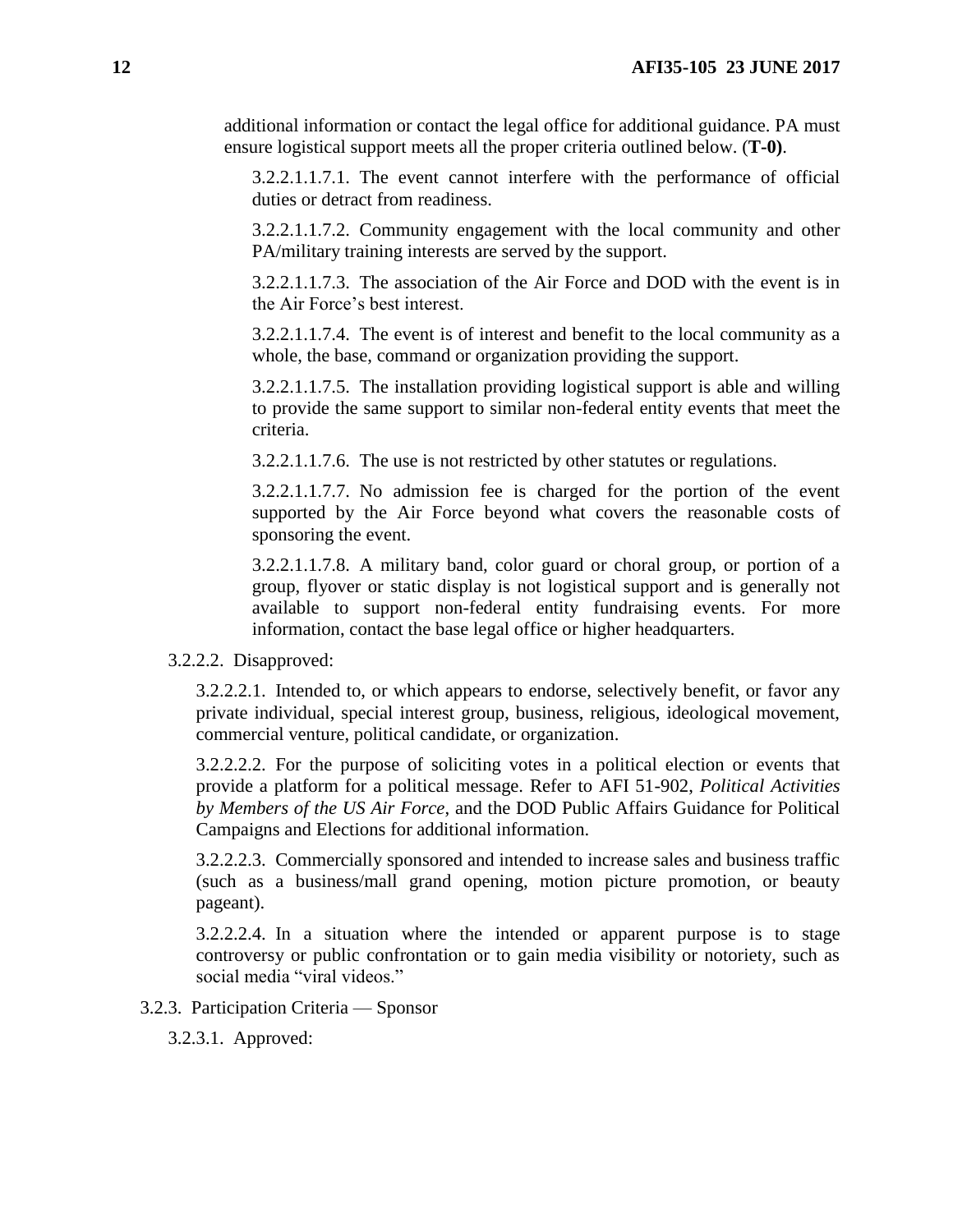3.2.3.1.1. Local, state, or federal governments. For OCONUS events, participation is dependent on the type of event and the level of government official(s) requesting support.

3.2.3.1.2. Veterans, military-service related, patriotic, or historical organizations, or their auxiliaries.

3.2.3.1.3. Civic, service, youth, professional, educational, trade, or labor organizations interested in supporting the Air Force (but not by fundraising).

3.2.3.1.4. A commercial enterprise when Air Force support is patriotic in nature, is incidental to the primary program, and does not selectively benefit the commercial activity of the sponsor. The sponsor's role must be clearly civic in nature and not commercial.

3.2.3.1.5. A public school, college, or university or nonpublic school, college, or university where the program is of community-wide interest and benefit. The program is free, open to all, and broadly promoted. It is clearly an educational, patriotic, or recruiting program.

3.2.3.1.6. Organizations with a narrow membership base or interest (religious or sectarian groups or organizations, ideological movements, and political organizations and campaigns) when it is clear that support primarily benefits of the community at large or the Air Force, as opposed to benefiting the sponsoring organization.

3.2.3.1.7. Air Force bands, performers, and other units may perform on television and radio programs. The programs are on public service broadcasts, and participation does not benefit or endorse any commercial enterprise. Bands, performers, and other Air Force units may appear on national or regional commercial programs only with approval of OASD/PA through SAF/PA. Requests are made through PA channels at least 60 days in advance. See AFI 35-110, *U.S. Air Force Bands,* for more information.

3.2.3.2. Disapproved:

3.2.3.2.1. Any organization that excludes anyone from its membership because of race, religion, color, national origin, gender or sexual orientation.

3.2.3.2.2. A commercial enterprise, unless Air Force support is patriotic, incidental to the primary program, and does not selectively benefit the commercial activity, whose role is clearly civic in nature.

3.2.3.2.3. Any organization whose constitution, by-laws, membership qualifications, or ritual is not available to the general public. Examples are secret societies and many fraternal organizations.

3.2.3.2.4. A sect, partisan political organization, or ideological movement.

3.2.4. Participation Criteria — Support.

3.2.4.1. Approved:

3.2.4.1.1. Authorized by Public Law, executive order, or the Secretary of Defense.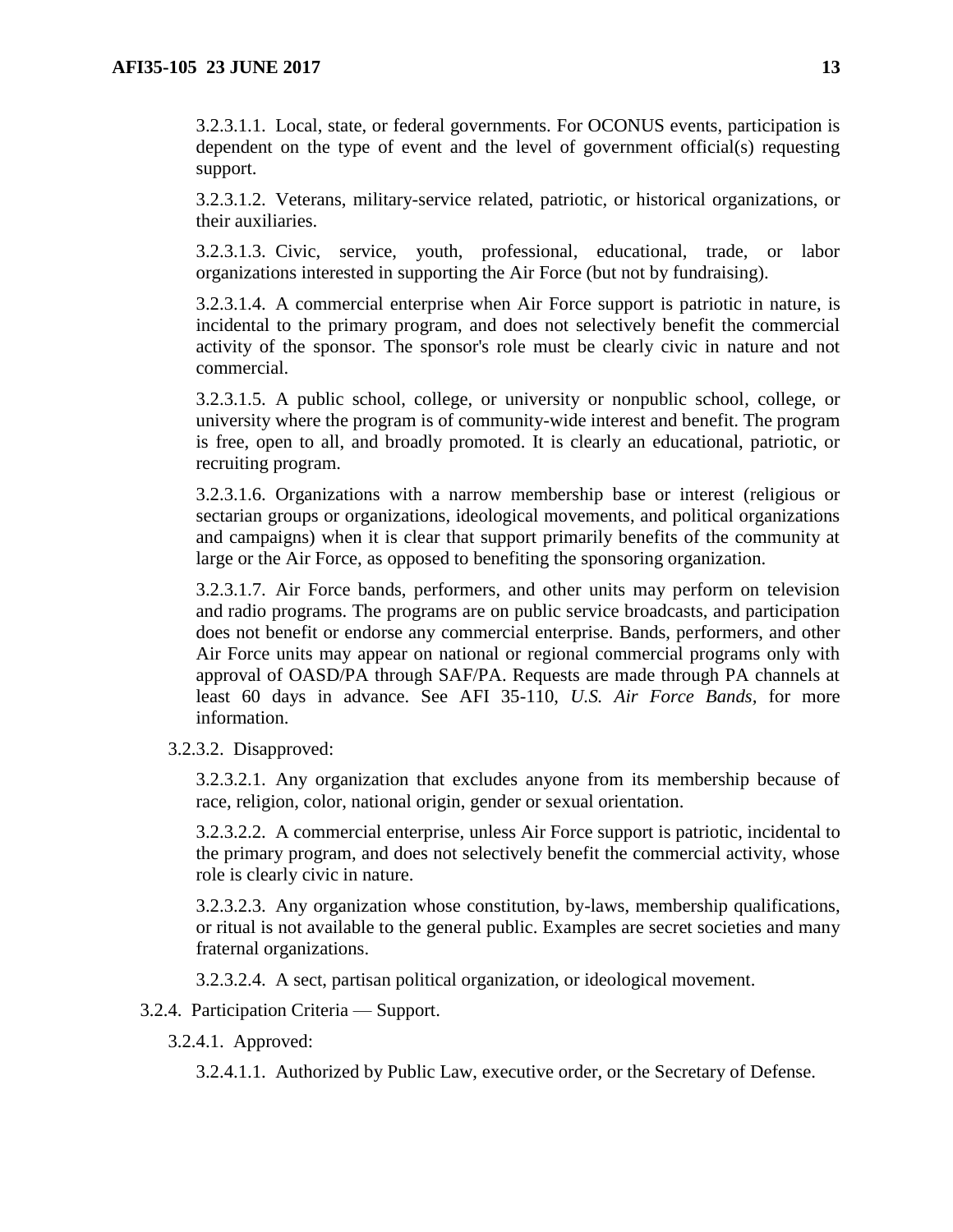3.2.4.1.2. That can be reasonably expected to bring credit to the individuals involved and to the Air Force and at no additional cost to the government.

3.2.4.1.3. Where admission is charged, if the support is incidental to the primary event such as sporting events or air shows, including Service Academy sports events, and military aerial demonstration team performances approved in accordance with DOD policy.

3.2.4.2. Disapproved:

3.2.4.2.1. When support might interfere with customary or regular employment of civilians in their art, trade, or profession.

3.2.4.2.2. Use of Air Force resources, services, or facilities which are reasonably available from commercial sources and where such use would be perceived as unfair competition.

3.2.4.2.3. Involves the use of active-duty, ANG, AFRC, Reserve Officer Training Corps (ROTC) personnel or U.S. Air Force Academy (USAFA) cadets in uniform outside military bases as ushers, guards, parking lot attendants, drivers, runners, messengers, escorts, baggage handlers, for crowd control, or in any other demeaning, unlawful or inappropriate capacity.

3.2.4.2.4. Would interfere with military needs or operational requirements.

3.2.4.2.5. Selectively benefits an event sponsor in that the same support would not or could not normally be provided to all similar groups or organizations that request it.

3.2.4.2.6. Would entail illegal remuneration of DOD personnel or organizations.

3.2.5. Participation Criteria—Location.

3.2.5.1. Approved:

3.2.5.1.1. Open and free of charge to the public with admission, seating, and other facilities available to all without regard to race, religion, color, national origin, gender or sexual orientation.

3.2.5.1.2. On a military base.

3.2.5.1.3. At a local, state, or federal property, facility, or building.

3.2.5.1.4. Bona fide community centers.

3.2.5.1.5. At a private commercial building when the program is of community-wide interest and open to the public, patriotic, or when participation is incidental to the primary program and does not appear to selectively benefit any commercial business.

3.2.5.1.6. In a building or facility used for religious purpose, when programs are of community-wide interest, nonsectarian, broadly promoted, and when the activity is not part of a religious service.

3.2.5.1.7. In a shopping mall or center only when programs are directly related to recruiting or patriotic activities and do not appear to selectively benefit any commercial business.

3.2.5.2. Disapproved: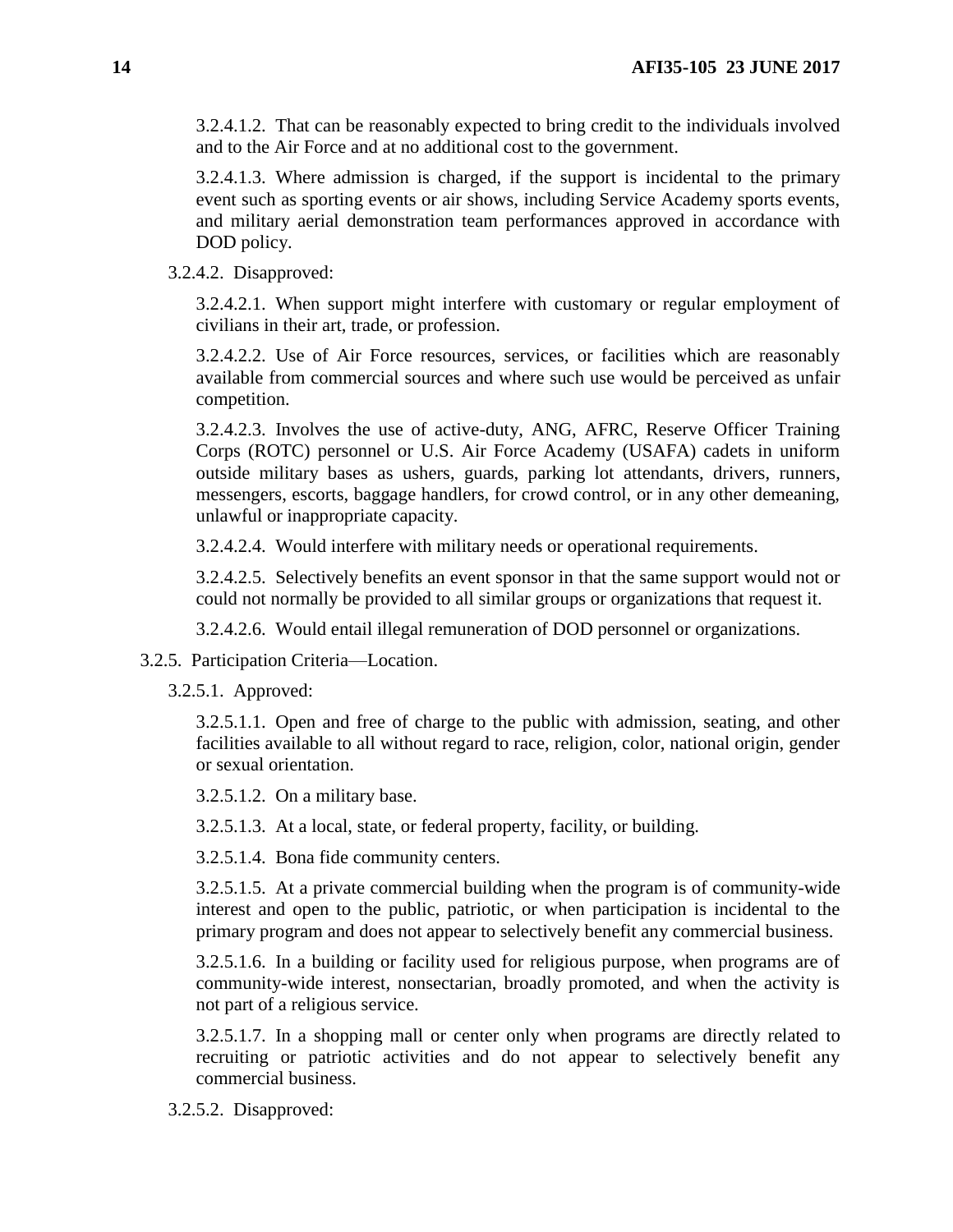3.2.5.2.1. Not open to the general public, and admission, seating, or other accommodations are barred to any person because of race, religion, color, national origin, gender or sexual orientation.

3.2.5.2.2. If the site is a private commercial or religious building, shopping mall, or non-public school, college, or university, except as specified in paragraphs 3.2.5.1.5 through 3.2.5.1.7

<span id="page-14-0"></span>**3.3. Funding Requirements.** Air Force policy is to participate in programs and events within programmed budgets. Participation requiring additional cost to the government should be avoided unless considered in the best interest of the Air Force. Budgeted events fall into two event categories: *Primary Interest--*all costs incurred by the Air Force unit or units involved, and *Mutual Interest--*costs are shared by the Air Force and the sponsor. Scheduled training or troop movements that are viewed by the public are considered incidental to training and not a Public Affairs function. The following guidelines apply **(T-1)**:

3.3.1. Primary Interest. Primary interest events can include those requiring SAF/PA and OASD/PA approval and those that may be approved by the local wing commander. In either case, the participating unit will incur all costs. **(T-1)**.

3.3.1.1. Events for which the participating unit is authorized to bear all costs might include DOD requirements, Air Force or civic-sponsored public observances of the United States or a host or partner nation, official ceremonies or functions, or speaking engagements.

3.3.2. Mutual Interest. Events identified as mutual interest are carried out with the civilian sponsor.

3.3.2.1. The participating unit is responsible for Air Force costs of participation unless advised otherwise by higher authority. Units must budget for these costs in annual financial plans. **(T-1)**. The unit's costs are those continuing costs that exist even if the Air Force did not participate. These include pay, allowances, and incidental expenses.

3.3.2.2. The cost of opportune airlift or routine flights in military aircraft for transportation of people and exhibit materials is also an Air Force share of costs. This only applies to the support of other military services whose participation in an event has been authorized.

3.3.2.2.1. Civilian sponsors must reimburse the Air Force for additional costs, including but not limited to the following: travel cost of military personnel and equipment; per diem payable under federal joint travel regulations; cost of shipping exhibit materials when commercial means are used; any rental space, utilities, or custodial services; and cost of shipping aviation fuel if it is not available at a military contract price at the required location.

3.3.2.3. Also included are any additional services determined necessary by the participating units and agreed on by the civilian sponsor. MAJCOMs may waive the per diem cost payment requirement and accept locally furnished meals and quarters but only if they meet military standards. This waiver authority may not be delegated to a lower authority even if such items are accepted without prior approval.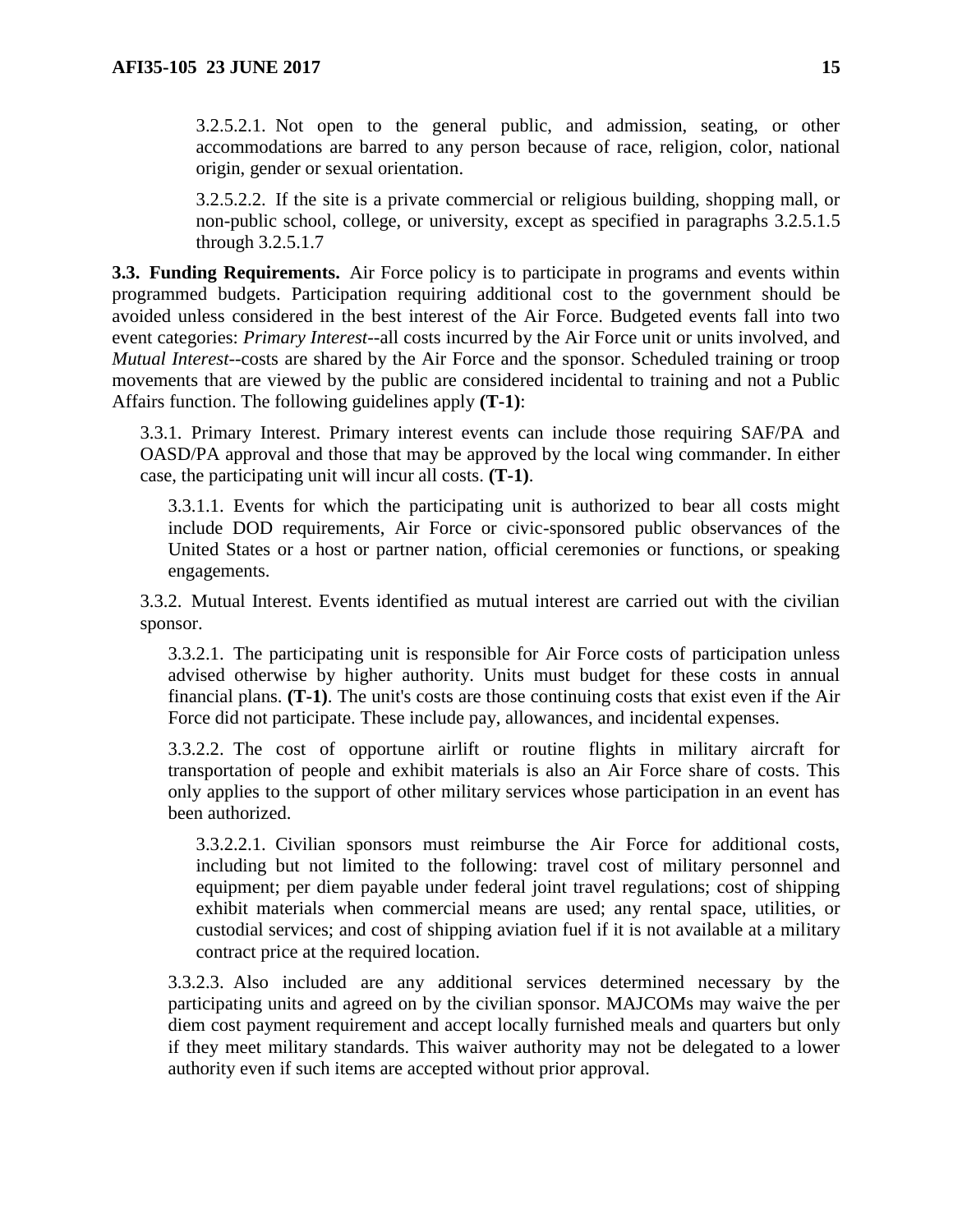3.3.2.4. Sponsors must also provide local area ground transportation, exhibits, space, utilities, custodial services, or any other required services.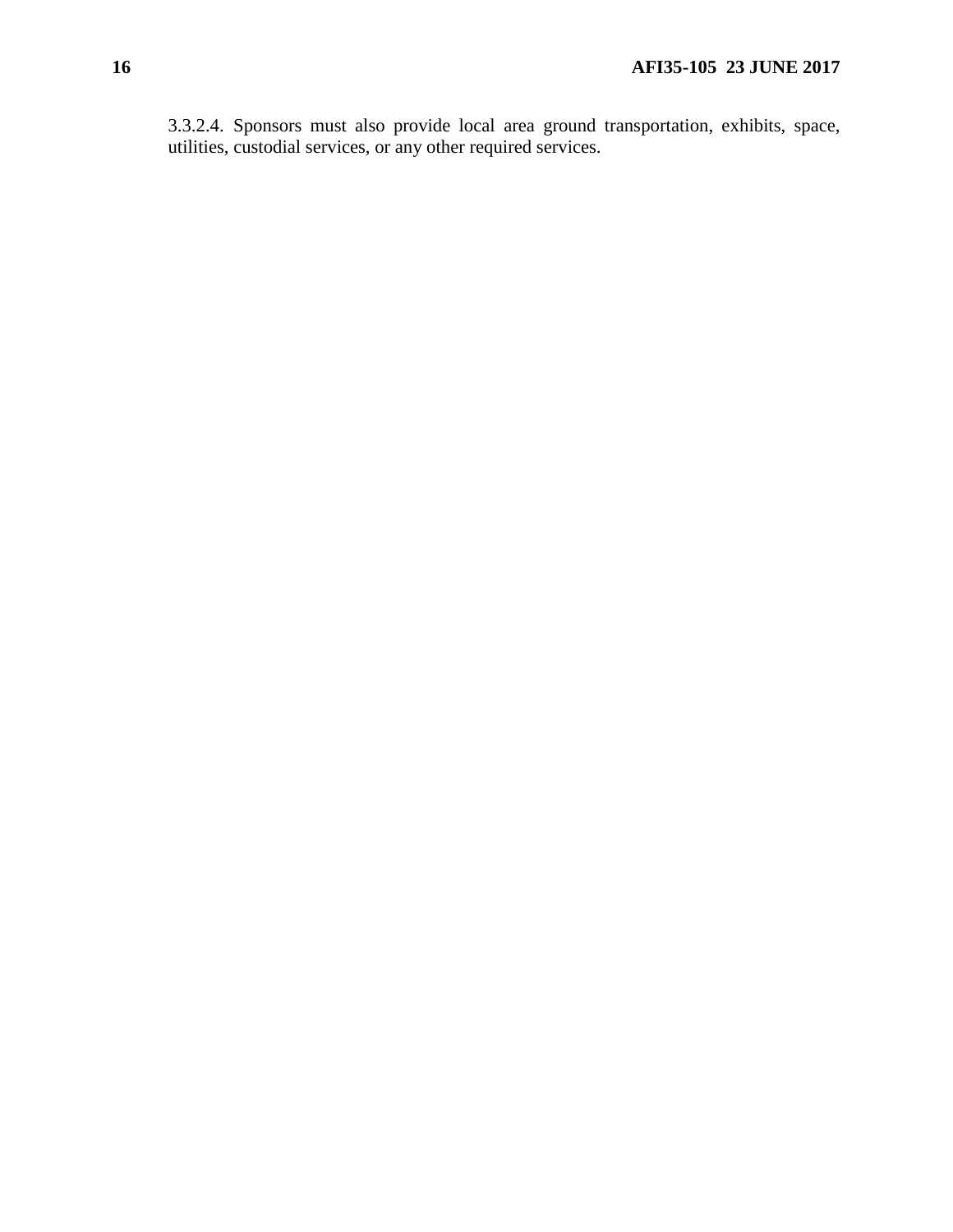## <span id="page-16-0"></span>**USE OF AERIAL DEMONSTRATION TEAMS, PARACHUTE TEAMS, STATIC DISPLAYS AND OTHER EQUIPMENT**

<span id="page-16-1"></span>**4.1. On- or Off-Base Public Events** — **General Guidance.** The Air Force takes part in events at military and civilian locations to keep the public and military informed of U.S. preparedness, to demonstrate modern weapons systems, to promote good community and international relations, to support Air Force recruiting and retention efforts, and to render military honors. Air Force participation in any public event shall be in accordance with DODD 5410.18 and DODI 5410.19. Authority to approve requests from organizations requesting off-base aviation support has been delegated by the OASD/PA to the military services. Per delegation from the Secretary of the Air Force memorandum "Exception-to-Policy Flyover Approval Request", dated 10 Aug 1998, the approval authority for Air Force participation in such events is SAF/PA in coordination with AF/A3O (T-1). Safety is the primary consideration. All pertinent safety regulations of the Department of Defense, Department of the Air Force, and the Federal Aviation Administration (FAA) are strictly enforced. Air Force participation at events requires approval for eligibility and level of support (SAF/PAY) and operational participation approval (AF/A3O). While the public affairs community approves the appropriateness of an event for Air Force participation, the operations community concurs on the operational issues impacting the feasibility and safety of participation.

4.1.1. SAF/PAY determines eligibility and is the approval authority for all Air Force aviation public event requests including those in support of one of the five DOD approved patriotic holidays, aviation-related events and non-aviation-related events. (T-1)

4.1.2. AF/A3O and SAF/AQ must approve the use of any aircraft or equipment undergoing testing in a research and development (R&D) program. Submit these requests, through the MAJCOM/A3O to AF/A3O and SAF/AQ, at least 60 days before the event date**. (T-1)**

4.1.3. All events scheduled for, or that may attract, national or international media coverage are coordinated with SAF/PA. Send requests, through PA channels, to SAF/PAY at least 15 days before the event date or as soon as the event is known. **(T-1)**

4.1.4. Flyovers of public events in support of community engagement activities are flown as a part of an approved training mission within allotted flying hours. **(T-0)**

<span id="page-16-2"></span>**4.2. On-Base Public Events.** Military units hosting one or more aerial events on a military installation, when the event is open to the public, must submit requests via the DD Form 2535, *Request for Military Aerial Support*. **(T-0)**.

4.2.1. **Use of Military Aircraft for Off-Base Public Events.** Requests for off-base flyovers are considered by SAF/PAY only for aviation-oriented events (i.e., air shows, airport anniversaries or dedications) or for patriotic observances held in conjunction with formal observances, open to the public, honoring Armed Forces Day, Memorial Day, Independence Day, Prisoner Of War/Missing in Action (POW/MIA) Recognition Day or Veterans Day, when held within seven days before or after the national day of observance (T-1). Exceptions-to-policy for events other than those listed above are considered by SAF/PAY on a case-by-case basis after determining appropriateness and benefit of Air Force participation. **Note**: Sporting events require SAF/PAY exception-to-policy approval regardless of the date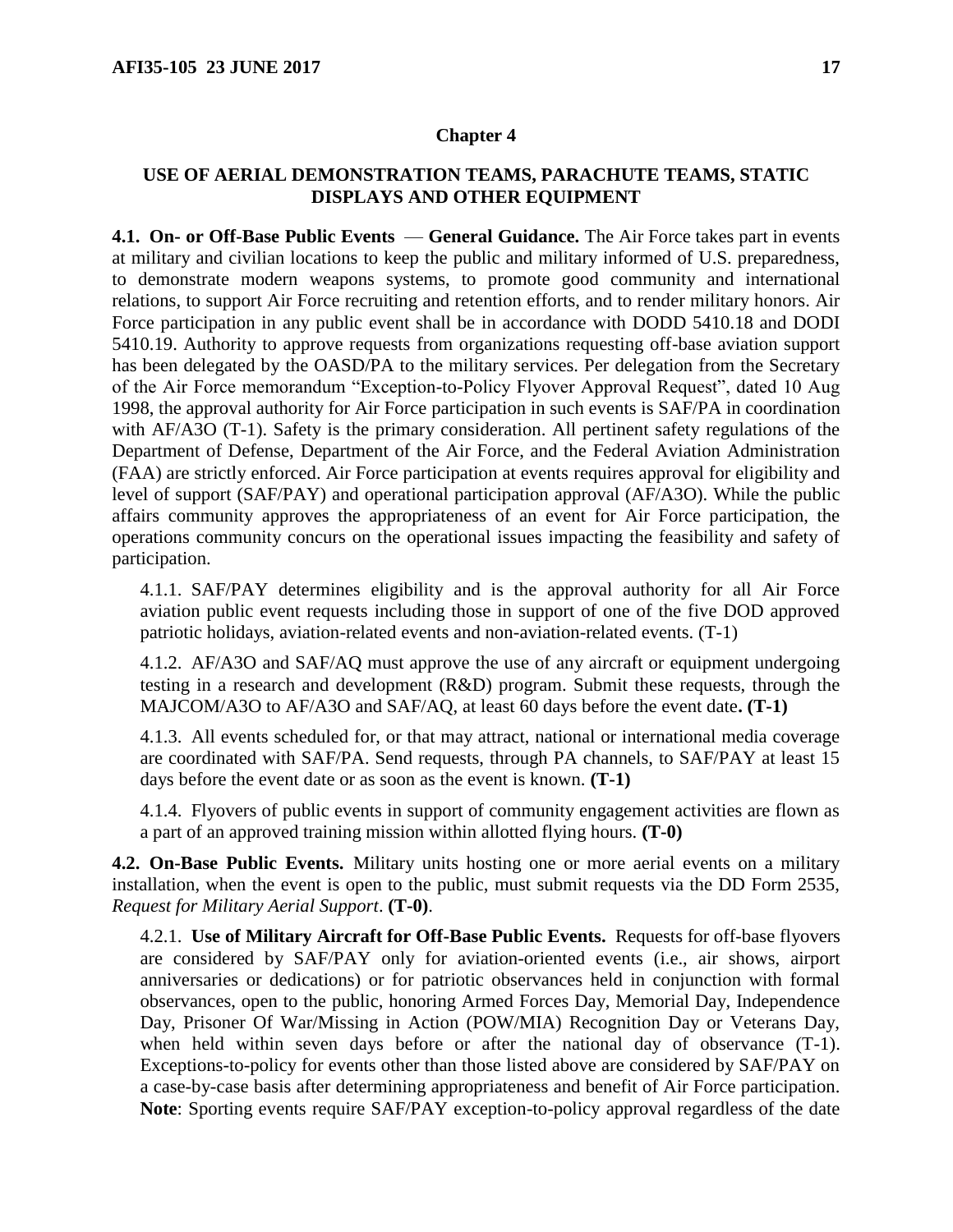(T-0). For example, a professional or local baseball game on July 4 must be approved by SAF/PAY.

4.2.1.1. All requests received for use of military aircraft at a location in North America are completed via the DD Form 2535 through the online Aerial Events website: **[www.airshows.hq.af.mil.](http://www.airshows.hq.af.mil/)** The requesting organization of the event will be the point of contact on the request. If a request is received with an Air Force member as the point of contact, it will be denied until the proper civilian contact is provided to SAF/PAY. Requestors will ensure a hard copy of the request is printed; required signatures are obtained, and then forwarded to SAF/PAY within required time constraints (45 days but no less than 15 days). Be cautious not to give the impression of approval before the event is officially approved by higher headquarters. Air Force members will not solicit an organization to provide flyovers or other support. Upon their request, providing a list of available assets to the event organizer is acceptable. **Note:** Requests are not processed until all required signatures are obtained, including the event site certifier and FAA, and are received by SAF/PAY.

4.2.2. Overseas Requests. For overseas units, authority for aircraft participation at civilian locations is delegated to the appropriate combatant commander. If applicable, concurrence of MAJCOM with operational control of assets requested is necessary. Overseas requests for CONUS-based assets to specifically deploy in support of an air show or other public event (i.e., Paris Air Show or Royal International Air Tattoo, etc.) should be addressed to AF/A3 and the COCOM at least 60 days before the event.

4.2.3. For each event, the flyover will consist of not more than four tactical/rotary aircraft (of the same type) or one heavy/bomber making one pass (T-1).

4.2.4. Aerial Events Message. An aerial events message is distributed annually to specify the types of exception-to-policy events that are and are not eligible for support by the Air Force, and pre-determine the proper level of support. This message also annotates further restricting of policy due to current budgetary and OASD/PA policies. It is disseminated from AF/A3O and SAF/PAY at the beginning of the calendar year, or as needed.

<span id="page-17-0"></span>**4.3. Thunderbirds.** Demonstrations by the USAF Aerial Demonstration Squadron, Thunderbirds, are flown only over airports, large bodies of water, or unpopulated areas. Requests for performances are due to SAF/PAY no later than July 1 each year to be considered for air shows two years in advance (T-1).

4.3.1. Performances on Air Force Bases. Aerial demonstrations at Air Force bases are requested by the host wing public affairs offices through the MAJCOM to SAF/PAY by July 1 (T-1). The Thunderbirds schedule two years in advance. Priority is given to bases that request two-day shows. Requests for the Navy's Blue Angels and the Army's Golden Knights are submitted to the U.S. Navy and U.S. Army Public Affairs offices indicated on page 4 of the DD Form 2535. Requests for the Canadian Snowbirds are submitted to the Canadian Air Division Special Events office; for more information and a copy of the request form, visit the team's website: **<http://www.rcaf-arc.forces.gc.ca/en/snowbirds/index.page>** or call (204) 833-2500 ext. 5228.

4.3.2. Performances on Other-Than-Air-Force Military Installations or Civilian Venues. Requests for Thunderbirds performances are submitted to SAF/PAY for review and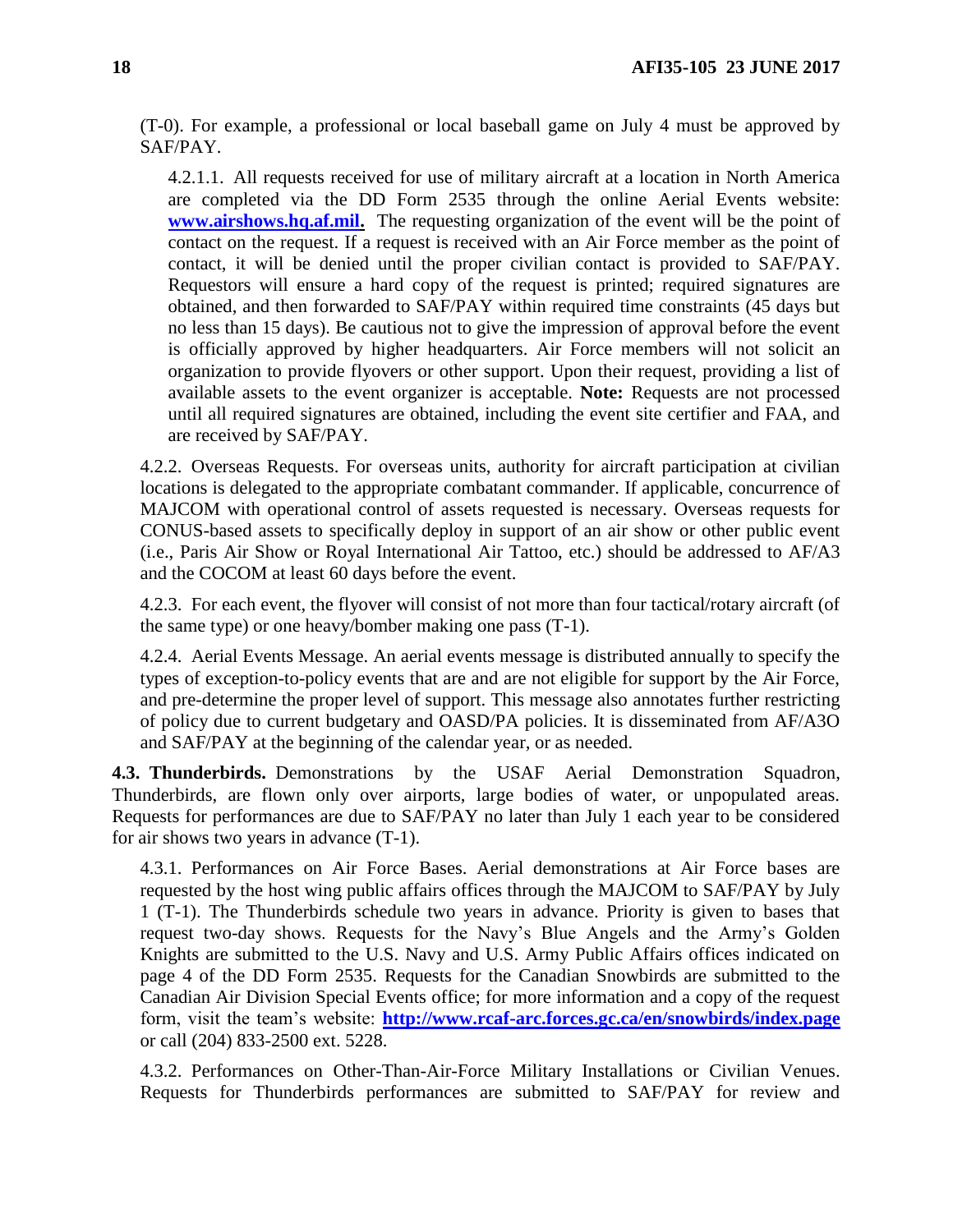submission to the Thunderbirds schedulers by July 1. The individual or agency sponsoring the event must submit the completed DD Form 2535 directly to SAF/PAY. PA offices may assist sponsors with the DD Form 2535 but will not submit the request for the sponsor to avoid perception that the Air Force will approve the request. **(T-1)**. The Chief of Staff of the Air Force is the approval authority for the Thunderbirds aerial demonstration team schedule.

4.3.3. Cancellations. If a PA office is notified of a cancellation of an off-base performance, encourage the sponsor to notify the Thunderbirds immediately if they have not already done so. A military unit canceling a performance by the Thunderbirds at its installation must immediately send an e-mail message listing the date the performance was scheduled, place, reason for cancellation, and person canceling the performance (with phone number and affiliation, if possible, for a civilian site), through PA channels with a courtesy copy to SAF/PAY. **(T-1)**.

4.3.4. All activities undertaken by the Thunderbirds that are likely to result in national media exposure (i.e. videos, civic leader/media flights, and television appearances) are to be reported to SAF/PAY via ACC/PA. Photo shoots over national landmarks such as Mount Rushmore, the Statue of Liberty, etc., are to be coordinated with SAF/PAY via ACC/PA at least 10 days in advance. (T-1)

4.3.5. All open houses and airshows eligible for Thunderbirds support are posted for internal use to the Air Force Aerial Events website: **[www.airshows.pa.hq.af.mil](http://www.airshows.pa.hq.af.mil/)**.

<span id="page-18-0"></span>**4.4. Foreign Demonstration Teams.** Performances by government-sponsored foreign demonstration teams at Air Force installations can enhance international goodwill. Questions regarding performances by foreign teams in the United States may be addressed to AF/A3.

<span id="page-18-1"></span>**4.5. Parachute Demonstrations.** Parachute demonstrations are restricted to appropriate events over airports, or areas of land where adequate crowd control can be assured.

4.5.1. Requests for off-base parachute demonstrations at locations other than those specified receive approval as an exception-to-policy. Participation is usually limited to three days for any one event.

4.5.2. Participation by official parachute teams, parachute sports clubs, or qualified individuals in competitive parachute meets sanctioned by the United States Parachute Association (USPA) may be authorized provided such competitions are not conducted with a public event such as a fair, exposition, or similar event. Under the above criteria, an insurance bond is not required for participants in USPA events.

## <span id="page-18-2"></span>**4.6. Aircraft Static Displays.**

4.6.1. On-Base Public Events.

4.6.1.1. Small Public Events. The installation commander is the approval authority for static displays for events such as base tours and will follow all operational required approvals for aircraft not in the current inventory, see AFI 11-209. **(T-2)**.

4.6.1.2. Large Public Events. MAJCOM/A3 (may be delegated to lower echelon in A3) may approve on-base static displays for assigned operational resources, not in conjunction with a retirement or change of command ceremony, for large public events such as open houses.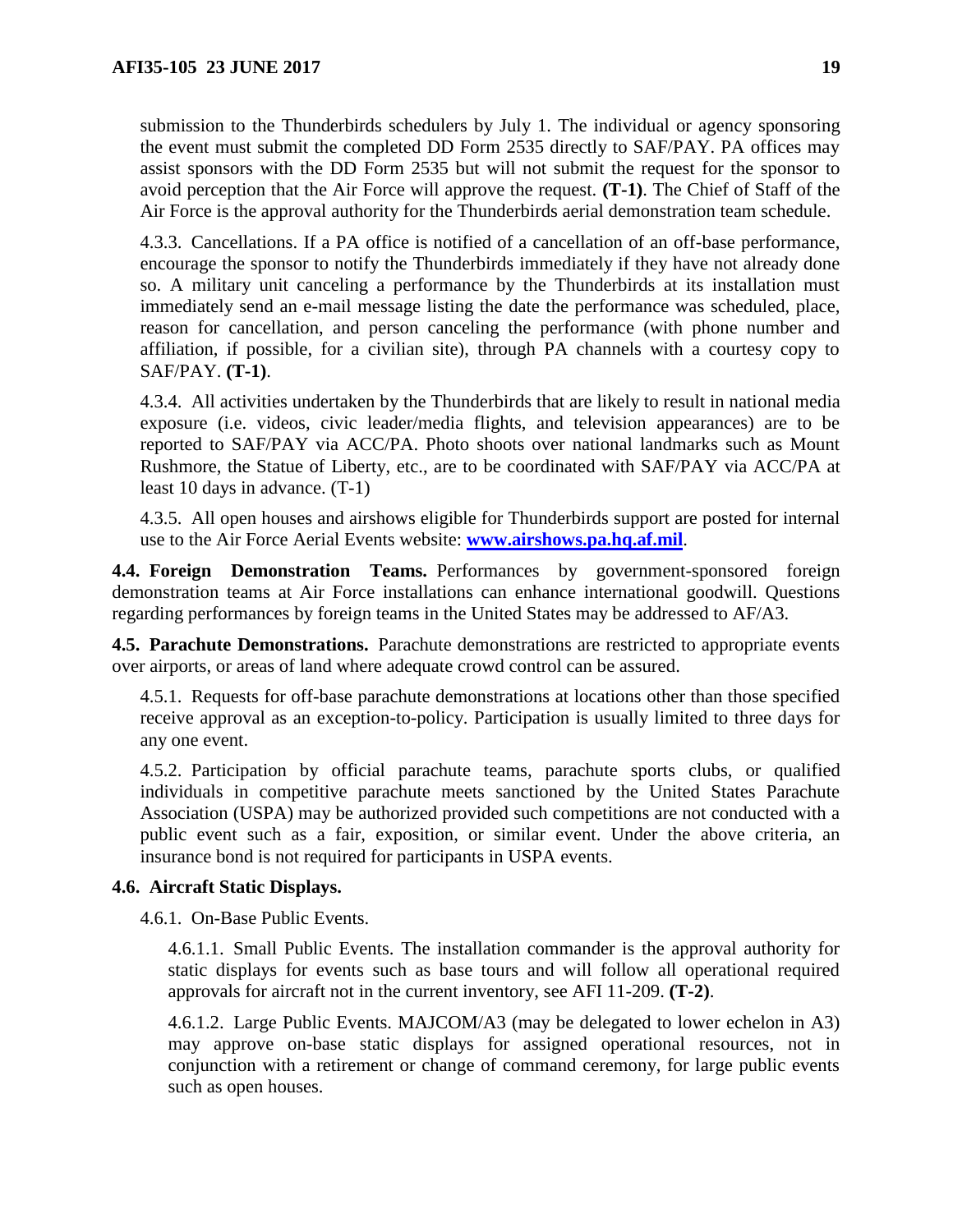4.6.1.3. Civilian Aircraft. MAJCOM/A3 (may be delegated to lower echelon in A3) may approve static displays of civilian aircraft on their respective base. Civilian participation should be at no additional cost to the U.S. Government. See AFI 34-108 and AFI 34-101, *Air Force Morale, Welfare, and Recreation (MWR) Programs and Use Eligibility*, for guidance.

4.6.1.4. Static displays do not require FAA approval on the DD Form 2535.

4.6.1.5. Static displays will have at least one qualified crewmember available to answer questions from spectators and help to ensure security. In addition, placards placed near the aircraft describing the specifications and missions is encouraged **(T-0)**.

4.6.1.6. Static displays used in conjunction with retirement or change of command ceremonies consist only of aircraft assigned to the base where the ceremony is occurring. For complete guidance on retirements and changes of command, refer to AFI 11-209.

4.6.2. Off-Base Public Events.

4.6.2.1. Authorized only at airfields, heliports, and landing sites meeting the qualifications prescribed in AFI 13-204, Volume 2, *Airfield Operations Standardization and Evaluations*, as supplemented by MAJCOMs. USAFA gliders and RPAs are authorized participation at other locations because of being trailered to static display sites.

4.6.2.2. . Static displays will have at least one qualified crewmember available to answer questions from spectators and help to ensure security. In addition, placards placed near the aircraft describing the specifications and missions are encouraged **(T-0)**.

4.6.2.3. All requests are required to be entered on the Aerial Events website: **[www.airshows.hq.af.mil](http://www.airshows.hq.af.mil/)**. Static displays do not require FAA approval on the DD Form 2535.

<span id="page-19-0"></span>**4.7. Military Flyovers.** A flyover, whether on-base or off-base, is a straight and level flight, limited to one pass by no more than four aircraft of the same general type (i.e., tactical, rotary wing,) or one heavy/bomber from the same military service over a predetermined point on the ground at a specific time, and not involving aerobatics or demonstrations. A flyover of more than four aircraft, or of multiple types of aircraft, or of aircraft representing more than one military service, with elements in trail formation and not involving precision maneuvers or demonstrations, constitutes an aerial review. Flyovers at memorial or funeral services in honor of rated and/or designated active-duty aviation personnel are not community engagement activities. In those cases, Mortuary Affairs and AF/A3O shall determine applicability of a flyover. **(T-1)**. Any situational OASD/PA and SAF/PA guidance takes precedence over this AFI (i.e. sequestration limitations, budgetary issues, Annual Aerial Events Message, etc.).

4.7.1. Approval Process. SAF/PAY is responsible for and tasked with ensuring that airshows, flyovers, Air Force parachute team (AFPT) demonstrations, static displays, and non-aviation events that desire Air Force aviation participation are appropriate events for Air Force support. Unified combatant commanders, the Under Secretary of Defense for Policy, and other OSD officials also have roles in specific cases to deem an event eligible or ineligible for military participation. Event sponsors are required to accomplish a DD Form 2535. Once the completed DD Form 2535 is reviewed by SAF/PAY and the event is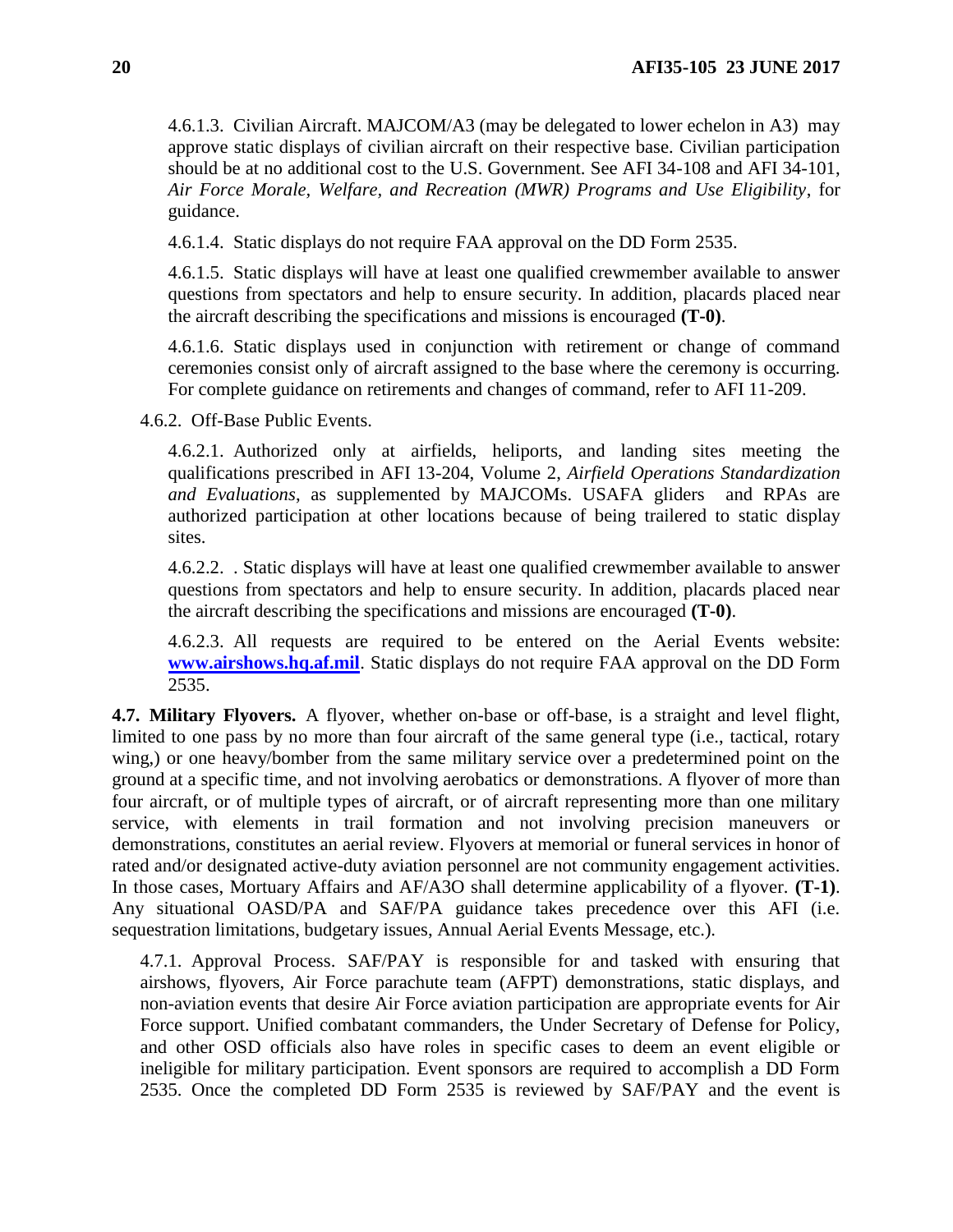determined eligible for Air Force participation, the event is published on the Air Force Aerial Events website (**[www.airshows.pa.hq.af.mil](http://www.airshows.pa.hq.af.mil/)**) for Air Force flying units and PA offices to review and support. Complete request procedures, additional information, current guidance, and internal policies and regulations can be obtained from the Air Force Aerial Events website.

4.7.2. Recruiting. Public Affairs offices will work with the local recruiters to ensure they are offered the opportunity to have booth space at events where there is an Air Force flyover, per DD form 2535. **(T-0)**

4.7.2.1. Units that volunteer to support an event must indicate their intent on the website. **(T-1)**. Support must then be approved by the respective MAJCOM/A3 (may be delegated to lower echelon in A3). Sponsors of events may contact a unit to solicit participation in their particular event. Units will not rely on the sponsor to notify SAF/PAY.

4.7.3. USAFA. All definitions and policies regarding flyovers and aerial reviews apply to the USAFA. Examples of approved Academy events include graduation ceremonies, football games, parades, and other events with a patriotic/military theme. USAFA requests appropriate Air Force aviation participation through the Air Force Aerial Events website and is limited to one non-organic flyover per event, in addition to local capabilities demonstrations (i.e. parachute, gliders, etc.)

4.7.3.1. For each event, the flyover will consist of not more than four tactical/rotary aircraft (of the same type) or one heavy/bomber making one pass. (T-1)

4.7.3.2. Additional information regarding support to USAFA events can be found in the Annual Aerial Events Message published by AF/A3O.

4.7.4. Off-Base Public Events. Event eligibility determination is provided by SAF/PAY. Air Force evaluation of aviation support for off-base events is based on the theme and purpose of the event, the sponsoring organization, anticipated audience, assets requested, and the benefits of participation to the Air Force.

4.7.4.1. Single flyovers. Authorized flyovers include no more than four tactical aircraft or one heavy/bomber of the same type making one pass only, in support of aviationrelated events, or one of the five DOD approved patriotic holidays: Armed Forces Day (third Saturday in May), Memorial Day (last Monday in May), Independence Day (July 4), POW/MIA Recognition Day (3rd Friday in September), and Veterans Day (November 11). Flyovers must occur within seven days before or after the national day of observance for the patriotic holiday and must directly support the holiday commemoration. **(T-0)**. SAF/PAY is the approving authority for all patriotic holiday events, including sporting events that fall within the 15-day window.

4.7.4.2. Multiple passes. Multiple passes by the same formation at any off-base event are not authorized. Send request for waiver to AF/A3O. Units will submit these requests, through MAJCOM/A3 (may be delegated to lower echelon in A3) to AF/A3O (copy to SAF/PAY), at least 15 days before the event date. **(T-1)**.

4.7.4.3. SAF/PAY coordinates all eligible events with AF/A3O to determine the extent of authorized operational participation, which is outlined in the Annual Aerial Events Message.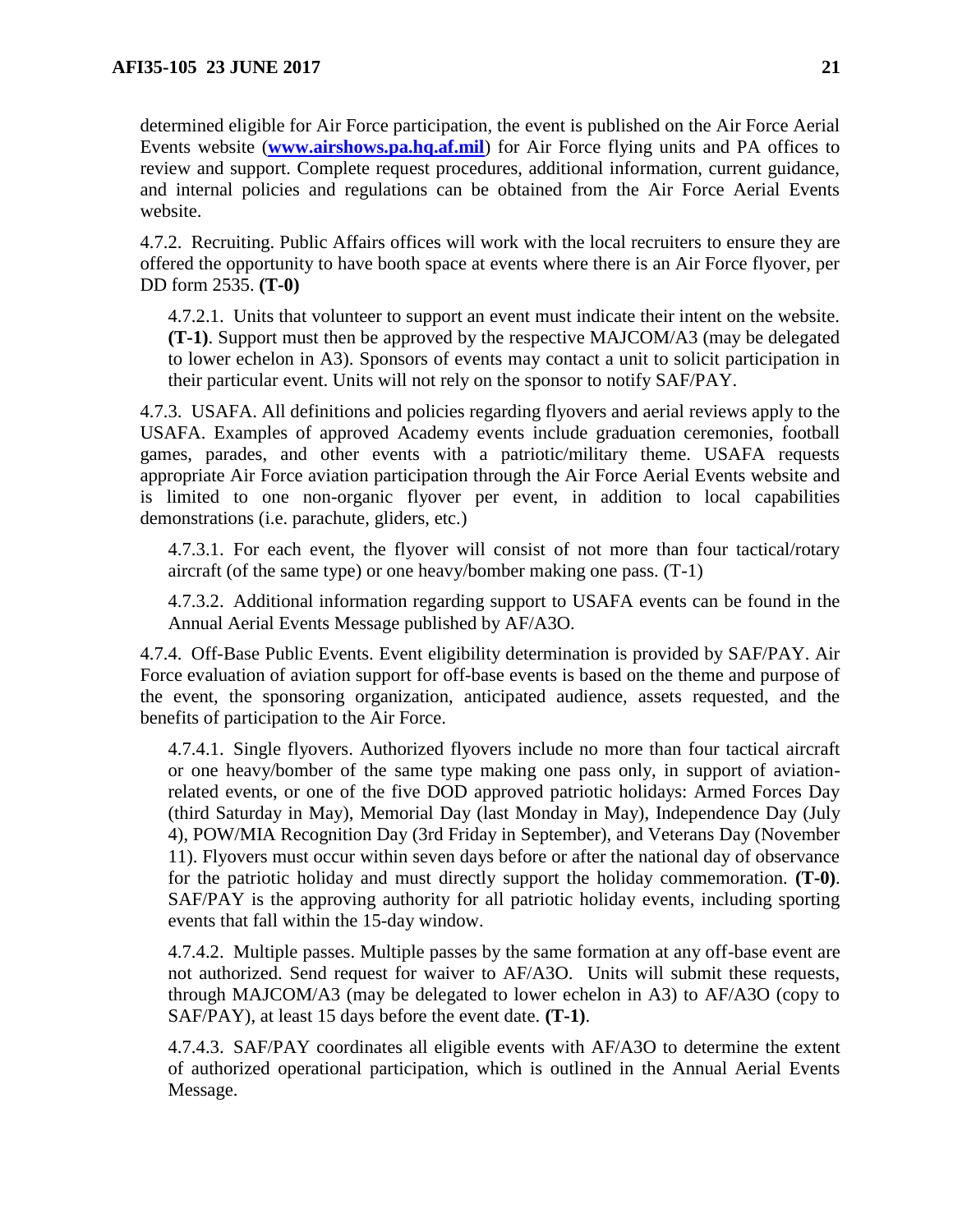4.7.5. Requests for Missing-Man Formation. The missing-man formation is authorized for use at ceremonies commemorating Memorial Day, POW/MIA Recognition Day, Veterans Day, and at other suitable events when the theme is solemn in nature and when the event is not held in conjunction with another event (e.g. sporting events or air shows). The missingman formation is not flown at CONUS public events without the approval of AF/A3O in coordination with SAF/PAY. **(T-0)**

4.7.5.1. For OCONUS commands, U.S. military support for Memorial Day events at U.S. military cemeteries overseas is a key community engagement activity. All wings are encouraged to support these requests to the maximum extent possible.

4.7.5.2. While determination of event eligibility rests with the unified or combatant commander, approval for missing-man flyovers at Memorial Day events at U.S. cemeteries overseas is delegated to the supporting MAJCOM.

4.7.6. Aerial Review. A flyover of more than four aircraft, or of multiple types of aircraft, or of aircraft representing more than one military service, with elements in trail formation and not involving precision maneuvers or demonstrations constitutes an aerial review. A single element involving four or less aircraft of different airframes but of the same general type (i.e. two F-16s and two F-22s) is not considered an aerial review. However, this latter formation should be undertaken only with applicable consideration given to safety, compatible flying characteristics, and the overall theme of the event that is being supported. Aerial reviews at airshows are exempt. **(T-0).**

4.7.6.1. Aerial reviews are reserved only for the most meaningful occasions and are not scheduled or performed at CONUS events without initial review and approval by SAF/PAY and AF/A3O (Combatant Command review and approval for OCONUS events), and with final approval granted by OASD/PA. Units will submit these requests, through MAJCOM/ PA leadership, to SAF/PAY (information to AF/A3O) 45 days before the event date. **(T-0)**.

4.7.6.2. Multi-Service or multi-nation aerial reviews on- or off-base may require additional approval. Refer to AFI 11-209 for specific guidance. Units will submit these requests, through MAJCOM/ PA, to SAF/PAY (also send information to AF/A3O) at least 45 days before the event date. **(T-1)**.

4.7.6.3. As distinctly diverse assets, SAF/PAY and AF/A3O will approve the combination of a parachute jump and flyover or a flyover and aircraft demonstration (not to exceed a total of four elements) at off-base public events. Use of such aviation assets is reviewed on a case-by-case basis. Approval is based on the supportive justification as to the significance of the event and the ability to provide such resources at no additional costs to the government.

4.7.6.4. USAFA demonstrations at home football games, on-base parades, graduation and other major on-base patriotic events using USAFA-owned assets are exempt from needing a waiver. USAFA events using USAF-owned assets in addition to non USAFAowned assets as such events, and for flyovers and aerial reviews, are also exempt.

4.7.7. Aircraft Demonstrations. Aerial demonstration is a generic phrase that includes virtually every type of aerial participation in public or military events (except for aerial review and flyover) to include aerobatics, aircraft capabilities demonstrations, assault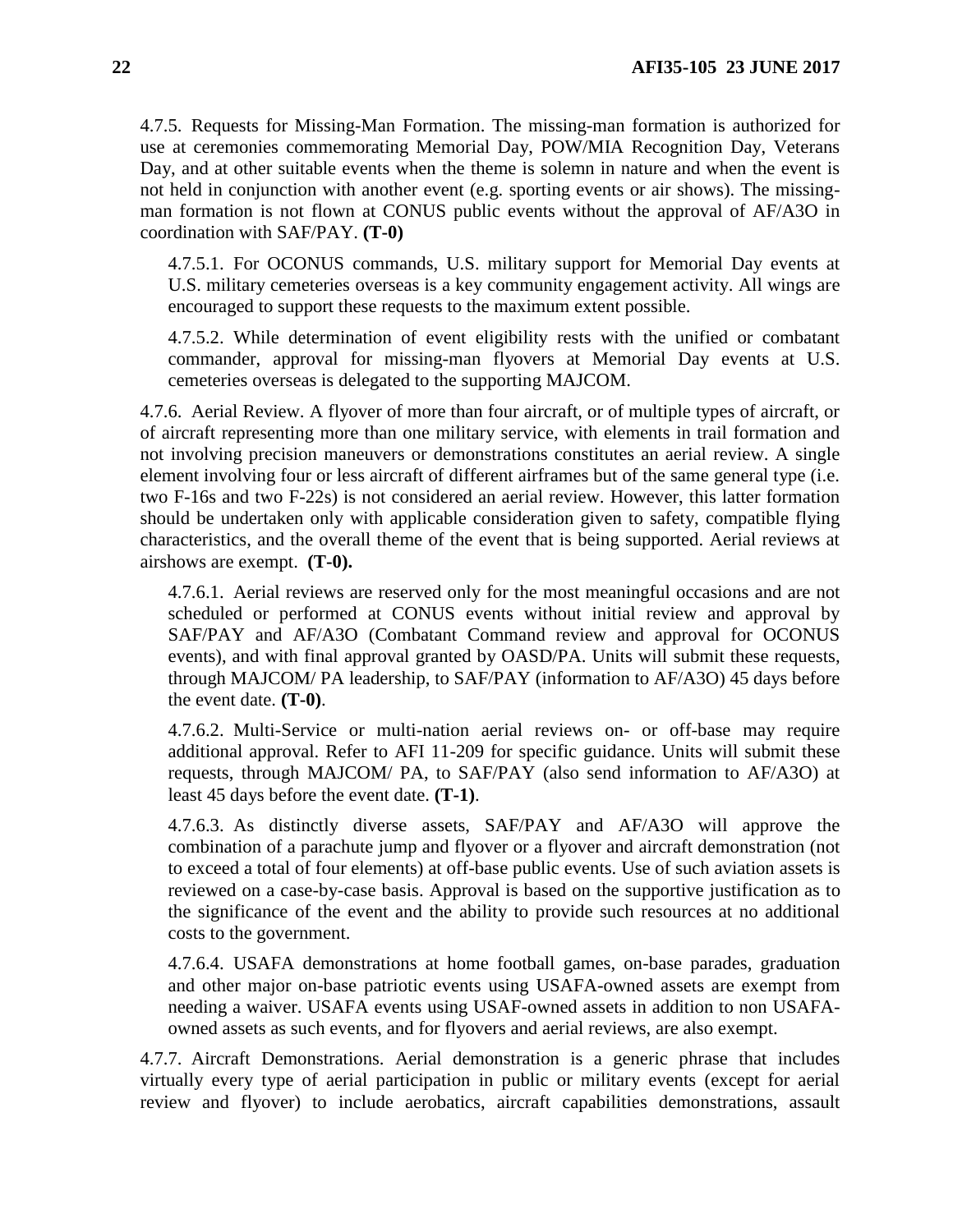landing/takeoffs, aircraft weapons or tactics demonstrations, Air Force Vintage Aircraft Programs (i.e. USAF Heritage Flight Program operated by Air Combat Command), airdrop demonstrations of personnel or equipment, and Combat Search and Rescue (CSAR) demonstrations. It is used interchangeably with the phrase "aircraft demonstration." MAJCOMs may approve demonstrations by their assigned operational assets on their command bases. MAJCOM-to-MAJCOM requests for these aerial events are approved by the MAJCOM/A3 (may be delegated to lower echelon in A3) owning the requested assets. Notification to AF/A3O and SAF/PAY through their respective channels will occur 45 days prior to the event.

4.7.8. Memorial or Funeral Ceremony – Aerial Event. All requirements are validated with Mortuary Affairs. Refer to AFI 34-501, *Mortuary Affairs Program,* and AFI 11-209 for guidance.

4.7.9. Retirement and Change of Command Ceremonies – Aerial Event. Refer to AFI 11-209 for guidance.

## <span id="page-22-0"></span>**4.8. Jump Platform.**

4.8.1. On Base.

4.8.1.1. MAJCOM/A3O may approve use of its assigned operational assets on their command bases. For notification requirements, refer to paragraph 4.5.

4.8.1.2. MAJCOM-to-MAJCOM requests for a jump platform are approved by the MAJCOM owning the requested assets.

4.8.1.3. If the request is for an Air Mobility Command (AMC) asset, units will submit requirements to AMC/A3O at least 45 days before the event date for consideration at the monthly Joint Airborne and Air Transportability Training (JA/ATT) planning conference. **(T-2)**.

4.8.2. Off Base.

4.8.2.1. When a military unit is making the initial request, submit these requests, through PA channels, to SAF/PAY (with a copy to AF/A3O) at least 45 days before the event date. SAF/PAY coordinates all approved events with AF/A3O to determine extent of operational participation authorized. **(T-1)**

4.8.2.2. If the request is for an AMC asset, units will submit requirements to AMC/A3O at least 60 days before event date for approval or disapproval at the monthly JA/ATT planning conference. **(T-2)**.

4.8.2.3. For additional guidance, reference the Annual Aerial Events Message.

<span id="page-22-1"></span>**4.9. Civilian Aerial Demonstrations On Base.** Awareness of aviation heritage is the primary objective when scheduling civilian aerial demonstrations and performances during on-base events. While it is the intent of HQ USAF that DOD aerial demonstration teams normally perform aerobatics at or over Air Force installations, qualified civilian performers may be permitted to provide aerial demonstrations, flyovers, and static displays to supplement or augment DOD team performances. Commanders must select civilian organizations whose aircraft are of historic military significance and whose performances clearly reinforce and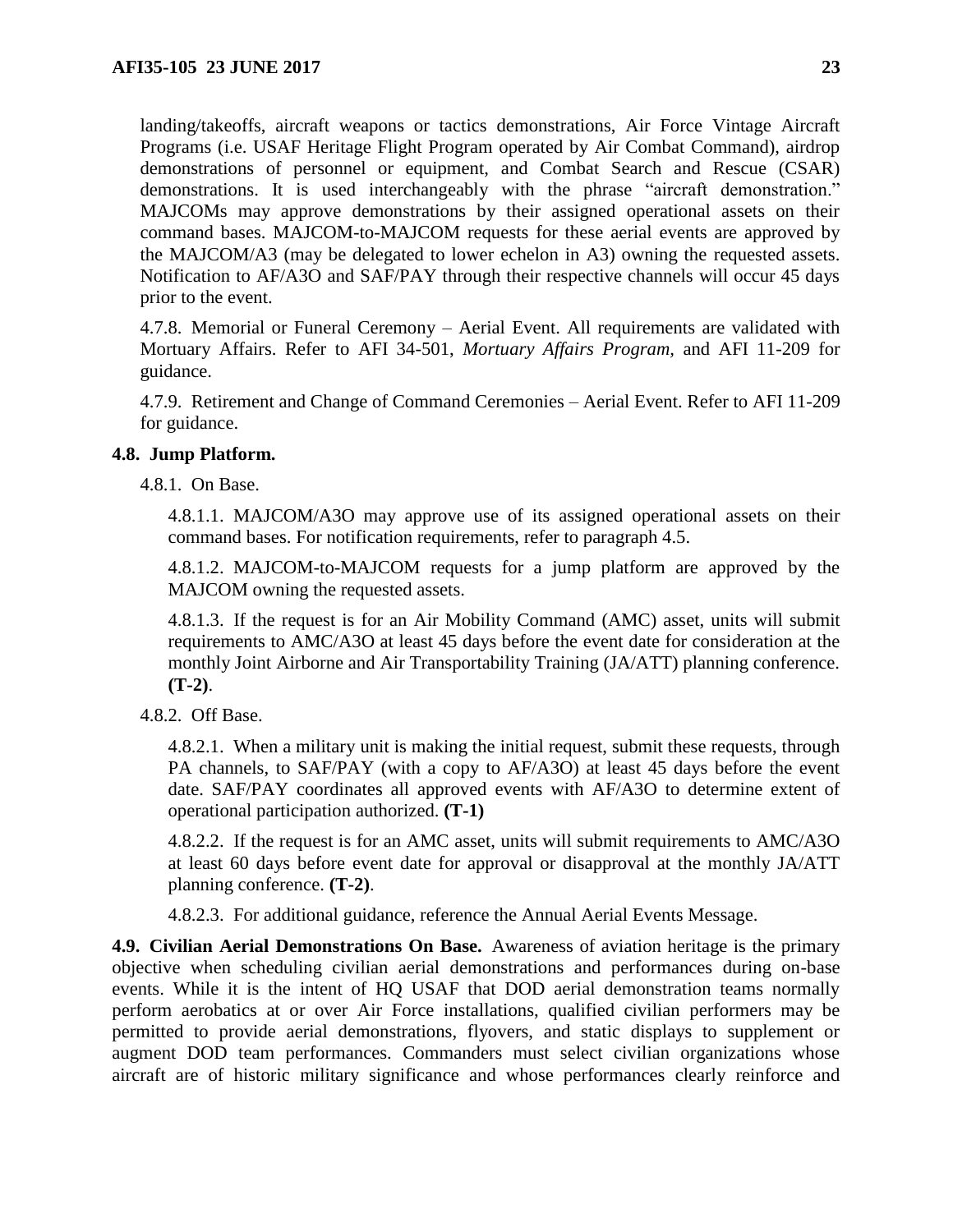promote a better understanding of the Air Force. **(T-1)**. See AFI 10-1004, *Conducting Air Force Open Houses*, for additional guidance.

<span id="page-23-0"></span>**4.10. Supporting Special Events.** Requests for non-aviation related military support of public programs should be addressed to the nearest military installation, using the DD Form 2536, *Request for Armed Forces Participation in Public Events (Non-Aviation)*. Decision criteria should include the nature of the program, sponsor, site, and support. Wing commanders may authorize local program support without further authorization. The DD Form 2536 is designed to aid civilian sponsors and provide required information for approval authority. When possible, local PA offices should provide the sponsor with the form and assist the sponsor in filling out the form completely; however, they should not be listed as the point of contact. PA should also contact local recruiters if appropriate (T-1). Additional consideration should be given to integrating military assets into key civilian events and ensuring proper Air Force message placement in all public events.

4.10.1. All requests for Air Force support within the National Capital Region are sent to SAF/PAY using the DD Form 2536 at least 60 days before the event date or as soon as the event is known; SAF/PAY coordinates with OASD/PA as appropriate. **(T-0)**

4.10.2. When OASD or HQ USAF receives direct requests from civilian sponsors, SAF/PAY will coordinate with the respective MAJCOM/PA to appoint a project officer at the base closest to the requester to plan all Air Force participation at that approved event (i.e., White House events, Armed Forces Day, Veterans Day, national sporting events). The project officer should establish initial contact with the sponsor as soon as possible and maintain close liaison to assure the sponsor that the Air Force is going to provide the appropriate level of assistance and participation. Project officers are authorized direct communication with participating commands and military services. Project officers will provide SAF/PAY a report of all planned participation at least 15 days before the event and prepare a brief after-action report within 30 days after the event. **(T-1)**.

4.10.3. MAJCOMs must ensure all events scheduled for or that may attract national or international media coverage are sent to SAF/PAY at least 30 days before the event date or as soon as the event is known. **(T-1)**.

4.10.4. Exceptions-to-policy are kept to a minimum. Unit commanders must approve any requests for exceptions and ensure MAJCOM/A3O (for aviation assets) and PA have concurred as appropriate prior to submission to SAF/PAY. **(T-1)**.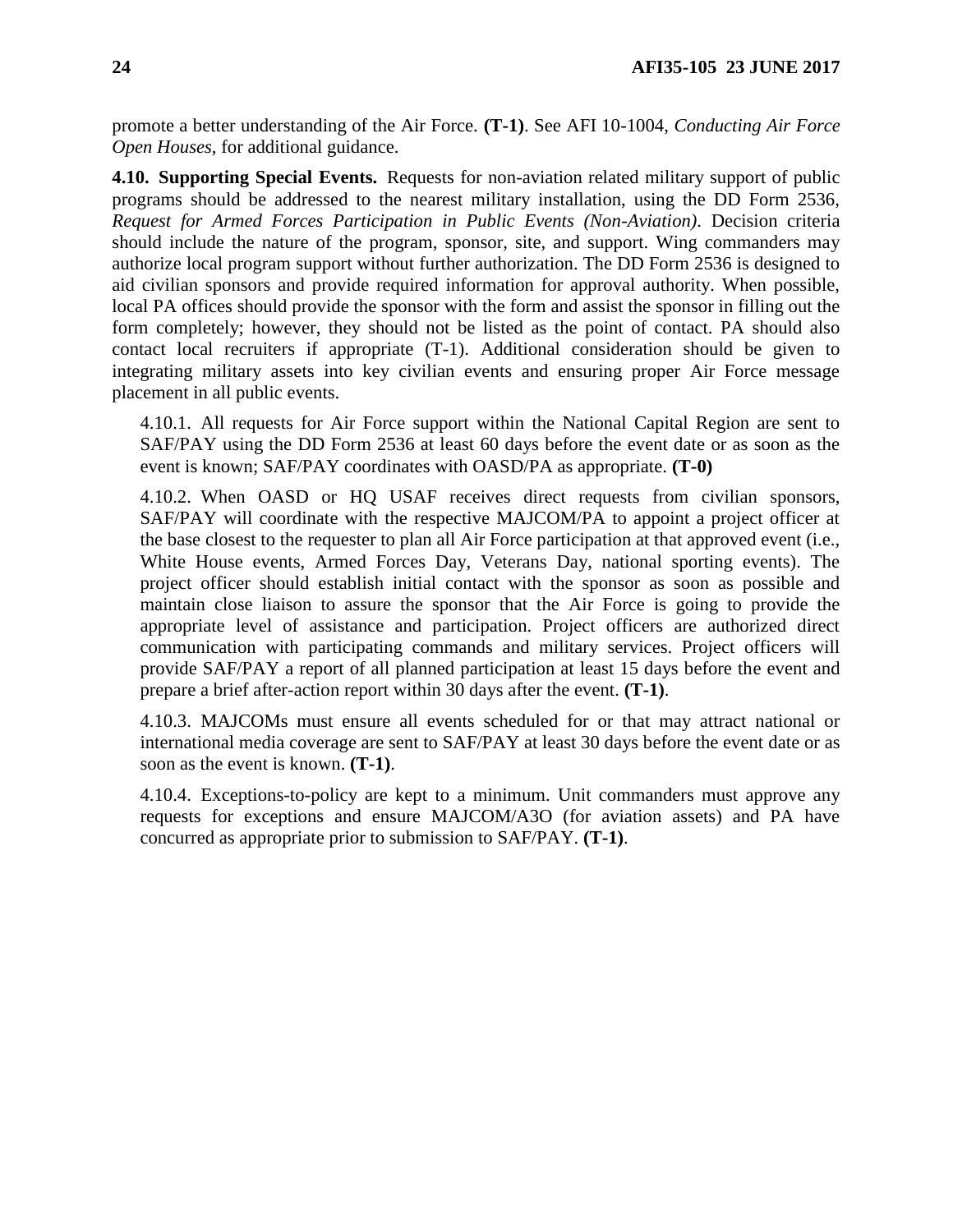### **INTERAGENCY PROGRAMS**

<span id="page-24-1"></span><span id="page-24-0"></span>**5.1. Air Force Participation in Interagency Programs.** Occasionally, the Air Force takes part in and supports interagency exhibits, programs and training such as approved trade shows, Joint Interagency Task Force programs, and interagency wildland fire management programs (ANG/AFRC). Each Air Force component of a combatant or specified command is guided by the policy on interagency programs issued by that command. However, the policy stated below on programming, preparing budget estimates, and financing Air Force participation in interagency programs applies to all Air Force activities.

5.1.1. Coordination. The Air Force must work through, and obtain approval from, OASD/PA on all interagency programs. In supporting such programs, the Air Force objectives are to strengthen its community engagement program and provide Public Affairs support to all Air Force activities worldwide. **(T-0)**

5.1.2. The Air Force component of the combatant or specified command must forward a request to take part in or to support an interagency action through PA channels to SAF/PAY for determination and processing through OASD/PA. **(T-0)**.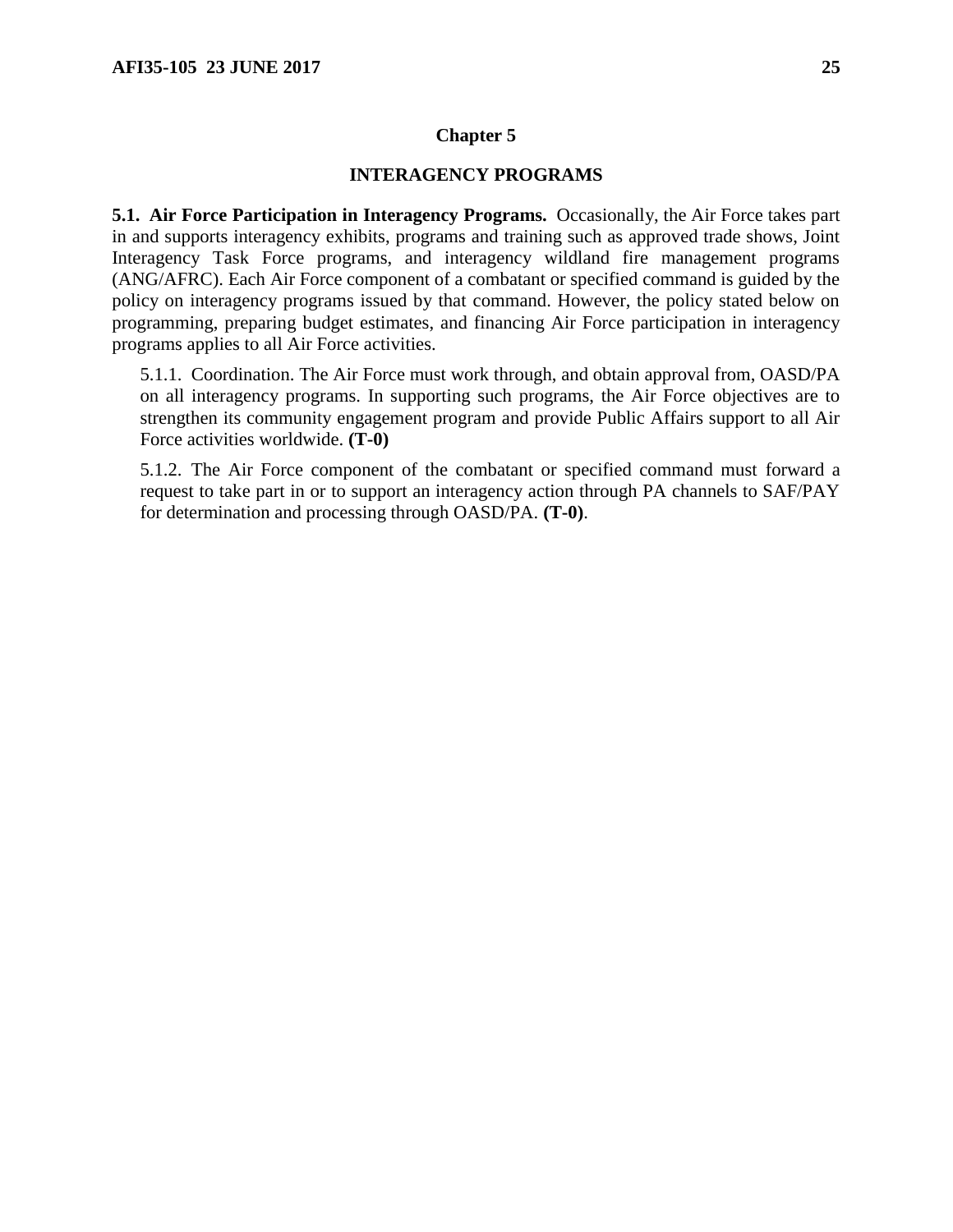### <span id="page-25-0"></span>**SPEECHES, PUBLIC APPEARANCES, MESSAGES AND OFFICIAL FUNCTIONS**

<span id="page-25-1"></span>**6.1. Acceptance Criteria.** Official public appearances and speeches by Air Force personnel, military or civilian, constitute essential parts of the Air Force program to keep the public informed. Individual members of the Air Force at all levels, but particularly general officers and other key personnel, should make every effort to fill requests unless overriding or previous official commitment precludes acceptance. Apply the following criteria:

6.1.1. Participation does not interfere with assigned duties.

6.1.2. Remarks are confined to discussion of subjects within the Air Force and speaker's purview.

6.1.3. Views expressed are nonpartisan, consistent with AFI 51-902, *Political Activities by Members of the U.S. Air Force* (uniformed military personnel), and *The Hatch Act*  (civilians)*.* **(T-0)**

6.1.4. Views expressed during an official speaking engagement, whether the event is sponsored by a Federal or non-Federal entity, must reflect U.S. Government policy.

6.1.5. Participation does not imply Air Force sponsorship or agreement with the statements of others that may be partisan in nature or contrary to national policy.

6.1.6. Participation does not violate DOD 5500.07-R.

<span id="page-25-2"></span>**6.2. Security and Policy Review.** Speakers must have their speeches reviewed for security and policy issues at the appropriate level. **(T-1)**. See AFI 35-102, *Security and Policy Review,* for complete information.

<span id="page-25-3"></span>**6.3. Payment and Honoraria.** Payment or honoraria cannot be accepted for making an official on- or off-duty public appearance or speech done as part of official duties **(T-0)**. Consult the installation Staff Judge Advocate (SJA) for more information. Refer to DOD 5500.07-R.

6.3.1. Travel Expenses. Funded TDY is authorized to support approved events; however, in some cases, official travel expenses can be paid by the organization requesting a speaker. Coordinate with the SJA.

6.3.2. Federal government employees shall not accept any gift of value given to them because of their government position or by a "prohibited source." **(T-0)**. Gifts valued under \$20 may be accepted under the "de minimus" rule, one of many gift exceptions for DOD personnel. If the gift is valued at more than \$20 or results in gifts totaling more than \$50 received from the same source in a calendar year, do not reject it outright. Contact the local SJA office to determine if the gift can be accepted.

<span id="page-25-4"></span>**6.4. U.S. Air Force Representation at Events in the National Capital Region and New York City.** SAF/PA has an established process to vet, advise, and approve community engagements and speaking opportunities in the NCR and New York City. SAF/PAY advises whether or not attendance is desirable, optional, or inadvisable and assists in ensuring legal requirements are met. Members must contact SAF/PAY upon receipt of the invitation in these areas. **(T-1)**. SAF/PAO maintains operational authority for media activities in NYC.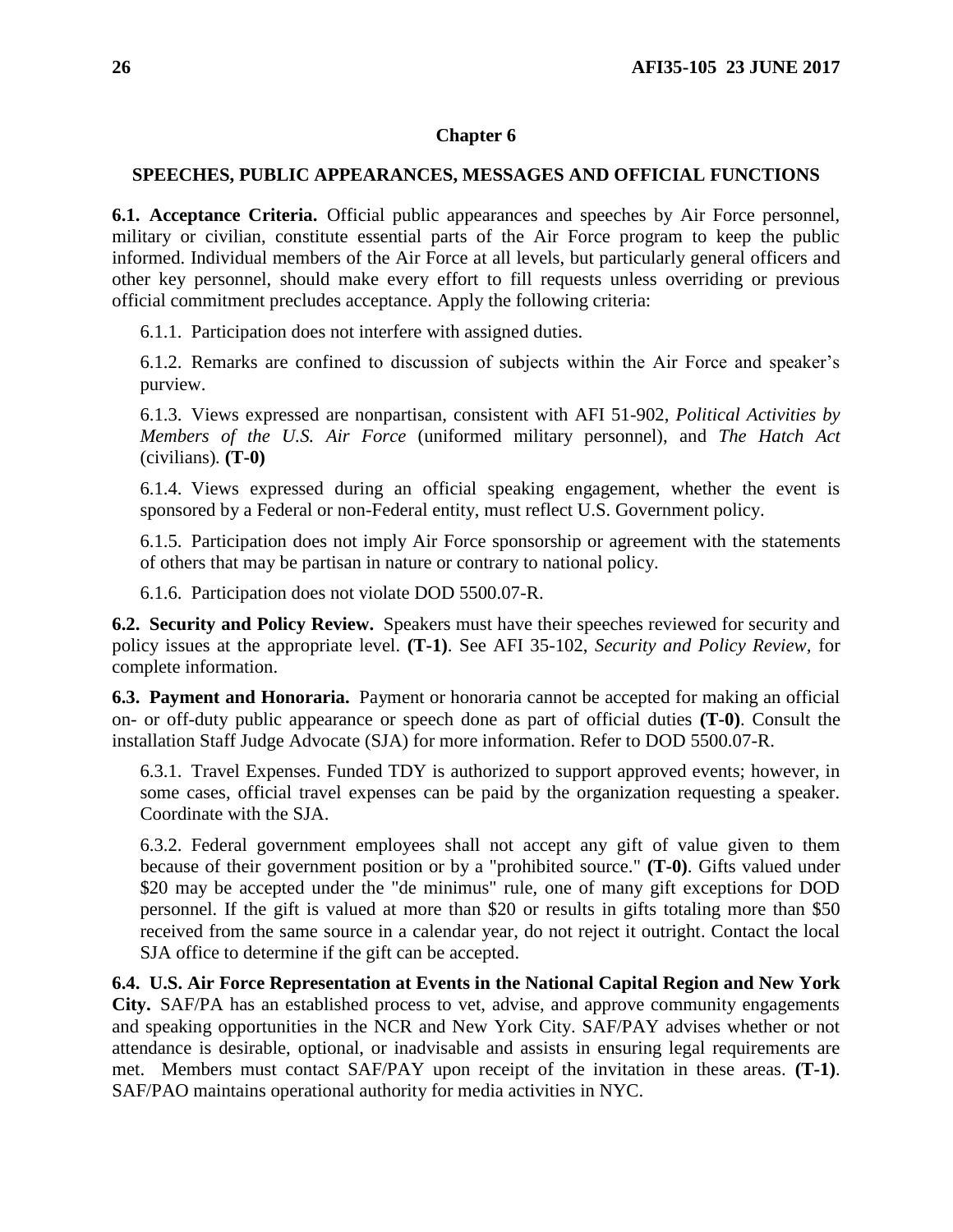6.4.1. Personal Responsibilities.

6.4.1.1. Air Force military members or civilians invited to speak or appear at public events in the NCR or in New York City will notify their respective Public Affairs offices immediately upon receipt. The respective PA office will then notify the owning MAJCOM/PA and request guidance from SAF/PAON. The invited member will indicate desire to accept or decline the invitation.

6.4.2. Unit Responsibilities.

6.4.2.1. Units based in the NCR/Washington Metropolitan Area do not need to coordinate local community engagement programs with SAF/PA unless senior Air Force leaders are involved. Exceptions are events sponsored by, or in honor of, foreign nationals. Invitations in honor of foreign dignitaries should be reported to SAF/IA, according to AFI 65-603, *Official Representation Funds*.

6.4.2.2. Air Force Protocol, AF/CVAP, provides advice on state and official functions.

<span id="page-26-0"></span>**6.5. Inviting Distinguished Visitors.** Air Force units may invite distinguished visitors to attend appropriate functions.

6.5.1. Government Officials. SAF/PAY should be notified if invitations are sent to members of the Supreme Court, Cabinet Secretaries, and Principal Deputies to Cabinet Secretaries.

6.5.1.1. Commands must favorably endorse invitations for them to receive approval at HQ Air Force level.

6.5.1.2. Air University and USAFA. Correspond directly with Cabinet Officers and Principal Deputies to Cabinet Officers to speak or appear at academic functions. On acceptance of such an invitation, Air University and/or USAFA/PA will notify SAF/PAY immediately. **(T-1)**.

6.5.1.3. President, Vice President and Members of Congress. Invitations to the President of the United States, Vice President, and members of the Congress should be processed according to AFI 90-401, *Air Force Relations with Congress*. (T-1).

6.5.2. Military Officials. Invitations may be made directly by or through commanders of MAJCOMs, DRU's or FOAs to senior officials up to, and including, the Chairman; Joint Chiefs of Staff; the Secretary or Chief of Staff of the Army; the Secretary of the Navy or the Chief of Naval Operations; the Secretary or Chief of Staff of the Air Force; or the Commandant, U.S. Marine Corps. When an invitation from an Air Force unit is accepted by any of the officials listed above, the hosting PA will notify SAF/PAY immediately. **(T-1)**.

6.5.3. Foreign Nationals. SAF/IA must approve all invitations from CONUS commanders to foreign nationals to visit U.S. Air Force facilities or to take part in U.S. Air Force-sponsored functions. Contact your base level foreign disclosure office for further details. (T-1)

6.5.4. Invitations to other distinguished visitors are procedural matters for commands. However, MAJCOMs will advise SAF/PAY immediately when the appearance of a distinguished visitor at an Air Force function is considered likely to attract national attention. **Note**: Invitations for citizens of national prominence to take part in or attend memorial and dedication programs are processed according to AFI 36-3108, *Memorialization Program and Ceremonies*.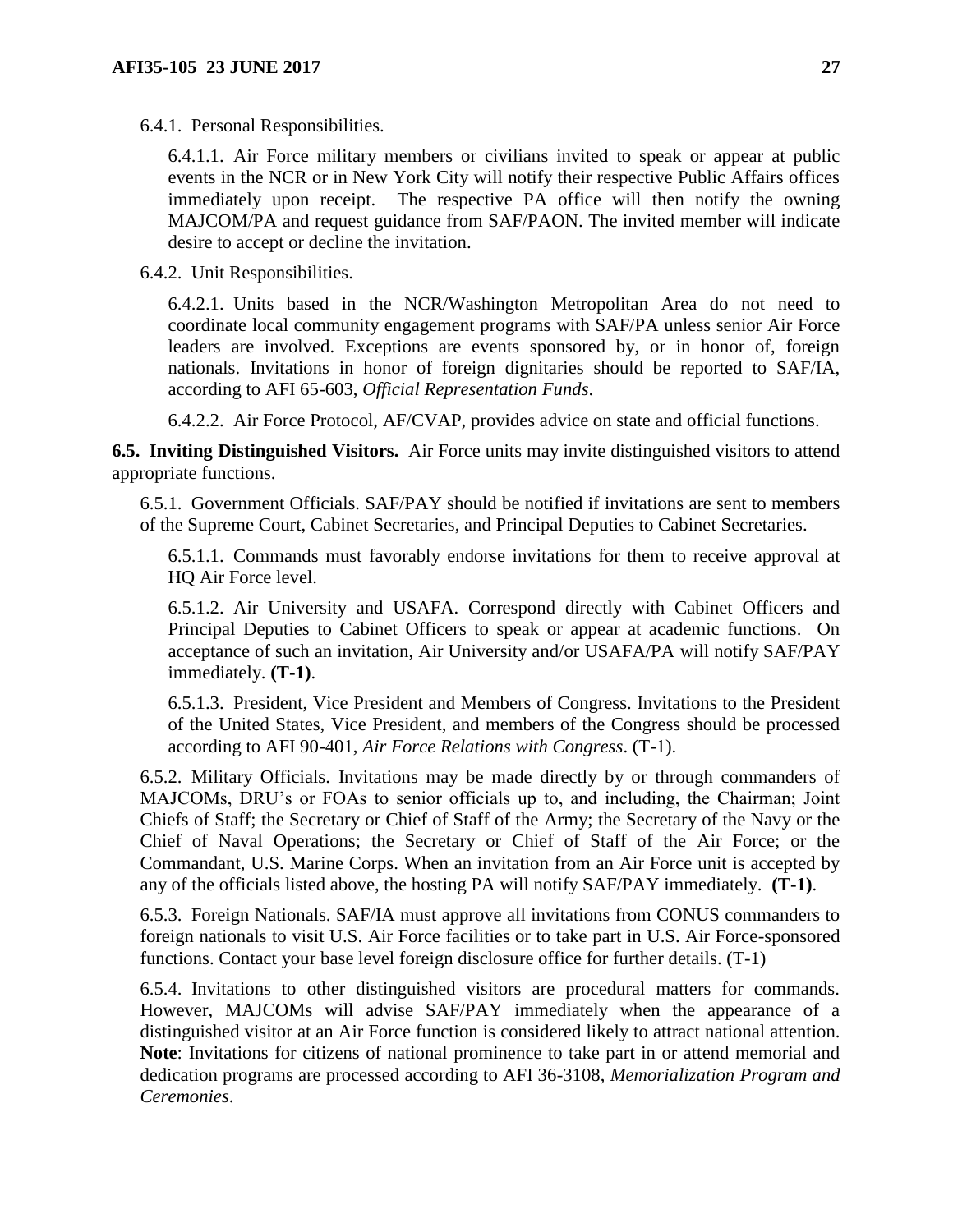6.5.5. Congressional Visits. Information concerning visits by members of Congress is found in AFI 90-401.

6.5.6. Joint Civilian Orientation Conference (JCOC). This is an annual conference arranged by OASD/PA in which civilian opinion leaders are personally invited by the Secretary of Defense. The participants attend briefings in the Pentagon and visit field installations within different combatant commands.

6.5.6.1. These tours should be given the highest priority since they are SECDEF sponsored with assistance from OASD/PA and SAF/PAY. SAF/PA will send a message to Air Force MAJCOMs annually requesting nominations. The message outlines nominee criteria and instructions for submission. The JCOC website is located at **<http://jcoc.osd.mil/>**.

6.5.6.2. Nominees must be influential leaders in their professions and in their communities who, both personally and professionally, communicate with key audiences. Examples include: presidents of universities and colleges; chief executive officers and senior officials of private enterprises with regional or national reach; publishers, editors, and management officials of news media organizations; national and regional leaders of professional groups; minority and women's organizations; and rising state and local elected and appointed officials. OASD/PA makes the final selections of attendees from among those nominated. (T-0).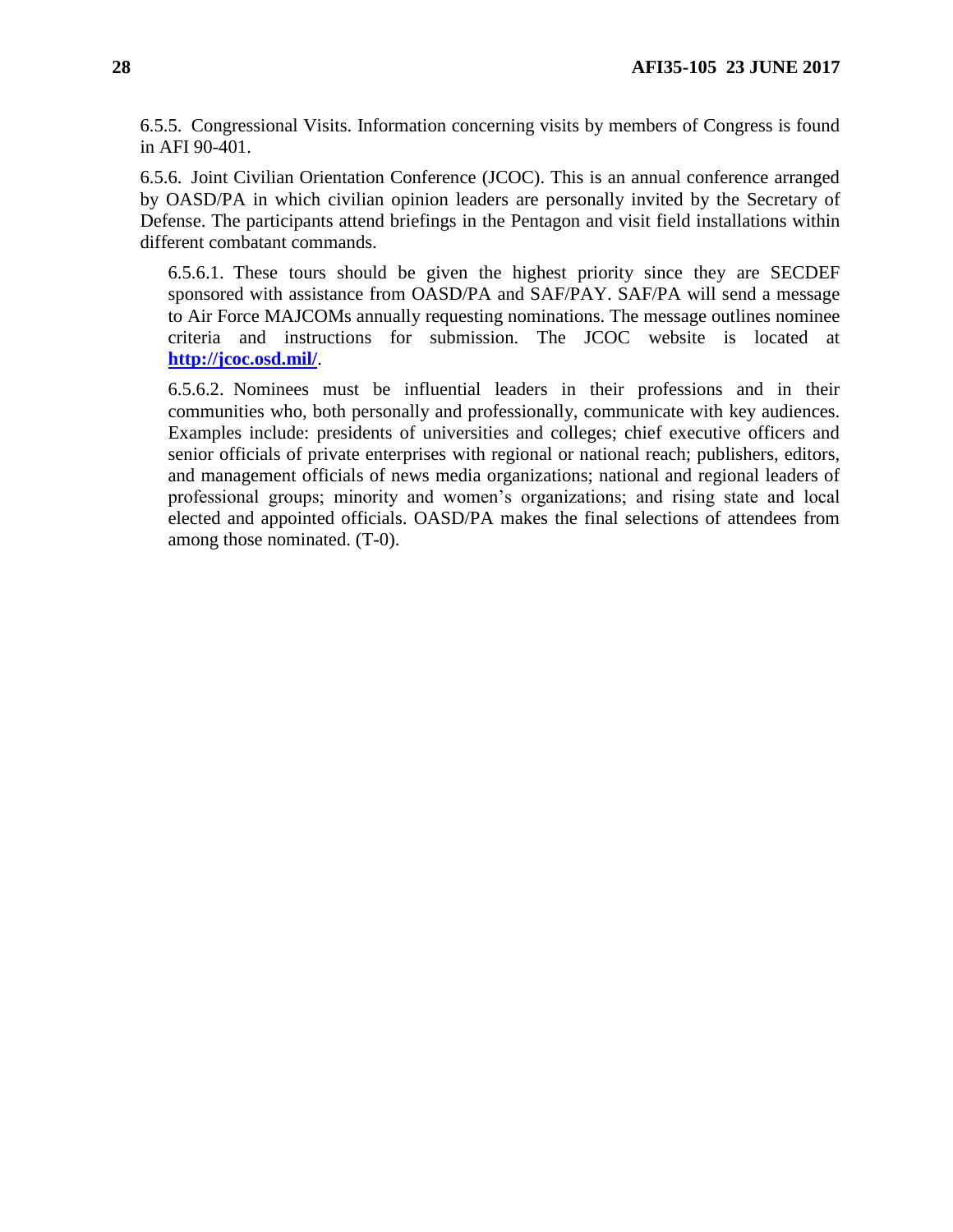### **AIR FORCE TOURS, PROGRAMS AND OPEN HOUSES**

<span id="page-28-1"></span><span id="page-28-0"></span>**7.1. General Guidelines.** The Air Force Tour Program increases awareness and understanding of the Air Force's role in national security by inviting groups of opinion and community leaders to witness the Air Force mission by visiting Air Force installations. Air Force units carefully select candidates who are capable of disseminating information to various publics about the Air Force's programs. Participants may travel on military transportation, including aircraft, to view the Air Force in action in accordance with DOD 4515.13, *Air Transportation Eligibility*.

7.1.1. All tours are conducted under the same basic guidelines, and there are different types of tours to include National Civic Leader Tours, civic leader tours (CLT), community engagement tours, and base tours.

7.1.1.1. Prior to planning or scheduling any community engagement tour other than a routine base tour or local tour (no travel outside the local area and out and back in the same day), public affairs units must complete a tour plan and forward it to the MAJCOM Public Affairs office for concurrence and forwarding to SAF/PAY for approval. **(T-1)**. For the most current tour plan template contact the appropriate MAJCOM/PA office.

7.1.2. Hosting units will ensure that tours adhere to OASD/PA guidance that civilian visitors are not permitted to operate any item of military equipment when such operation could cause, or reasonably be perceived as causing, an increased safety risk. **(T-0)**. This policy is designed to ensure visits are conducted as safely as possible. This policy specifically includes any aspect of the actual operation of military vessels, aircraft, vehicles, and crew-served weapons systems. Small arms weapons firing is allowed with local wing commander approval, but host nation sensitivities involving this event should be taken into consideration at OCONUS locations.

7.1.3. Tours are not intended to produce media coverage; however, media queries concerning the program or a specific tour are answered factually, completely, and in a timely manner. Hosting units will ensure tour participants are advised prior to the event that names, business affiliations, and any other information releasable under FOIA are released if queried by the media. **(T-0)**.

7.1.4. Working members of the press and members of the U.S. Congress and their staff are not included in community engagement tours since there are other programs in place for these groups. Members of local and state governments may be included. **(T-1)**

7.1.5. In areas where major units are collocated, the tour host will coordinate tour plans and guest lists with other Air Force Public Affairs offices in the area before extending invitations in order to maximize Air Force reach. **(T-1)**. Local Air Force recruiting squadron commander and/or recruiters, AFROTC detachments, and ANG and AFRC sources should also be contacted for suggested tour invitees.

<span id="page-28-2"></span>**7.2. National Civic Leader Tours.** SAF/PAY manages the overall National Civic Leader Tour Program, and in particular, tours that are broadly focused in nature. For example, SAF/PAY may set up tour specifically targeting STEM career fields and have Air Force's Chief Scientist as the host. SAF/PAY, working with MAJCOMs, will coordinate to assign execution responsibility for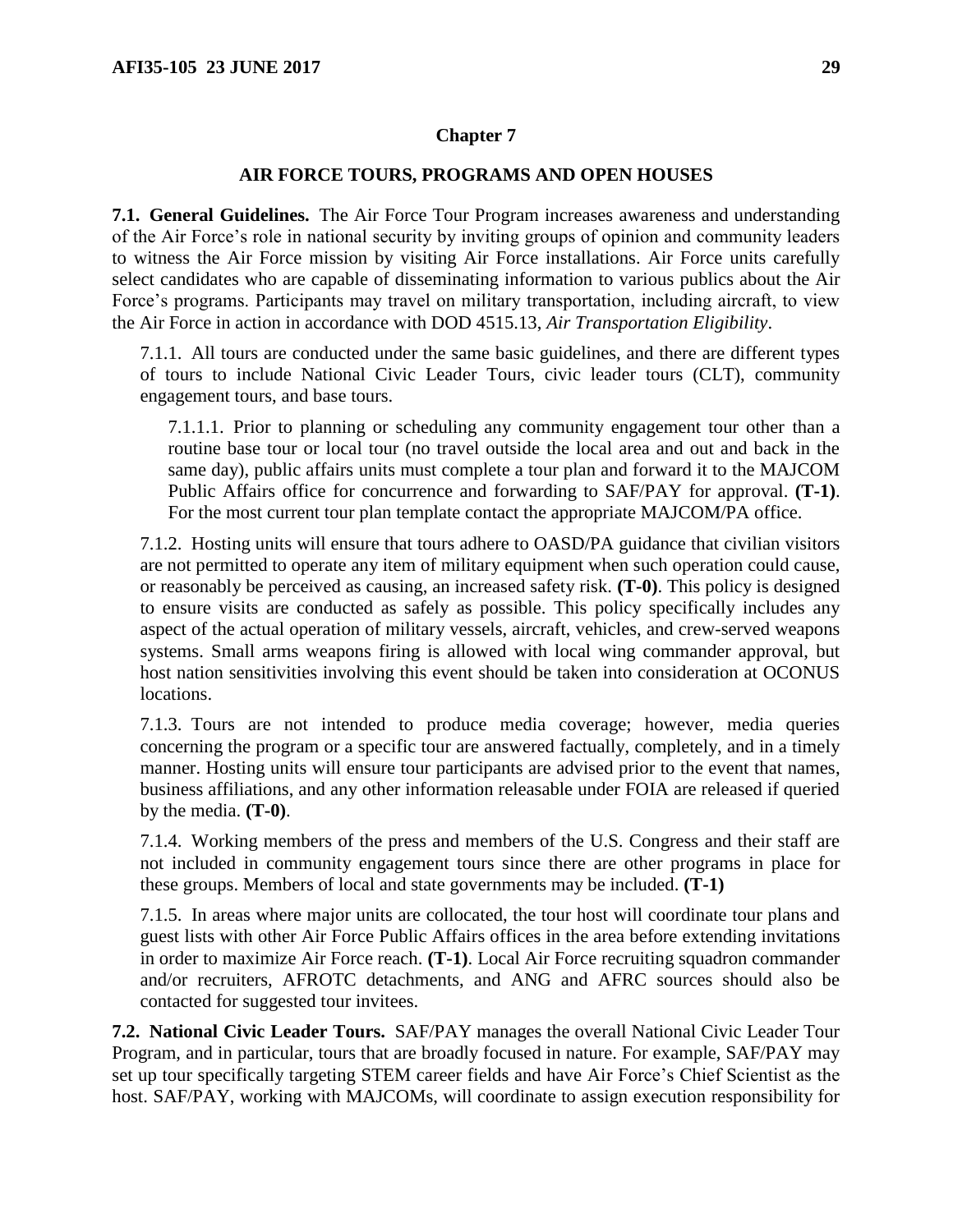individual tours. Additional themes for national civic leader tours may be proposed at lower echelons and submitted through MAJCOMs along with the tour plan to SAF/PAY for approval. When organizing national civic leader tours:

7.2.1. The focus is on issues or themes that have greater local or national impact.

7.2.2. The target audience is composed of stakeholders generally associated with a major strategic issue or persons who are force multipliers in communicating Air Force messages.

7.2.3. Limit National Civic Leader Tours to two days.

7.2.4. SAF/PAY will identify a senior Air Force leader and PA escort(s) to accompany the tour.

7.2.5. MAJCOMs and wings may be asked to nominate invitees. MAJCOMs may be asked to provide assistance.

7.2.6. In accordance with AFI 24-101, *Passenger Movement*, AMC/PA working with SAF/PAY will request and monitor funds through AMC/PA for all National Civic Leader tours, JCOC, SAF/PA field offices, and Air Force District of Washington (AFDW) requests via the Program Objective Memorandum (POM) process. **(T-1)**

<span id="page-29-0"></span>**7.3. Civic Leader Tours.** The target audience is stakeholders connected to a local issue or where general civic education can be justified. Civic Leader Tours are more than one day and involve travel away from the local installation.

7.3.1. Bases and units are responsible for funding their civic leader tours, to include airlift. PA offices interested in hosting a CLT should contact their MAJCOM/PA early in the fiscal year budget process to determine the best funding mechanism based on MAJCOM requirements. MAJCOMs are not required to fund civic leader tours for bases.

7.3.2. Tours are limited to two days. SAF/PAY will be the approval authority for exception to the policy authorizing a tours extending more than two days.

7.3.3. There is no limit on the number of civic leader tours that may be performed as long as justification is provided via the tour plan. Approval is also contingent upon MAJCOM concurrence and budget availability.

7.3.4. Participants may travel on Air Force aircraft to view the Air Force in action in accordance with information provided in DOD 4515.13; DODI 5122.08, *Use of DOD Transportation Assets for Public Affairs Purposes;* and DODI 5410.19. Reference Table 1 in Section 8.

7.3.5. Not all civic leader tours require airlift. Commanders should consider all alternatives in an effort to meet the communication objective(s).

7.3.5.1. If airlift is used, MAJCOM is the approval authority.

7.3.5.2. Airlift is flown as a funded special assignment airlift mission (SAAM) per AFI 24-101.

7.3.5.3. If flying on Air Force aircraft, invitational travel orders should be accomplished in accordance with local procedures. A manifest of passengers will be accomplished for all flights per the originating unit's guidelines. **(T-2)**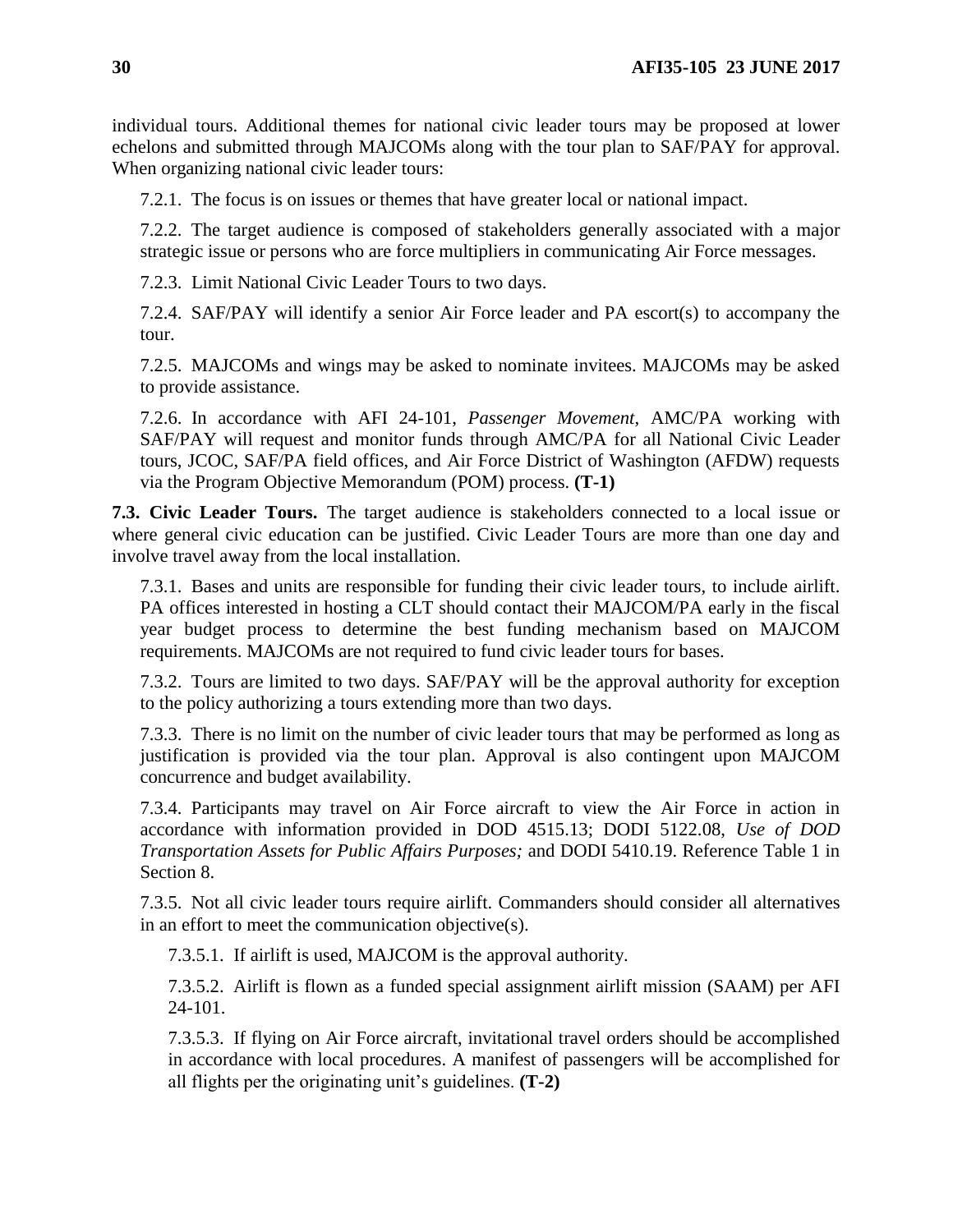7.3.6. Tours should be focused on and driven by local or regional issues. Itinerary is developed to meet specific objective(s) with measurable result(s). Care will be taken to tie the MAJCOM mission to the overall Air Force mission.

## <span id="page-30-0"></span>**7.4. General Civic Leader Tour Guidance.**

7.4.1. For all tours, specific communication objectives are developed by the unit and forwarded for approval via the tour plan to the MAJCOM/PA and SAF/PAY. Consider theme-based tours, such as environmental, small business, personnel, education, warrior care and others. **(T-1)**

7.4.2. The PA sponsor must indicate special aircraft configuration, including seating, comfort pallets, etc., with the appropriate supporting airlift unit scheduler when arranging airlift support. **(T-1)**.

7.4.3. All group lodging reservations are made through the base lodging office. Under no circumstances may government credit cards, personal credit cards, or personal checking accounts be used to hold group reservations. If only off-base non-contract lodging is available, recommend the fund established for collectively managing guests' expenses be used for any lodging deposit normally associated with commercial hotels, or work with the hotel to waive the requirement. **(T-3).**

7.4.4. CONUS units must conduct tours within the CONUS. **(T-1)**. Visits to Alaska bases are considered for CONUS unit tour requests on a case-by-case basis by SAF/PAY.

7.4.5. Group is composed of no more than 40 participants and should not be less than 25, including escorts.

7.4.6. SAF/PAY will be the approving authority for waivers. Prior to delivering invitations, submit requests for waivers to SAF/PAY through the MAJCOM/PA and include an itinerary and letter of justification. Due to the longer flying times for PACAF and USAFE tours, PACAF is allowed four-day tours and USAFE three-day tours, if approved by MAJCOM/PA. SAF/PAY must approve waivers for tour durations that exceed any of these limits. For all tours, specific communication objectives are developed by the unit and forwarded for approval via the tour plan to the MAJCOM/PA. **(T-1).**

7.4.7. Local PA offices are responsible for ensuring that all briefings, demonstrations, and orientations are cleared for presentation to the general public. Local PA will schedule orientations, demonstrations, and briefings during normal duty hours. **(T-2)**.

7.4.8. Limit time spent in briefings and increase contact with Airmen and operations. Present a balanced view of conditions and issues, including areas for improvement as well as successes.

7.4.9. Include a senior Air Force representative and a public affairs officer (PAO) at the point of origin as military escorts on flight. Air Force escorts, including the host and executive officers, should not exceed 20 percent of the total number of guests.

7.4.10. Retain emergency information on each participant until the end of the tour.

7.4.11. Tours will not be composed of members from predominantly one organization (i.e. military affairs committee, or base support team)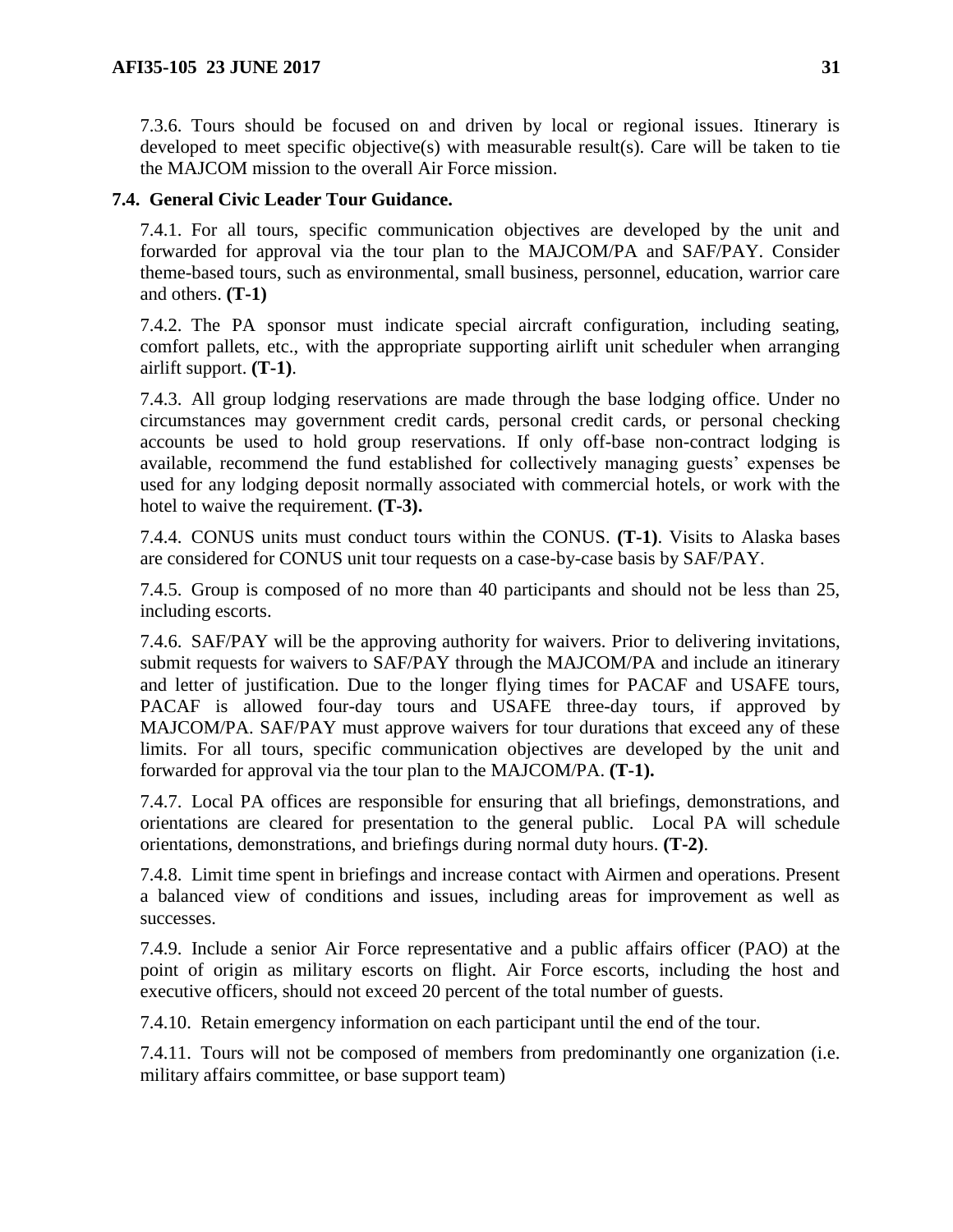7.4.12. Include participants from a cross-section of the community or business leadership (consider age, gender, race, ethnic, and occupational backgrounds). Opinion leaders who can influence public opinion for the theme/objective selected for the tour, or inform and educate their communities and peers should be considered.

7.4.12.1. Foreign national participation in PA travel must be approved at the MAJCOM/CC or CV level through established Foreign Visitor Request processes. Contact the local foreign disclosure office for additional procedures. **(T-1)**.

7.4.13. Issue invitations only on a by-name, by-tour basis. Fill last-minute cancellations in the same manner. Do not send tour invitations prior to MAJCOM/PA and SAF/PA approval.

7.4.14. Provide tour participants with biographies of tour senior hosts/escorts, fact sheets, and other materials on units to be visited, pertinent weapons systems, force modernization programs, Air Force Core Values and Competencies, and current Air Force themes and messages.

7.4.15. Photography on board the aircraft is allowed if cleared by the aircraft commander.

7.4.16. Tours to the Pentagon or the National Capital Region are not authorized.

7.4.17. Tours do not include peripheral activities (such as sight-seeing, golfing, or other athletic events).

7.4.18. Do not provide alcoholic beverages to guests aboard aircraft and buses or during any business briefings.

7.4.19. Do not include spouses or retired military members unless they qualify as bona fide opinion leaders in their own right.

7.4.20. Evening activities should be an integral part of the education process, not purely a social event. Use the time for appropriate speakers and interaction with leadership. If available, include a performance by an element of an Air Force Band.

7.4.21. Limit repeat participants to no more than 20 percent of the group total. Repeat participants are those who have gone one or more past civic leader tours with the host unit. If repeat participants are included, assign them mentorship responsibilities for new attendees.

<span id="page-31-0"></span>**7.5. PA Office Responsibilities.** The sponsoring PA office will ensure tour participants:

7.5.1. Confirm they are in good health and physical condition. **(T-3)**.

7.5.2. Assume full financial responsibility for their own lodging, meals, and other expenses during the tour. **(T-3)**.

7.5.3. Furnish the name, address, and telephone number of an emergency contact. **(T-3)**.

7.5.4. Disclose any special dietary requirements or other restrictions. **(T-3)**.

<span id="page-31-1"></span>**7.6. Money Management.** Because participants in the Civic Leader Tour program pay their own expenses, the hosting unit must decide the best way to pay for meals, lodging, and other included expenses. **(T-3)**. Priority should be given to making bill payments the least cumbersome on everyone – the escorts, guests, and payees.

<span id="page-31-2"></span>**7.7. Base Tours.** Base tours tell a portion of the Air Force story to visitors and should be tailored to coincide with the interests of different age groups. An Operational Risk Management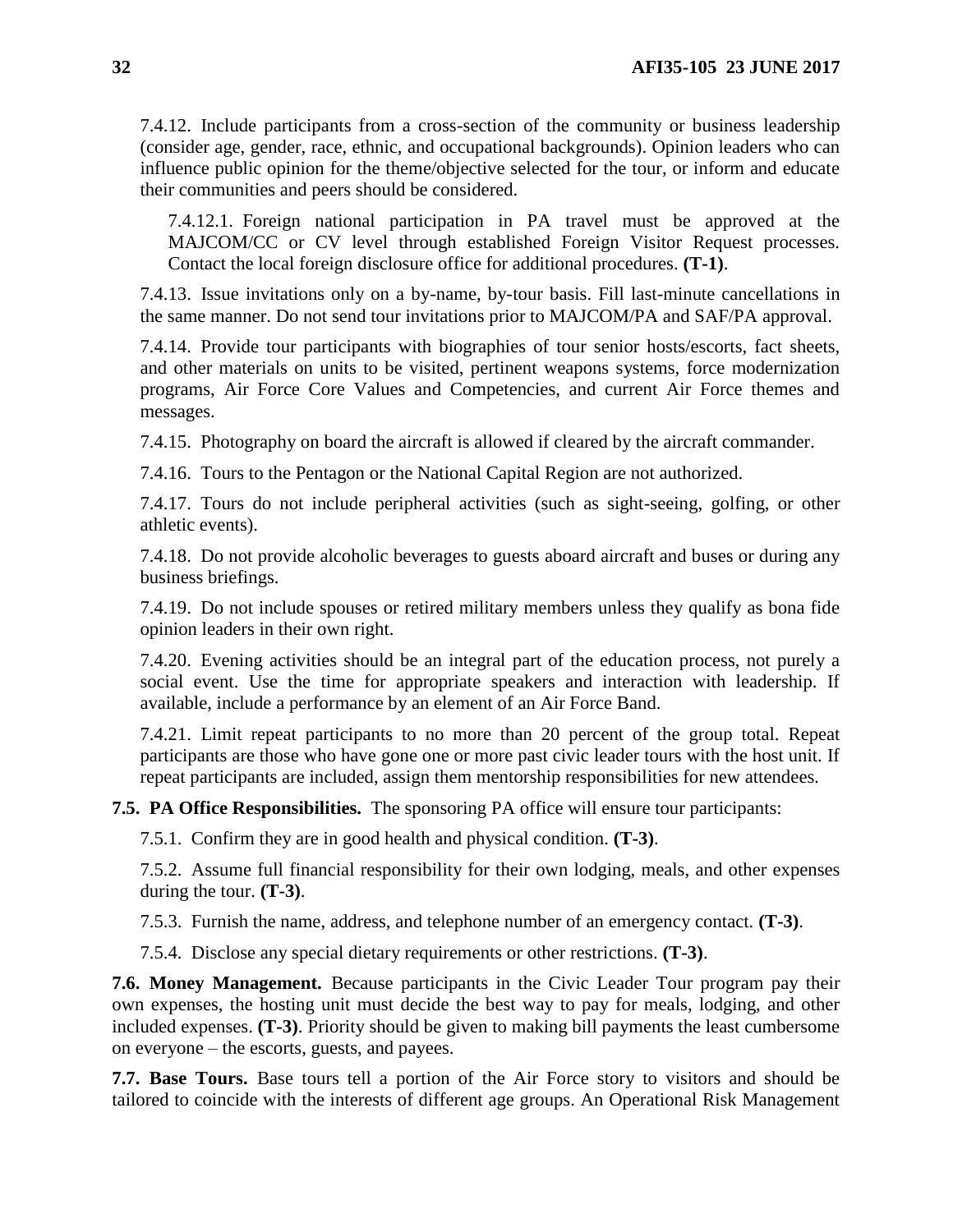assessment should be done before all interactions with members of the public on base to ensure safety.

7.7.1. Classified Information. Protecting classified information is a matter of prime concern in any tour program.

7.7.2. Coordination. Public Affairs must have written procedures, coordinated with base security forces, on how to handle all types of tour issues or emergencies. **(T-3)**.

7.7.3. Foreign Nationals. Foreign nationals may be given the standard base tours provided to U.S. citizens. All requests must be coordinated through the local foreign disclosure office. **(T-1)**

7.7.4. Non-PA sponsored tours. Unit commanders may sponsor visitors into their organization and onto installations IAW local base access procedures. In approving such visits, commanders assume responsibility for the safety and security of visitors to include providing escort/supervision of guests, performing risk assessment on activities, properly coordinating activities that fall outside the commanders' immediate span of control (i.e., anything outside the commander's organization), and adhering to the local installation tour procedures.

<span id="page-32-0"></span>**7.8. Base Open Houses.** Open houses provide an opportunity for citizens to gain an understanding of Air Force missions and military capabilities as well as the skills and professionalism of its people. Commanders are encouraged to execute an open house with prudent oversight that balances the issues of force protection and operations tempo with the expected benefits of opening the base to the public. AFI 10-1004 provides full guidance for the planning and execution of Air Force open houses.

7.8.1. Commanders should hold open houses when considered in the best interest of their overall community engagement program.

7.8.2. Open houses should inspire patriotism and aid military recruiting efforts and not be (or convey the image of) a fair, carnival, circus, or civilian air show. Commercial sponsorship may be authorized under AFI 34-108, *Commercial Sponsorship*, if appropriate to the event.

7.8.3. Open houses should highlight the base mission and Air Force life and do not always have to be an air show. Commanders may consider opening dining facilities, dormitories, maintenance shops, classrooms, flight simulators, and other unclassified facilities during a non-aviation-related open house.

7.8.4. Consider highlighting air, space, cyberspace, sister-service and other government assets at open houses, and partnering with NASA to showcase educational resources such as space missions and exploration, exhibits and astronaut appearances.

7.8.5. A base open house is a major activity. Project officers should be senior in rank and familiar with flight and maintenance activities to ensure the success of the event.

7.8.6. Commanders must ensure, due to extensive PA involvement, that the Public Affairs officer is not appointed as overall open house project officer. **(T-1)**. The PA office works closely with the project officer to ensure public awareness and promote attendance at the open house.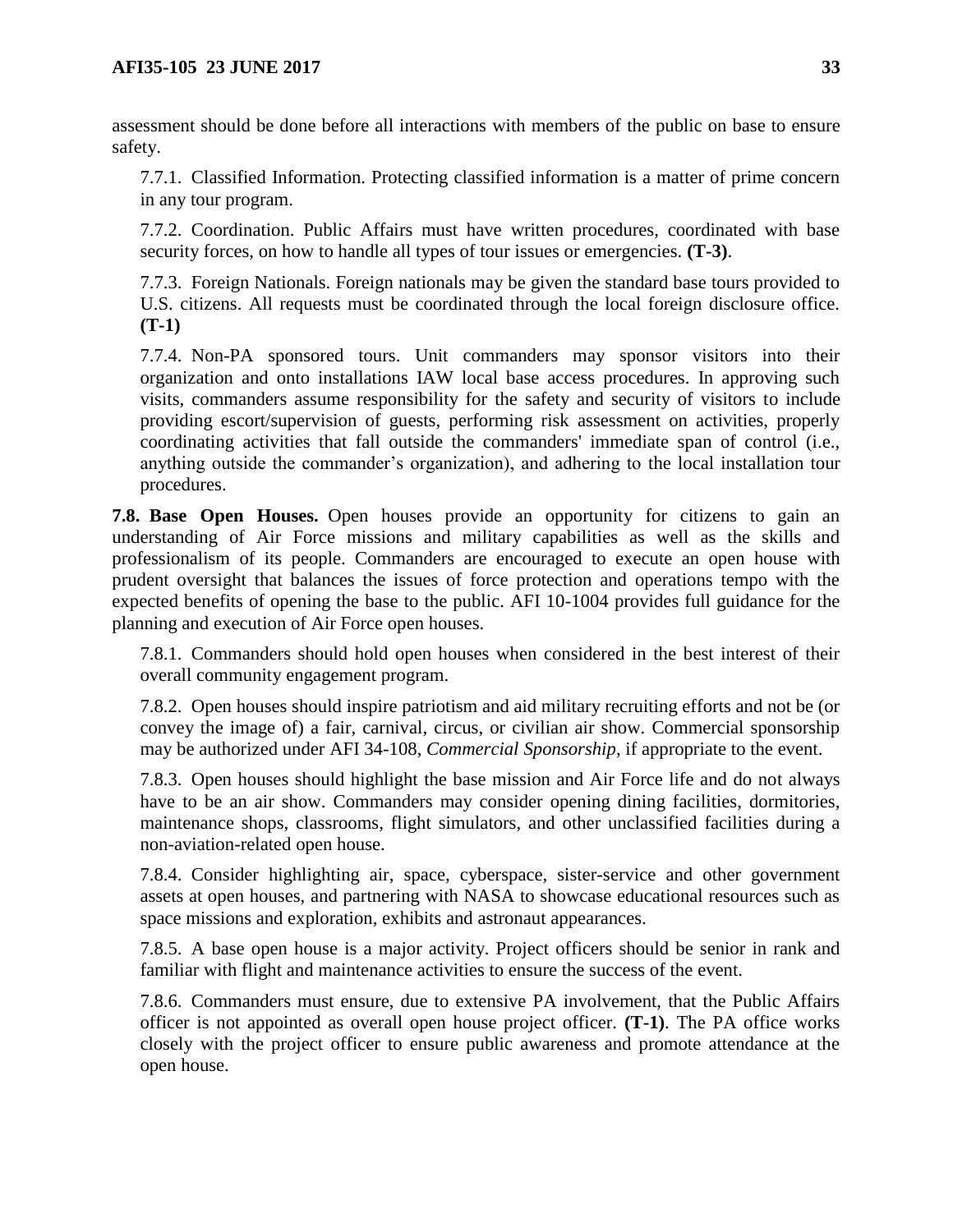7.8.7. Refer to AFI 34-108 for restrictions on commercial sponsorship and the use of nonappropriated funds in support of open houses.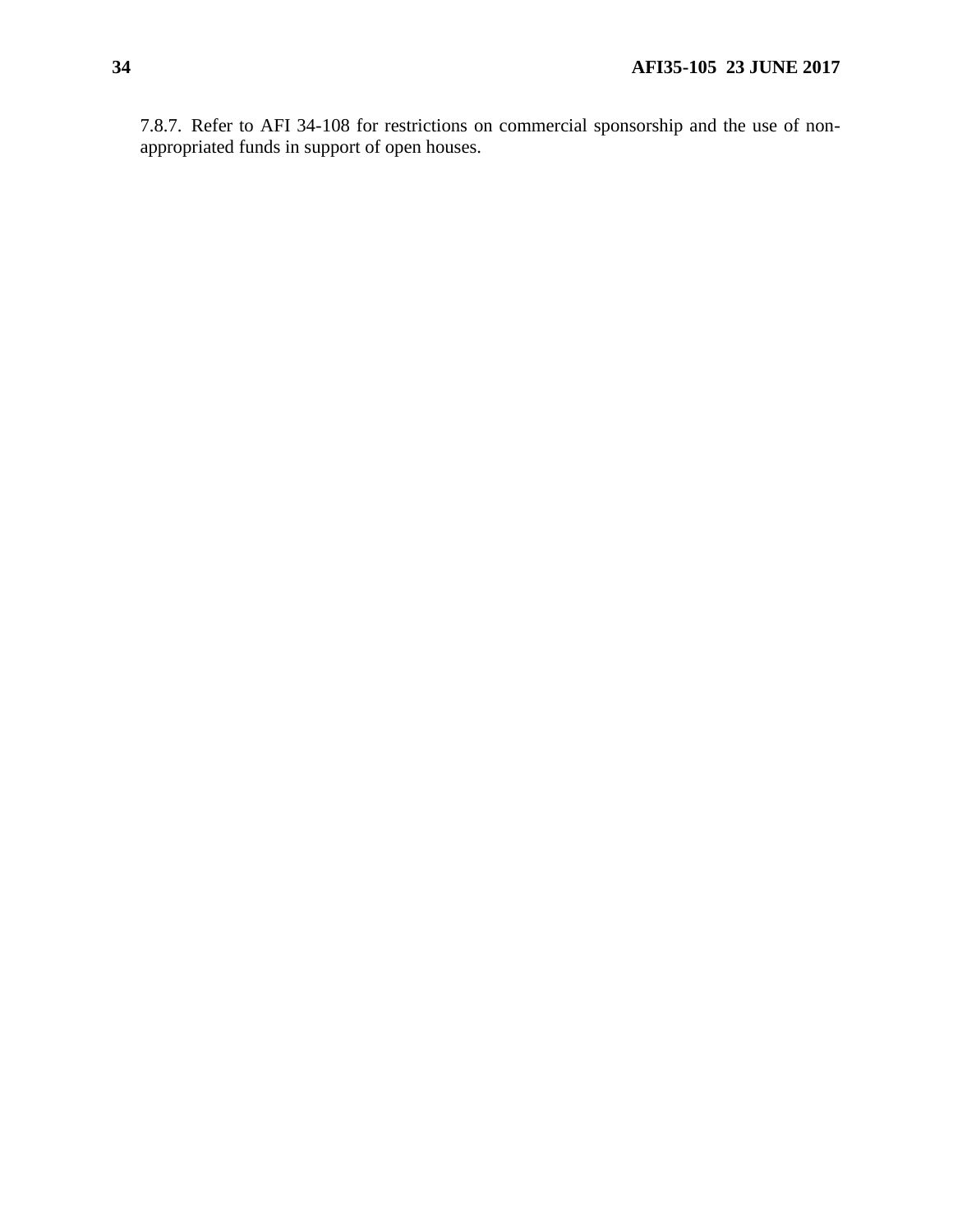### **PUBLIC AFFAIRS TRAVEL OTHER THAN MEDIA**

<span id="page-34-1"></span><span id="page-34-0"></span>**8.1. Purpose of Public Affairs (PA) Travel.** IAW DODI 4515.13 and DODI 5122.08, public affairs transportation is defined as "Transportation of individuals, groups, or materiel undertaken as a result of a request to or an invitation from, and authorized by, an approving authority in the interest of adding to the public understanding of DOD activities. It includes transportation involving individuals or cargo, military or civilian, government or non-government, U.S., and foreign requests. Transportation may be local or non-local, point-to-point, or public affairs orientation flights that are performed in a local flying area and terminate at the point of origin or in proximity to the point of origin." Military carriers may be used to support travel of the public, American or foreign, in support of approved PA programs, including community engagement programs, tours, or conferences in which a DOD component is either a sponsor or a participant; or in cases where local commanders believe it furthers their PA program to approve travel, and tours or other PA programs arranged jointly with another Federal department or agency or with a foreign government. Media travel is addressed in AFI 35-104, *Media Operations*. Travel authorized for PA purposes reflects the following considerations:

8.1.1. Commanders will ensure PA travel shall not compete with U.S. flag commercial sea, land, or air transportation when that capability exists, is adequate, and when PA objectives may be achieved through use of commercial transportation. **(T-0)**.

8.1.2. Travel or transportation for PA purposes is determined to be primarily in the interest of the DOD, the MAJCOM or the unit.

8.1.3. Travel designed solely to increase goodwill, or serve humanitarian purposes does not meet the criteria for PA travel.

8.1.4. A PA escort is required to accompany all Public Affairs travel. For Public Affairs Flights in fighter/trainer aircraft, Public Affairs will be planeside and present pre-flight and post-flight. **(T-1)**.

<span id="page-34-2"></span>**8.2. Eligibility.** Both U.S. citizens and foreign nationals are eligible for PA travel; participation in approved PA activities by non-government foreign nationals (i.e., partner nation civic leaders) is approved by the MAJCOM/CC or CV using established foreign visitor request processes with the local foreign disclosure office. Eligibility includes individuals traveling on invitational or authorized travel in support of approved PA activities, including guests of the Secretary of Defense participating in the Joint Civilian Orientation Conference (JCOC), the National Civic Leader Tour program, civic leader tours, Public Affairs Flights, or tours and activities arranged jointly with other Federal government departments or agencies or with a foreign government, and individuals who, because of their position and contacts with various public organizations, can make positive contributions to public understanding of the roles and missions of the DOD.

### <span id="page-34-3"></span>**8.3. Terms Defined.**

8.3.1. Operational Approval Authority (OAA). Official representative authorized to approve operational use of a military carrier. The operational approval authority is designated based on operational control (OPCON) of the air asset in use. If the OAA is the MAJCOM/CC, it applies to the MAJCOM having OPCON of the air asset. See Table 1 for specific guidelines.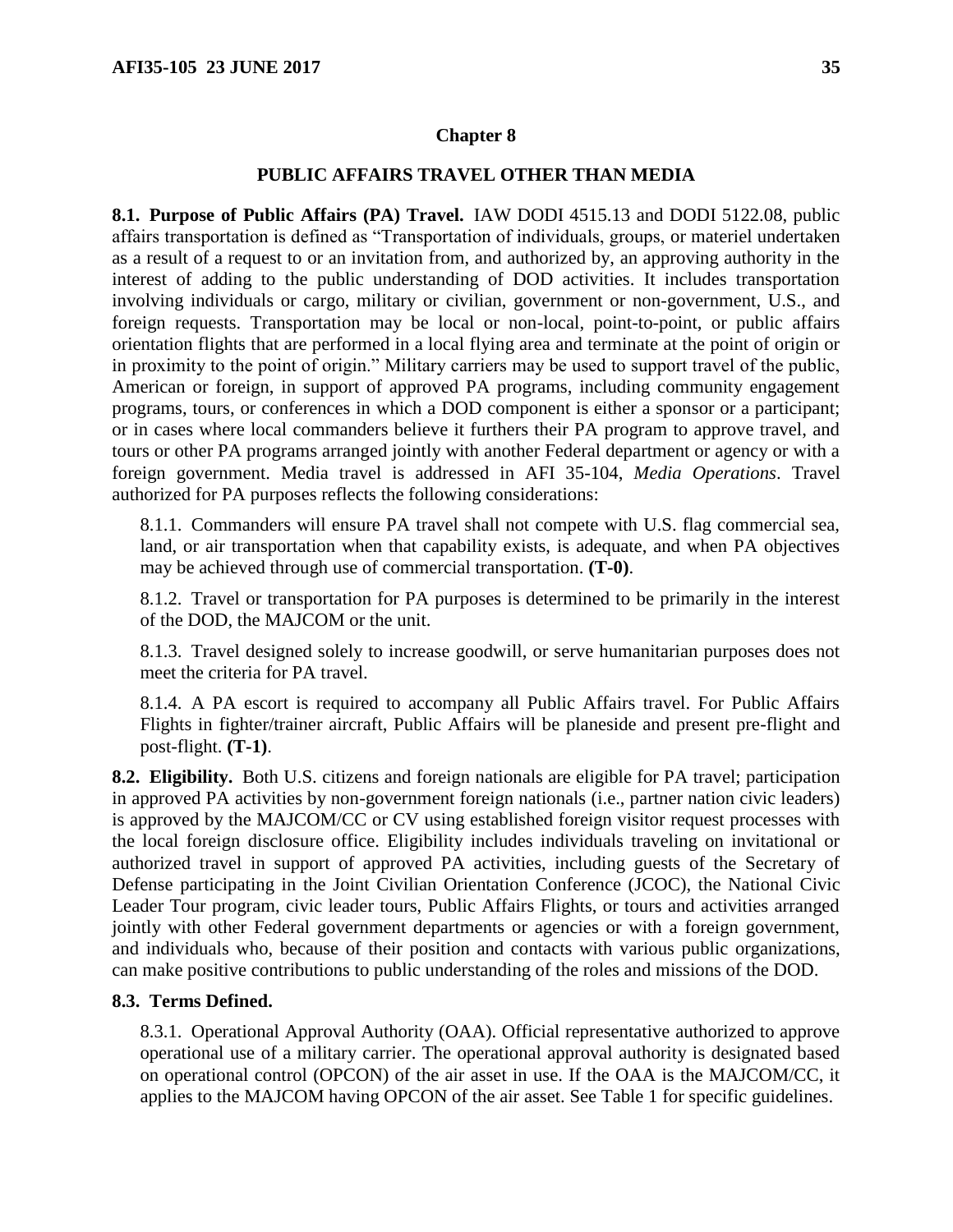8.3.2. PA Participation Approval Authority. Official PA representative authorized to confirm eligibility of passengers participating in PA travel and evaluate tour plans to ensure they meet criteria.

8.3.3. Local Travel. Travel is local with respect to each MAJCOM and Air Force base concerned when it is within the scope of interest in the public affairs program involved. Local travel may include interim stops within CONUS as long as the travel concludes at the point of origin and lasts only one day (not overnight). Local travel may be defined differently in an OCONUS area of responsibility; consult the theater PA for guidance.

8.3.4. Non-Local Travel. Travel conducted in support of a public affairs program that affects more than one military department; OCONUS geographic regions/area of responsibility; major or combatant commands; the scope of interest being of primary concern to a higher headquarters than the military headquarters and/or installation requesting the travel. Nonlocal concludes at the point of origin and lasts more than one day.

8.3.5. Point-to-Point Travel. Travel from one location to another. Can be local or non-local.

8.3.6. Intertheater airlift. Travel conducted between one or more theaters of operation.

8.3.7. Intratheater airlift. Airlift conducted within a theater of operations.

8.3.8. Public Affairs Travel. Any travel that is part of an approved Public Affairs program and is in the interest of adding to the public understanding of military activities. It includes travel involving military or civilian, Government or non-Government, U.S. or foreign nationals and requests may come from any level. It can be local or non-local.

## <span id="page-35-0"></span>**8.4. Public Affairs Travel General Approval Authority.**

8.4.1. The Assistant to the Secretary of Defense for Public Affairs (ATSD/PA) must approve the use of military carriers for PA purposes with delegations of authority as outlined in DODI 5122.08. This authority is delegated to commanders at all echelons who are authorized to grant participation approval for local travel or transportation for PA purposes wholly within the scope of the mission and responsibilities of their respective command subject to the following conditions **(T-0)**:

8.4.1.1. The PA activity is not the responsibility of a higher command.

8.4.1.2. The public interest in the PA activity is confined primarily to the mission and vicinity of that command.

8.4.1.3. Transportation is provided for non-government personnel who are a part of an approved local PA activity that is in the primary interest of the DOD.

<span id="page-35-1"></span>**8.5. Public Affairs Travel.** The purpose of PA travel is to further public understanding of Air Force missions, people, and weapons systems and to develop Air Force advocates to carry the Air Force story to non-traditional as well as traditional audiences. Authority for Public Affairs travel is contained in DODD 5122.08, *Use of Military Carriers for Public Affairs Purposes,* and in DODI 4515.13. In accordance with OASD/PA, Employer Support for the Guard and Reserve (ESGR), Bosslift programs are not considered PA travel and should be coordinated with ESGR state representatives.

8.5.1. Specific Approval Authority for Civilian PA Travel. See **Table 1**.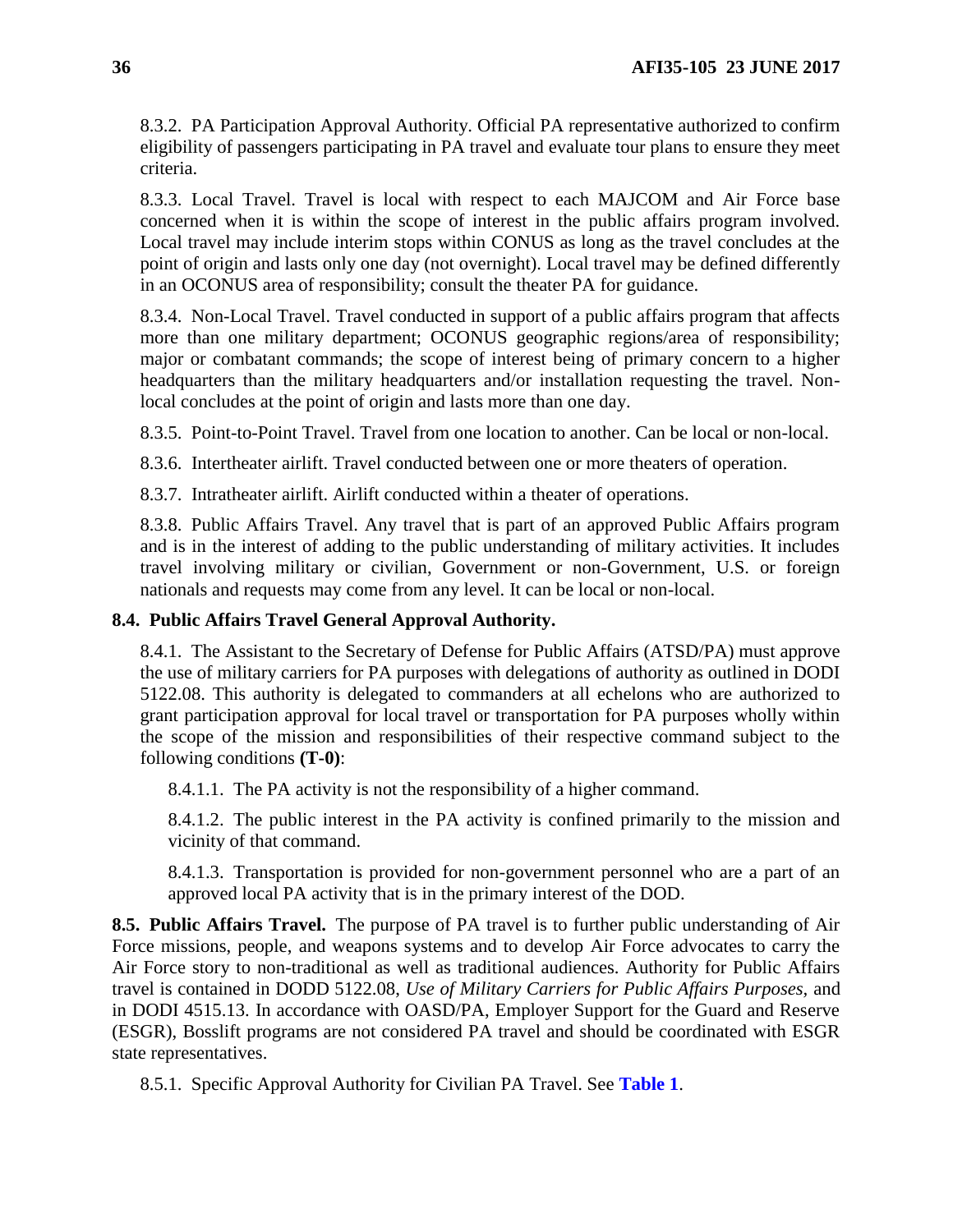| Évent                                         | <b>Participants</b>                       | <b>Approval Level</b> |                    |  |
|-----------------------------------------------|-------------------------------------------|-----------------------|--------------------|--|
|                                               |                                           | Participation         | <b>Operational</b> |  |
| <b>Public Affairs</b>                         | Individuals who can have a                | $SAF/PAY^{(7)}$       | MAJCOM/CC*         |  |
| Flights                                       | positive impact on public                 |                       |                    |  |
|                                               | understanding of the roles and            |                       |                    |  |
|                                               | missions of the DOD and Air               |                       |                    |  |
|                                               | Force. This includes                      |                       |                    |  |
|                                               | National/Regional/Local Civic             |                       |                    |  |
|                                               | Leaders, Celebrities and                  |                       |                    |  |
|                                               | National Sports Figures. <sup>(1,2)</sup> |                       |                    |  |
| <b>Local Travel</b>                           | Individuals participating in              | $SAF/PAY^{(7)}$       | MAJCOM/CC*         |  |
|                                               | approved PA activities (i.e. civic        |                       |                    |  |
|                                               | leader flights) $(2)$                     |                       |                    |  |
| Non-local                                     | Individuals participating in              | SAF/PAY $(5,7)$       | MAJCOM/CC*         |  |
| Travel                                        | approved PA activities (i.e               |                       |                    |  |
|                                               | civic leader tours) or individuals        |                       |                    |  |
|                                               | traveling on invitational travel          |                       |                    |  |
|                                               | orders $(3,4)$                            |                       |                    |  |
| <b>CONUS</b>                                  | Invitational and other authorized         | SAF/PAY $(5)$         | MAJCOM/CC*         |  |
| Traveling to                                  | PA travel $(3,4)$                         |                       |                    |  |
| <b>OCONUS</b>                                 |                                           |                       |                    |  |
| Local and Non-                                | Non-Local, invitational and               | SAF/PAY $(7)$         | MAJCOM/CC          |  |
| local travel for                              | other authorized PA travel (3,4,6)        |                       |                    |  |
| <b>OCONUS</b>                                 |                                           |                       |                    |  |
| locations                                     |                                           |                       |                    |  |
| $*M_{\text{ext}}$ is delegated to wine level. |                                           |                       |                    |  |

<span id="page-36-0"></span>**Table 1.1. Specific Approval Authority for Civilian Non-Media Travel in support of PA programs.**

\*May be delegated to wing-level

**Notes**:

1. MAJCOM/PA will coordinate with SAF/PAY 30 days in advance or as soon as details are available.

2. May include an intermediate stop. Flight is accomplished within allocated flying hour funding and is complete in the same day (e.g. training flights authorized).

3. Is flown as a funded SAAM IAW AFI 24-101.

4. Transportation in support of approved PA activities.

5. If non-local travel involves stopping at a base owned by a different major command,

MAJCOM/PA of requesting MAJCOM will inform owning MAJCOM/CC.

6. MAJCOM/PA will inform MAJCOM/CC and SAF/PAY.

7. SAF/PAY may delegate to the MAJCOM/PA but no lower. National level civic leaders, sports figures and celebrities must be approved at SAF/PAY and will not be delegated lower.

# <span id="page-36-1"></span>**8.6. Civilian Travel Procedures and Guidelines.**

8.6.1. Selecting invitees. Participants should be selected and invited as part of an overall PA strategy to increase public understanding and support of the roles and missions of the DOD, Department of the Air Force, or a local installation.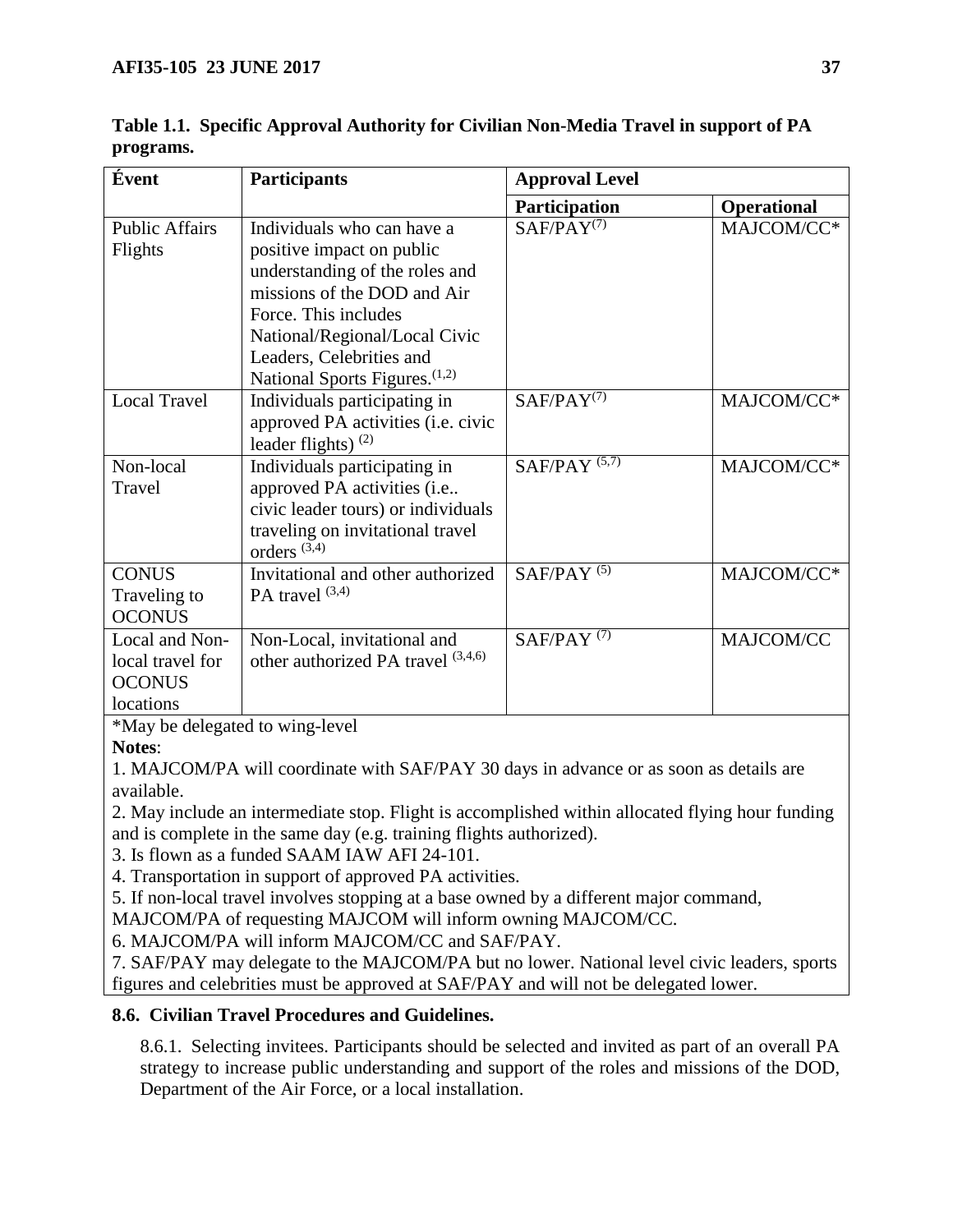8.6.2. Installation PAs are responsible for providing a comprehensive list of proposed invitees and submitting it to the wing commander for final approval prior to sending invitations. **(T-1).**

8.6.3. Invitational Travel Orders and Passenger Manifests. When traveling on a local flight, there is no requirement for invitational travel orders; however, installation PAs are responsible for providing required information for the manifest. When the travel is non-local, civilian participants must travel on invitational travel orders but at no cost to the government (no line of accounting required on the orders), unless it is a CLT-funded SAAM.

8.6.4. Reporting Requirements. Submit an after-action report within 30 days of completion to owning MAJCOM/PA to include date, type of aircraft, itinerary, resulting media and/or follow-on activity and names of participants. **(T-2)**

<span id="page-37-0"></span>**8.7. Public Affairs Flights.** The Air Force conducts Public Affairs flights to increase public understanding and support of a particular weapon system, its mission, and its role in national defense. They are defined as flights in DOD-owned aircraft performed within the local flying area and terminating at the point of origin. Refer to DOD 4515.13, *Air Transportation Eligibility*, Section 8, and AFI 11-401, *Aviation Management*.

8.7.1. Participants for Public Affairs flights may include local and state government leaders and officials but not federally elected officials; local, national or regional civic leaders; celebrities, national sports figures, or those individuals whose notoriety or work is in the best interest of the Air Force. SAF/PAY approves participants for all Public Affairs flights unless delegated in writing to the MAJCOM/PA.

8.7.2. Participants should not have flown previously on Air Force aircraft.

8.7.3. Public Affairs Flights will not be used as a reward for supporting a local installation. Proper justification is required for all proposed passengers.

<span id="page-37-1"></span>**8.8. Non-Local PA Travel Funding** . In accordance with AFI 24-101 and this instruction, nonlocal PA travel is supported as a SAAM. Units are responsible for funding their civic leader tours in accordance with MAJCOM/PA procedures.

8.8.1. Fiscal year funds should be requested through the normal MAJCOM budgeting process. MAJCOM/PA will staff as appropriate within their command. ANG units will process tour requests IAW National Guard Bureau Public Affairs Manual (PAM) 360-5.

## <span id="page-37-2"></span>**8.9. Airlift Requirements** .

8.9.1. MAJCOM and base validators must submit requests to U.S. Transportation Command (USTRANSCOM) no later than 60 days prior to the event, or 30 days if request includes contact information for a unit willing to volunteer to support, including owning wing support. **(T-0)**

8.9.2. Requests should identify any special requirements such as airline style seating, comfort pallets, etc. **Note:** Not all aircraft can accommodate comfort pallets, and not all units can provide sufficient airline-style seating for all passengers.

8.9.3. Although sponsors may request passenger-configured aircraft, the participants experience a more meaningful view of Air Force crewmember travel if they fly on cargoconfigured aircraft.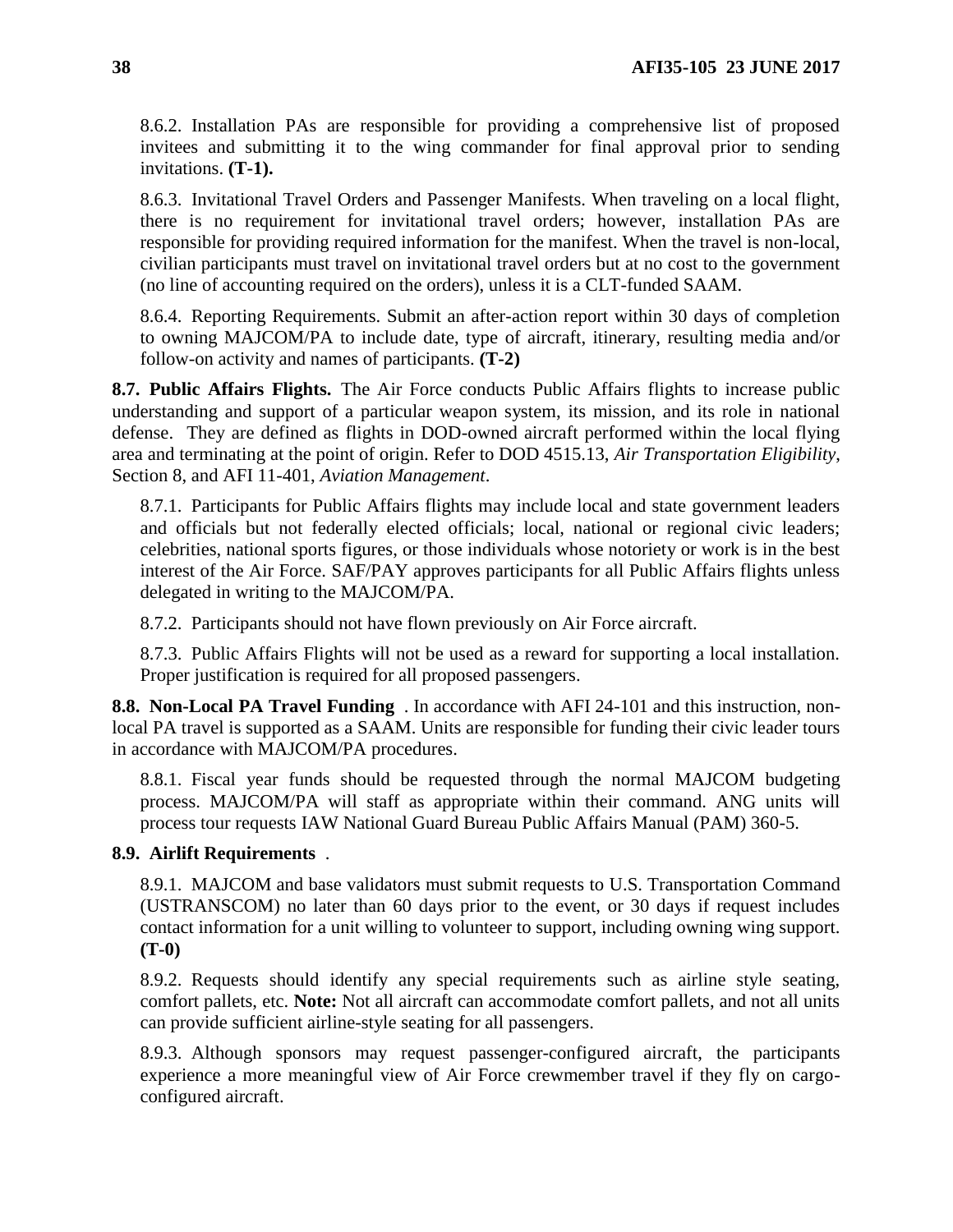8.9.4. Sponsors are encouraged to request a refueling mission on one leg of the trip. Air refueling is a unique Air Force operation demonstrating the capabilities of our systems and the professionalism of our people.

## <span id="page-38-0"></span>**8.10. Special Considerations for Civilian, Non-Media Travel.**

8.10.1. Tactical Waiver. Touch-and-go landings, multiple practice approaches, doors open in flight, practice emergency separations, and airdrops are prohibited with passengers onboard without a tactical waiver. Tactical waivers must be requested and routed through the requesting unit's operations group. Initiating tactical waivers is the responsibility of the owning wing operations group.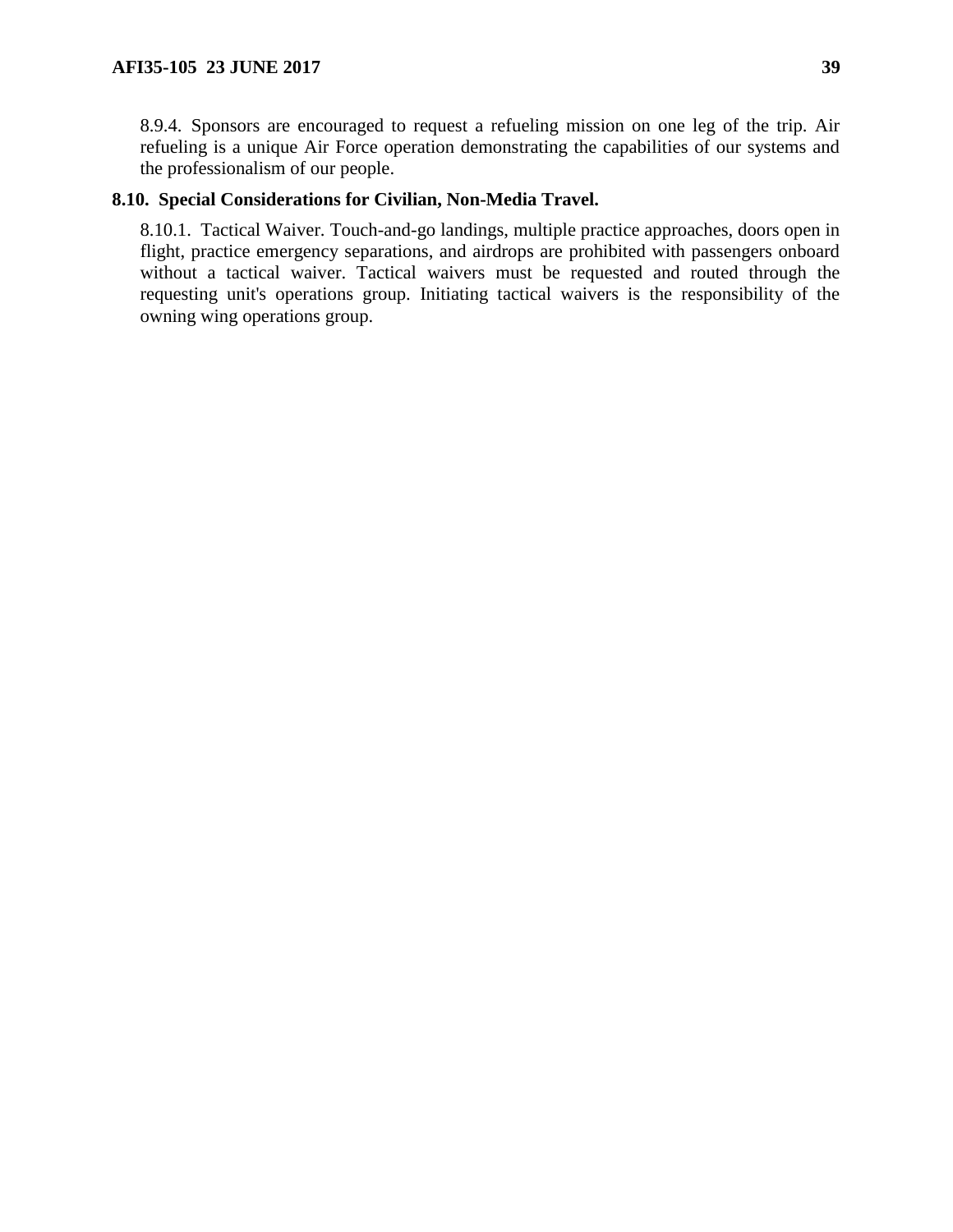### <span id="page-39-0"></span>**REQUEST FOR INFORMATION (NON-MEDIA) AND GENERAL INQUIRIES**

<span id="page-39-1"></span>**9.1. General Guidelines.** Responding promptly, accurately, and completely to requests for information or complaints is an important part of Public Affairs. People often develop lasting impressions of the Air Force and the professionalism of its members based on the quality and timeliness of replies to their queries, requests and comments. Many times correspondence is the only direct contact a person or organization has with the Air Force.

9.1.1. Responses should be written in a clear, concise style. Avoid Air Force jargon, technical language, and acronyms.

9.1.2. Whenever possible, current, previously cleared information should be used in responding. However, when requests require more detail or involve sensitive subjects, proper coordination is essential.

9.1.3. When appropriate, refer requesters to **<http://www.af.mil/Questions.aspx>**, the installation home page or to official social media channels.

9.1.4. SAF/PAY provides congratulatory letters and certificates signed by the SECAF and CSAF to Boy Scout Eagle Award and Girl Scout Gold Award recipients. Requestors need to submit information through the online submission form at: **<http://www.afoutreach.af.mil/scout/>**.

<span id="page-39-2"></span>**9.2. Public Inquiries.** Refer public inquiries to **[www.af.mil/Questions.aspx](http://www.af.mil/Questions.aspx)**.

9.2.1. Public Affairs is not expected to invest excessive time and resources to research and develop materials for student research papers. Provide materials you have readily available, politely advise requesters their request goes beyond your research capability and refer them for further information to other appropriate sources of information, such as specific magazines, books, public or university libraries, industry, or other Air Force units.

<span id="page-39-3"></span>**9.3. Congressional Requests and Inquiries.** Handle according to AFI 90-401.

<span id="page-39-4"></span>**9.4. Regional, State, and Local Government Officials and Special Interest Group Requests.** Special care is taken to get a fully coordinated staff response and concurrence by the commander, and higher headquarters when appropriate, before answering these requests. Coordinate with the legislative liaison representative at the appropriate level in the commander's action group or elsewhere on the commander's staff. **(T-3)**

<span id="page-39-5"></span>**9.5. Foreign Nationals.** Public Affairs must respond directly to all routine foreign national requests for unclassified information approved for public release. **(T-1)**. All other requests should be sent to the local AFOSI detachment and to the MAJCOM foreign disclosure offices for release determination. If release determination cannot be made at MAJCOM level, the request is sent to SAF/IA.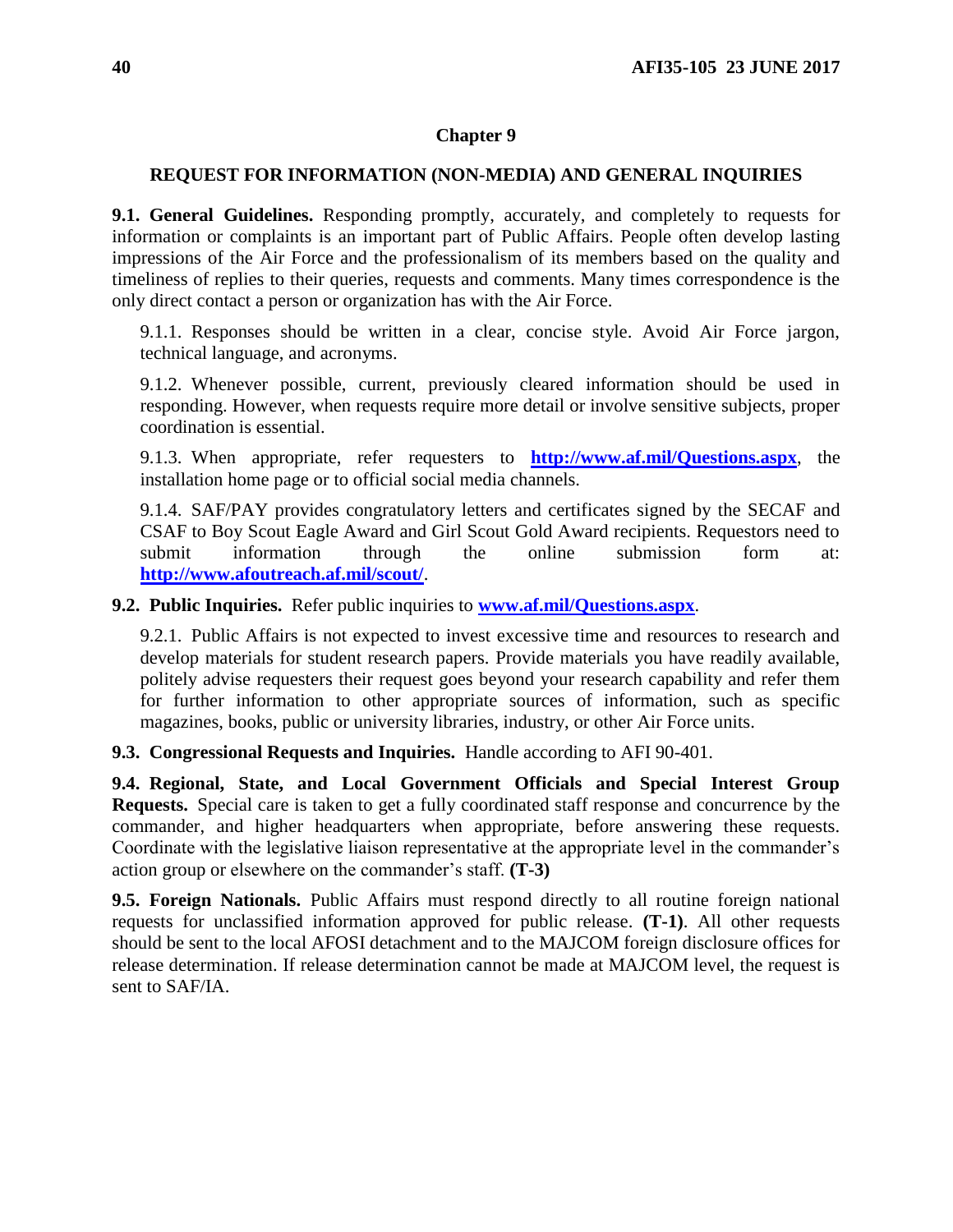#### <span id="page-40-0"></span>**COMMUNITY INVOLVEMENT, PARTICIPATION AND PROGRAMS**

<span id="page-40-1"></span>**10.1. General Guidelines.** Air Force policy is to maintain close working relationships with its civilian neighbors. Such a partnership should include every area of Air Force and civilian community life. The base and its appropriate military members, and civilian employee leadership are encouraged and expected to take part in community programs and organizations. Key civic leaders or groups should be invited to the base for informational briefings and meetings hosted by the commander and staff, as applicable.

10.1.1. Commanders must ensure that individuals or groups are not given preferential treatment that implies or confers authority or access to base services they would not be otherwise be entitled to. **(T-1)**. Commanders and public affairs offices should be made aware of any misuse of commander-granted access to the base, to include use of services meant exclusively for Airmen, their families and DOD employees. In the event the command considers rescinding base access or privileges afforded to a key civic leader or group, to include honorary commanders, maintaining base security is a paramount factor to be considered along with the potential impact on community ties and/or local factors.

10.1.2. Local Organizations. Base personnel should be encouraged to join local organizations compatible with their interests such as military affairs committees, community councils, etc.

10.1.2.1. Public Affairs should maintain an organizational reference file to include titles and addresses, official missions and structure, places and scheduled meetings, and conventions. **(T-3)**

10.1.2.2. The commander or a designated representative should be ex-officio observers who regularly attend meetings of key civic organizations representing a broad cross section of the community, such as the Chamber of Commerce. The commander or designated representative should consult the servicing legal office regarding the limits imposed by DOD 5500.07-R, para. 3-200 and 3-201, on attendance at, and membership in non-Federal entity activities in one's official capacity, and for ethics advice on activity limits, especially fundraisers.

10.1.2.3. Base access for civic leaders and others is an installation commander's decision and should be worked in accordance with AFI 31-501*, Personnel Security Program Management*, and local security forces offices. **(T-1)**

<span id="page-40-2"></span>**10.2. General Responsibilities.** Department of Defense and Air Force policies express the responsibility to maintain an open, timely, and honest dialogue between military organizations and community and opinion leaders. While media engagements facilitate the more familiar avenue for such communication, community engagement enables community leaders to understand Air Force missions and priorities through direct personal contact and dialogue with Air Force personnel, and to convey community leaders' understanding to broader community audiences and opinion leaders. Commanders must establish personal contact with local community leaders to increase citizen awareness of the armed forces and missions, policies, and programs of the Air Force and to build relationships of mutual trust and benefit between Air Force and community leaders and their constituents. **(T-1)**.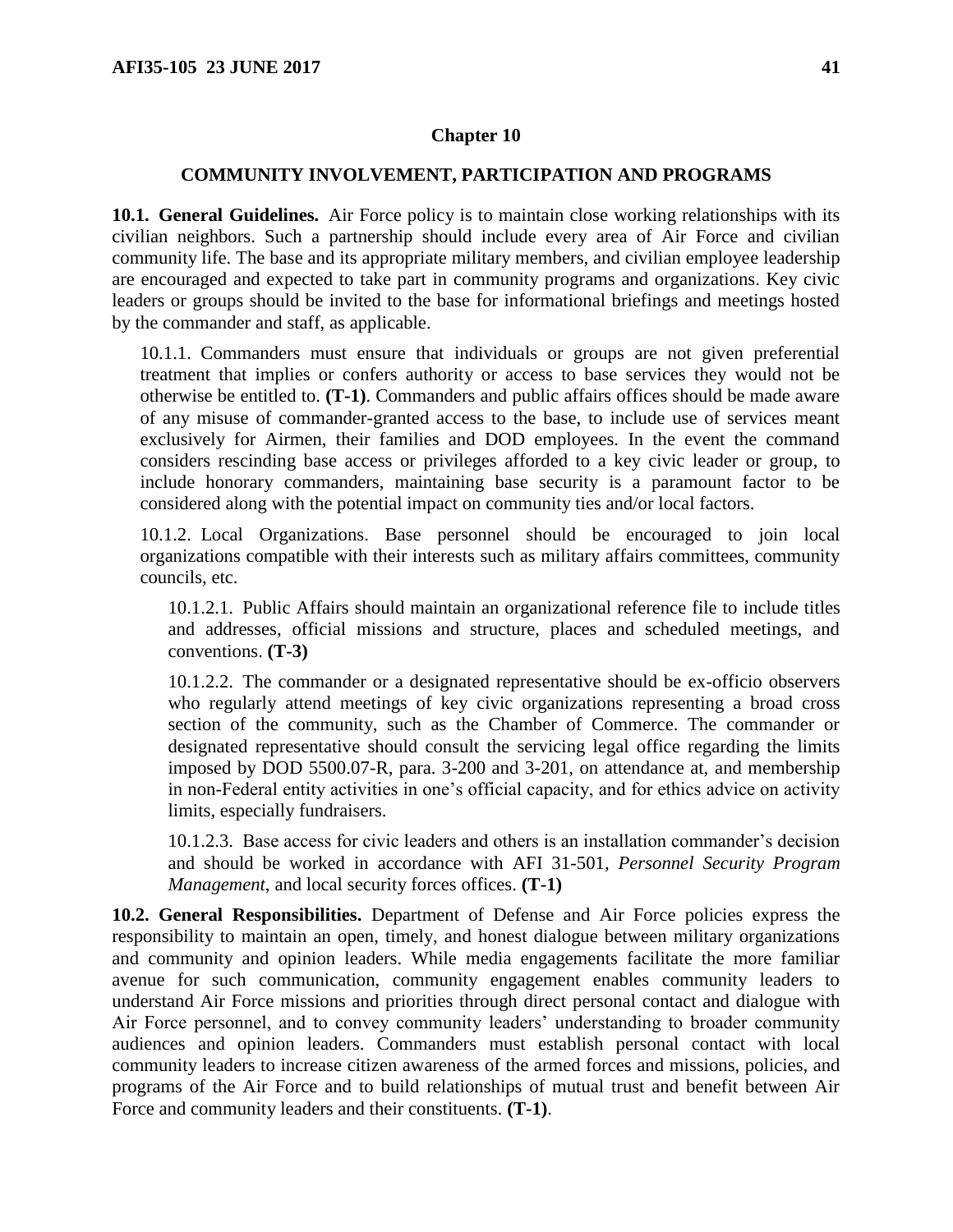<span id="page-41-0"></span>**10.3. Air Force personnel will only ask community participants to share individual attitudes or opinions; Air Force personnel do not solicit group or consensus recommendations to avoid violating the Federal Advisory Committee Act. (T-1)**. Commanders own the responsibility to establish contact with community leaders and may involve subordinate commanders and staff elements to assist in communicating about all levels of Air Force operations and personnel.

<span id="page-41-1"></span>**10.4. Managing Community Leader Meeting or Visit Requests.** Community leaders may request informational meetings with Air Force commanders and visits to Air Force installations to better align community plans and services to assist Air Force operations and priorities (these are not considered a part of the tour program). Commanders should accommodate these requests as long as they do not interfere with installation mission execution and support activities. Commanders determine visit timing and the level of Air Force support provided, while remaining cognizant of the Air Forces' obligation to provide equal access and levels of support to similarly situated visitors.

10.4.1. Such visitors may include volunteer representatives of community organizations and private groups, local or state officials, members of Congress or their representatives, and paid advocates for private, civic, local, state or federal interests or other entities, sometimes referred to as "lobbyists." Groups that include individuals representing diverse community components or interests frequently benefit more broadly from meetings with Air Force leaders than singularly aligned or purposed groups. The PA office should identify community and member affiliations within the initial visit request. Participation by former Air Force or Federal government personnel, unilaterally or representing a non-DOD entity, does not confer special access or expanded discussion scope, unless otherwise authorized by law or Departmental instruction.

10.4.2. Commanders may outline unit and installation details in formal presentations and informal meetings during discussions with community groups. AFI 35-102 covers the requirement for review and clearance of the content of formal presentations. Air Force Public Affairs, Judge Advocate, Legislative Liaison, and mission area subject matter experts should assist commanders in determining acceptable, relevant information to satisfy community interests while complying with information guidelines governing congressional, contractor, technical, legal, and media information, FOIA and Privacy Act directives, and operations security policies and regulations, concurrent with guidance. **(T-1)**. These examples are not all inclusive. AFI 35-102 outlines these types of information and their release constraints and provides resources governing avenues for and restrictions on formal, written requests for public information release.

10.4.3. Commanders should discuss the same unit and installation information across diverse community groups to avoid providing a selective benefit or conferring preferential treatment upon any particular group, whether perceived or actual, as described in DOD 5500.07-R, para. 3-209. **(T-0)**

10.4.4. Installation personnel may only ask participants in community leadership programs for their personal or individual observations or recommendations. In order to avoid triggering the Federal Advisory Committee Act, these groups are not asked by the Air Force for group or consensus recommendations. **(T-1)**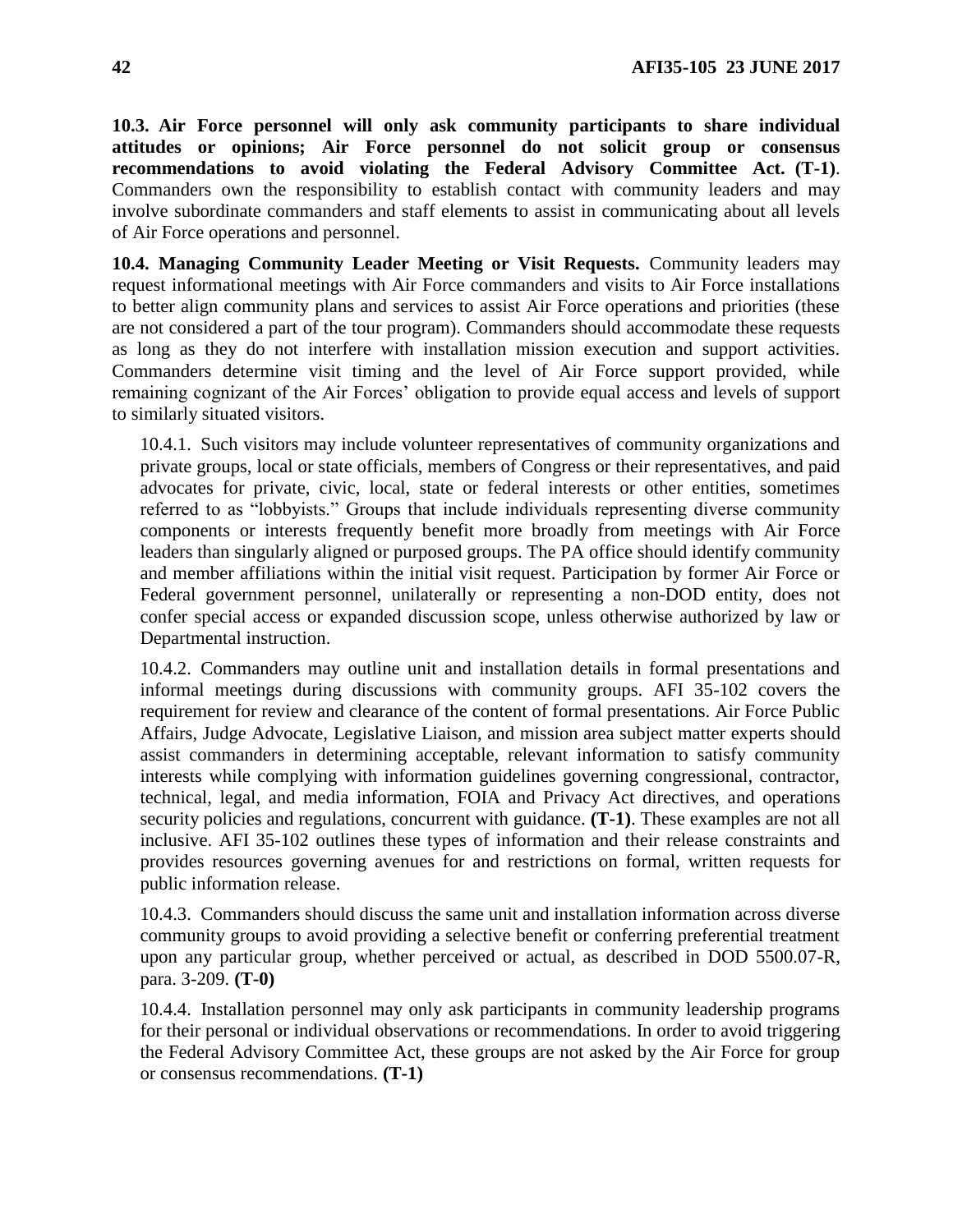<span id="page-42-0"></span>**10.5. Civic Leader Programs.** Commanders are encouraged to have civic leader/honorary commanders programs. These programs increase the bond between local civic leaders and the Air Force. The goal of a civic leader program is to engage, educate and empower local, regional and national level community leaders to be advocates for the Air Force, Airmen and their families. Civic Leader program members should serve as advisors, key communicators and advocates for Air Force issues, providing ideas and feedback to commanders as to how Air Force missions can be best accomplished and monitor public attitudes toward the Air Force and Air Force missions.

10.5.1. Civic Leaders at all levels serve as advocates on Air Force matters and issues. In particular, programs should focus on fostering support for Airmen and their families, recruiting talented individuals to consider the Air Force, encourage youth to serve, encourage diversity and outreach to minorities, and provide Air Force leadership with insight and perspective on high priority issues.

10.5.2. Base-level Civic Leader Programs should aim to develop core partners from the community who are committed to the Air Force and would make good candidates to ultimately join MAJCOM and CSAF level civic leader programs.

10.5.3. Base-level Civic Leader Programs will be managed by Wing Public Affairs staff.

10.5.4. Under no circumstances will program participation be determined by any local civic organization nor will any local civic organization assess a fee to any civic leader who is chosen by the base to participate in the base Civic Leader Program. **(T-0)**

### <span id="page-42-1"></span>**10.6. Execution of Base or MAJCOM Civic Leader Programs**

10.6.1. Generally, neither appropriated nor non-appropriated funds are available to fund civic leader programs. Base events for civic leaders, such as luncheons, should be "pay-asyou-go" or funded with official representation funds (ORF) in accordance with AFI 65-603. This type of event should be held only once yearly at locations within the U.S. and its territories. ORF may be used to host distinguished foreign nationals in accordance with AFI 65-103, *Temporary Duty Orders*. Consult the installation legal office before making plans.

10.6.2. Guidelines for event participation and gifts apply to civic leader and advisory group programs. Event participation cannot violate DOD 5500.07-R, Joint Ethics Regulation. Avoid anything that could be perceived as impermissible preferential treatment, fraud, waste or abuse. **(T-0)**

10.6.3. The responsible PA organization should develop an operating instruction (OI) in accordance with AFI 33-360 to implement the base or MAJCOM civic leader program within resources available at the installation. The OI should outline responsibilities of various organizations on base (protocol, security forces, services, etc.) and complement this AFI. **(T-1)**

10.6.4. When practical, term limits should generally be no more than two to three years to enhance the program's reach and effectiveness and to avoid program stagnation. If commanders deem longer terms are necessary, extreme care should be taken to avoid the perception that civic leader representation is a closed or stagnant group. If requested, a current civic leader may terminate his or her term early. Should a civic leader not fulfill his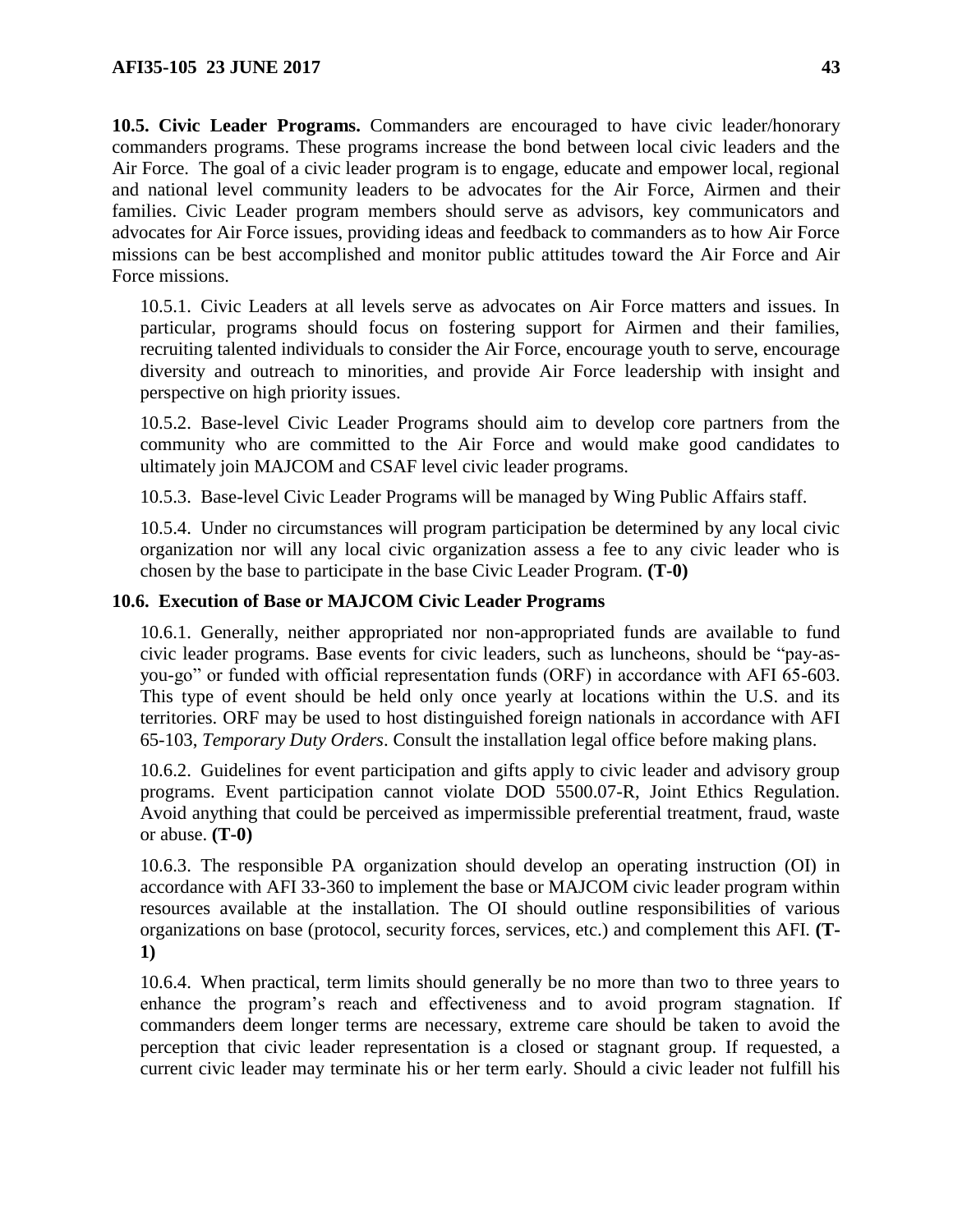or her responsibilities (i.e., recurring non-participation) the installation commander may terminate his or her term early.

10.6.5. Base access for civic leaders is an installation commander's decision and should be worked in accordance with AFI 31-501 and local security forces offices. **(T-1)**

<span id="page-43-0"></span>**10.7. Choosing Civic Leaders.** The intent of a civic leader program is to educate and increase the knowledge and understanding of key civic leaders about the Air Force and the installation. Civilian participants are selected from among non-federally elected or appointed officials, mayors, chamber of commerce-type group members, principals of local schools, Military Affairs Committee members and others who, because of their position or influence in the community, can positively impact public support for the base. Public Affairs offices should nominate civic leaders from a diverse cross-section of the entire community and nominees should be approved though local legal offices prior to sending to wing leadership.

10.7.1. Civic Leaders should:

10.7.1.1. Be a United States citizen of outstanding character, integrity and patriotism.

10.7.1.2. Have a deep interest in military affairs.

10.7.1.3. Be a leader in local/regional/national community affairs.

10.7.1.4. Be in a position to provide individual perspectives to senior Air Force leaders on Air Force initiatives, issues and other matters of interest.

10.7.1.5. Be in a position to disseminate information about the Air Force to broad cross section of the public and to other prominent citizens in his or her area.

10.7.1.6. Be able to interpret and affect public attitude toward the Air Force.

10.7.1.7. Be able and willing to devote a reasonable amount of time as a civic leader for the installation.

10.7.2. Civic Leaders will not:

10.7.2.1. Be an employee of the Federal Government. **(T-0)**

10.7.2.2. Be a federally elected or appointed official. Locally elected or appointed officials will be considered on a case-by-case basis. **(T-0)**

10.7.2.3. Be an active member of the National Guard or a member of the Ready Reserve (Selected), Individual Ready Reserve, or Standby Reserve. **(T-1)**

10.7.2.4. Be a retired military member of any service. Exceptions will be rare and approved at the MAJCOM/PAC level when there is significant justification for inclusion.

10.7.2.5. Be a paid employee of any political party**. (T-0)**

10.7.2.6. Hold financial interests that conflict with their role as a civic leader. **(T-0)**

10.7.3. Selection of civic leaders should target engagement of a broad cross-section of area community leaders. Where possible, a single representative to the program from organizations is desirable (for example, from a school or business), taking into account the fact that heavily engaged civic leaders may be members of or participate in multiple local groups or organizations.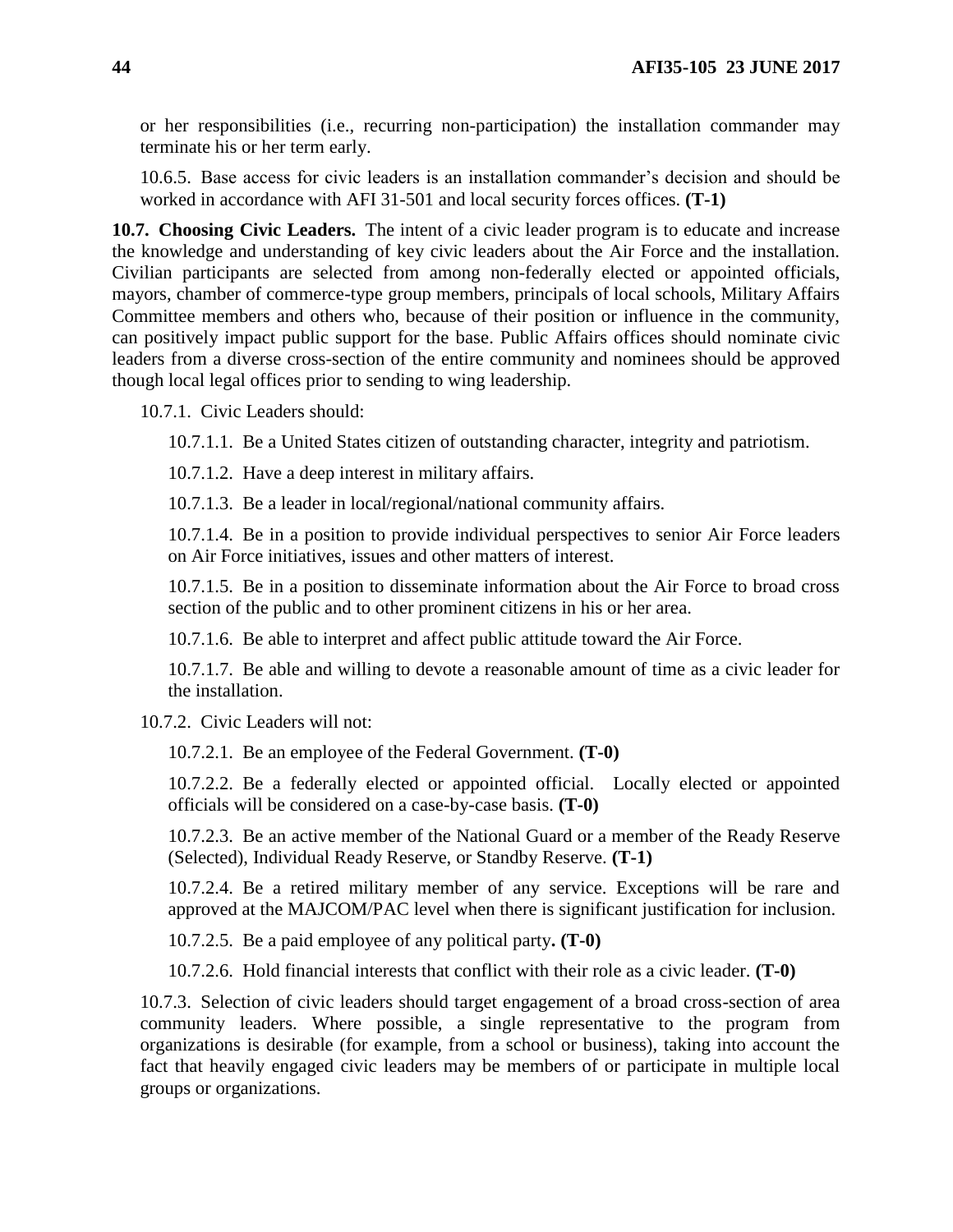10.7.5. Individuals employed by DOD contractors cannot be nominated, nor may nominees otherwise occupy a position that may create a perception of a conflict of interest between program participation and their private interests (for example, financial interests in DOD contracts). The local legal office should be contacted for assistance in addressing questions in this regard.

<span id="page-44-0"></span>**10.8. Think Tank and Academia Engagement.** SAF/PAY conducts a think tank engagement program to connect with opinion leaders who shape national and global policy. This program orchestrates engagements between Air Force senior leaders and leading opinion leaders from think tanks, academia and industry to establish conversations on key Air Force issues while receiving candid feedback. The intent of the program is to ensure Air Force senior leaders build and maintain relationships so that influential national security opinion leaders gain useful insight to better inform audiences of Air Force issues. SAF/PAY recommends general officer level wing commanders or Senior Executive Service civilians plan meetings with think tanks in the Washington, DC area when they are in town for Capitol Hill visits. Contact SAF/PAY 30 days in advance for additional details as all engagements must be worked through SAF/PAY. **(T-1)**

10.8.1. Installations may execute a think tank engagement program at the local level to facilitate discussions with local university professors, think tanks, and opinion leaders on installation-specific issues. Contact SAF/PAY for additional details on setting up a program.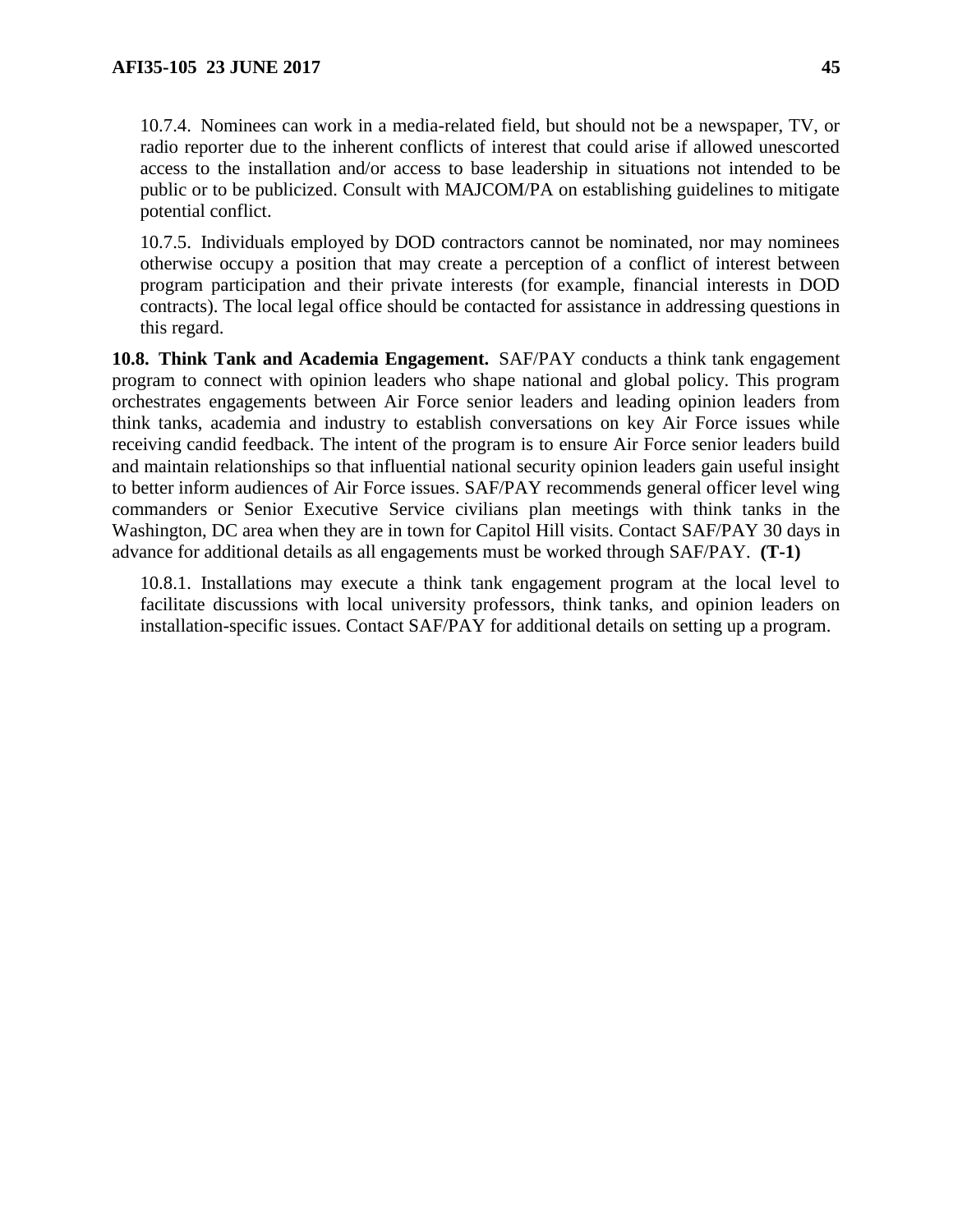## <span id="page-45-0"></span>**SPECIAL EVENTS, OBSERVANCES, JOINT COUNCILS, AND MUSICAL SUPPORT**

<span id="page-45-1"></span>**11.1. Inter-Service Support for Events.** Some community engagement programs involve support from more than one military service. When more than one military service supports a program sponsored by a civilian organization and the magnitude of the support warrants DOD coordination, OASD/PA requests one military department to nominate an officer located in the area of the program to serve as the overall DOD support coordinator.

11.1.1. When the Air Force is requested to nominate a DOD coordinator, SAF/PA requests the command with the installation closest to the event nominates a public affairs representative. OASD/PA then designates them as the DOD coordinator. The DOD coordinator is responsible for coordinating all military support, including support by the ANG and AFRC. DOD coordinators are authorized direct liaison with OASD/PA. **(T-0).**

11.1.2. When the Air Force provides support for a particular event, SAF/PA requests appointment of a project officer, usually located within the area of the event, to represent the Air Force and assist the DOD coordinator.

11.1.3. The DOD coordinator prepares an after-action report and sends it to OASD/PA within 30 days following the event. Air Force project officers assist the DOD coordinator in preparing the after-action report by supplying the Air Force information. Air Force Project officers must ensure a copy of the report is sent to SAF/PAY. **(T-0)**.

## <span id="page-45-2"></span>**11.2. Observances.**

11.2.1. Armed Forces Day. By Presidential Proclamation, Armed Forces Day is observed on the third Saturday in May. On Armed Forces Day, in keeping with the spirit of unification in the National Security Act of 1947, as amended, Air Force units must not observe this commemoration (or any other day of significance to the Air Force and its subordinate elements) at any location away from an Air Force base without specific authorization of OASD/PA. **(T-0)**.

11.2.1.1. OASD/PA coordinates Armed Forces Programs at the national level. SAF/PA will pass OASD/PA guidelines to the field.

11.2.1.2. Air Force units will participate by extending hospitality to the public through open houses or similar events and by cooperating with community and organizational observances of Armed Forces Day as appropriate. **(T-3)**. In locations and situations where two or more military services are represented, joint participation in communitysponsored programs is encouraged.

11.2.2. Veterans Day. The Administrator of Veterans Affairs is usually designated by Presidential Proclamation as the Chairperson of the Veterans Day National Committee. The objective of this committee, comprised of representatives from major veteran's organizations, is to stimulate and perpetuate national public interest in honoring all veterans of all wars on Veterans Day. Each year, this Committee designates certain communities as regional sites for observing this national holiday. DOD supports these observances by appointing a coordinator and approving military support. Regional sites are designated to ensure proper priority and appropriate levels of support are available for these major observances. DOD policy is to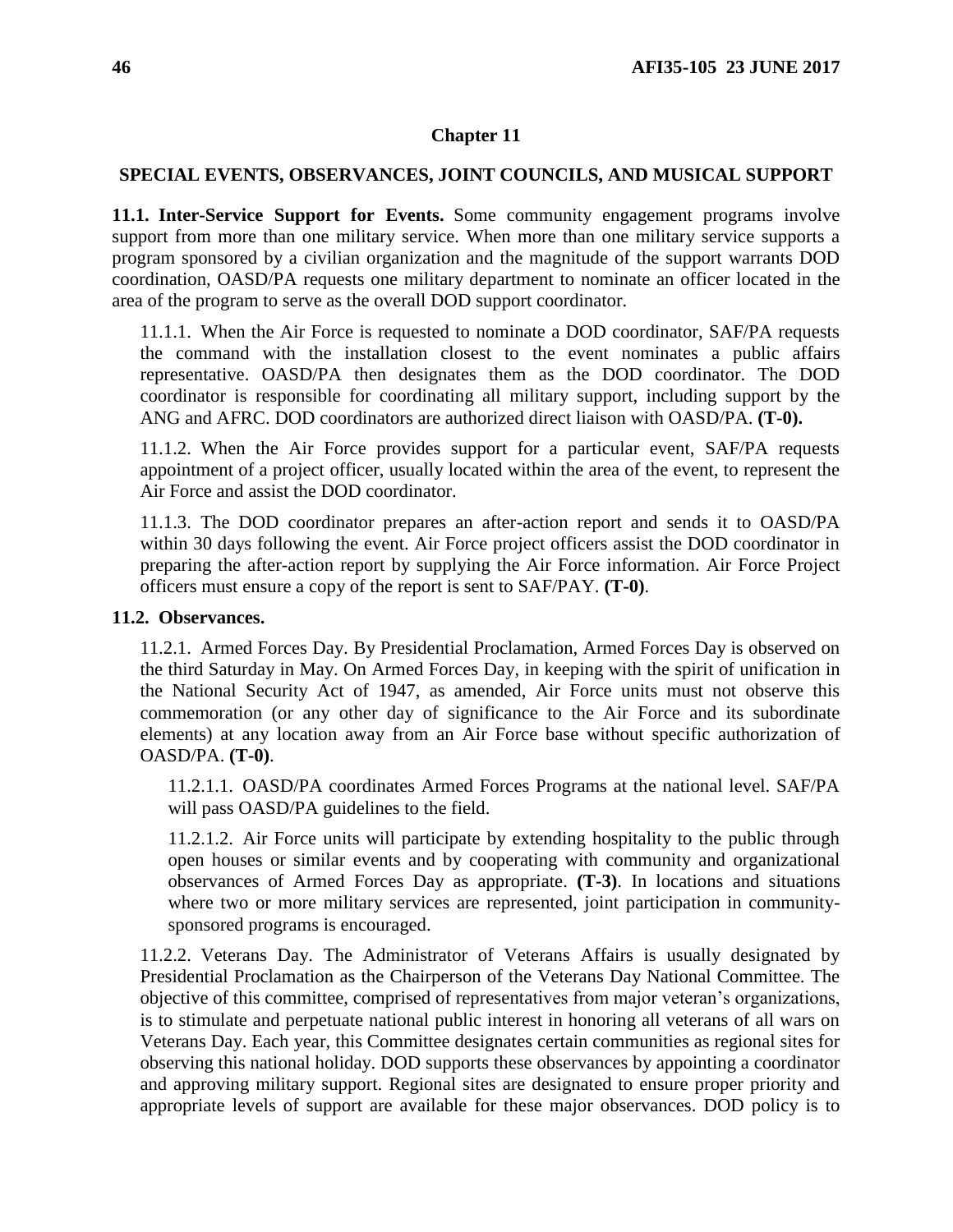provide military support for Veterans Day observances in communities designated as regional sites as well as for smaller local observances held in communities not designated as regional sites.

11.2.3. Presidential Wreath Laying Ceremony. The Office of the Military Assistant to the President provides Presidential wreaths and arranges for their annual placement at the tombs, burial sites, and monuments of all former presidents. The Air Force, through the MAJCOM or FOA indicated, provides Presidential representatives at wreath laying ceremonies for the following Presidents: Millard Fillmore (ANG), 7 January, at Buffalo, New York, and Lyndon B. Johnson (ANG), 27 August, at LBJ Ranch, Texas.

11.2.3.1. The minimum military grade for wreath laying ceremonies is a Colonel from the installation closest to the site, unless overriding considerations preclude the availability of a senior officer. The name, grade, title, address, and telephone number of each designated representative must be sent to SAF/PAY at least 65 days in advance of the month of wreath placement. **(T-0)**

<span id="page-46-0"></span>**11.3. Joint Councils.** When there is more than one military installation in an area, community engagement efforts or programs should be coordinated when appropriate. Consideration should be given to either forming a joint community council or providing for representation on the separate councils.

<span id="page-46-1"></span>**11.4. Musical Support at Public Events** . The use of Air Force bands is effective in informing the public about the Air Force, and fostering public trust and support with communities at home and abroad. Each event is an opportunity to engage and interact with a particular public on behalf of the Air Force and is planned and structured to maximize the effectiveness and impact of the message being delivered. Refer to AFI 35-110, *Band Operations*, for detailed guidance.

11.4.1. Musical support of events includes, but is not limited to, public events, parades, concerts, choral presentations, patriotic openers or presentations, and community outreach concert tours that are in the best interest of the Air Force. CONUS Regional Air Force bands operate in geographic AORs as assigned by SAF/PA. OCONUS Air Force bands operate in geographic AORs as assigned by PACAF and USAFE. The Air Force Premier band stationed in Washington D.C. rotates through five national tour areas on a six month cycle as determined by the Deputy Assistant Secretary of Defense for Community and Public Outreach.

11.4.1.1. Performances by Non-professional Military Musicians. Official military musical performances that could garner national media attention (i.e., singing the National Anthem at a sporting event) should be performed by a professional military musician. On a case-by-case basis, service members who are non-professional military musicians who volunteer or are solicited to perform at such events must be approved by the closest military band commander or SAF/PAB prior to accepting an invitation to perform in uniform. Even if the service member volunteers to perform in civilian attire, if introduced as a member of the military, prior approval is still required. Refer also to guidance in DODI 5410.19*.*

11.4.2. No event will receive the support of more than one musical unit without prior approval of the ATSD(PA) or designated representative with two exceptions: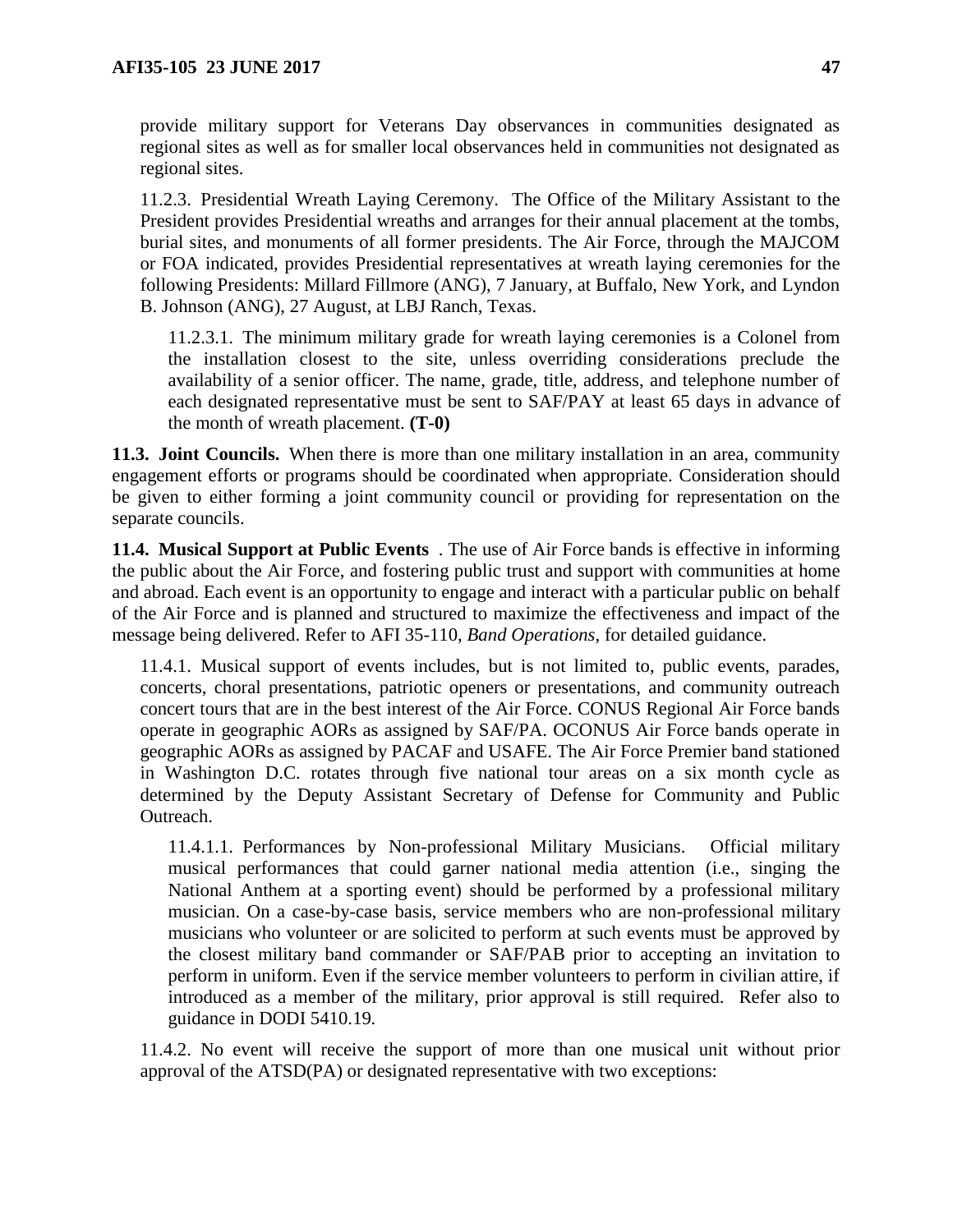11.4.2.1. One local band per Military Department is authorized to participate in local patriotic or civic parades (i.e., Armed Forces Day parades, Norfolk North Atlantic Treaty Organization (NATO) Festival parade, Veterans Day parades) that are of general interest or benefit to a local, state, regional, national or broadly representative community. The parades should be sponsored or supported by the local government.

11.4.2.2. Participation by more than one Military Department must be considered when extensive support is required, or when cross-Military Department representation is applicable on occasions where it is in the best interests of the DOD to display the members of the joint team.

11.4.3. Musical support of events sponsored by non-federal entities is limited to patriotic, military, and other musical selections that clearly demonstrate the professionalism of the performers and focuses attention on the performance as an Air Force music presentation. Authorized programs include concerts, parade participation, and patriotic presentations.

11.4.4. Social music, background music and dance music are not authorized at civilian sponsored events, unless the event sponsor is a military welfare society as identified in 10 USC §2566 as amended by the 2010 National Defense Authorization Act (NDAA). Background, dance, or other social music programs are authorized for official U.S. Government events supported solely, or in part, by appropriated funds, regardless of location. **(T-0)**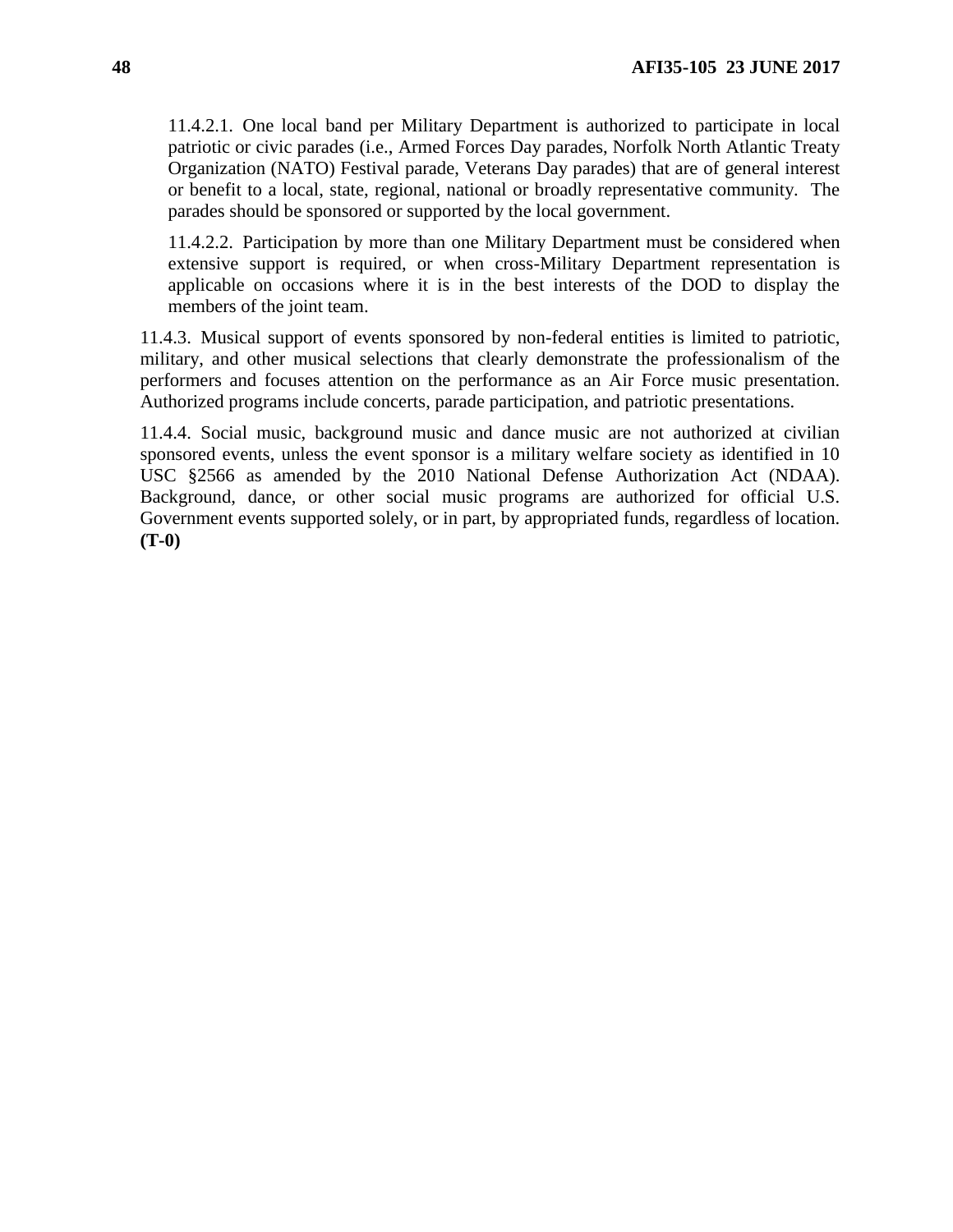### <span id="page-48-0"></span>**SUPPORT FOR NON-GOVERNMENT ENTERTAINMENT PRODUCTIONS**

<span id="page-48-1"></span>**12.1. Television, Motion Picture, Documentary, Unscripted & Other Entertainment Production Guidance** . This section covers guidance governing Air Force assistance to nongovernment scripted and unscripted productions, including motion pictures, DVD, television and web-based movies; series and mini-series as well as theatrical productions, game shows and video games. These productions are primarily intended to entertain. The SAF/PAY Entertainment Liaison Office in Los Angeles (SAF/PAYL) is the office of primary responsibility for liaising with the entertainment industry on all Air Force-related projects.

12.1.1. DOD Instruction 5410.16, *DOD Assistance to Non-Government Entertainment-Oriented Media Productions*, authorizes assistance to an entertainment-oriented motion picture, television, DVD, or video production when cooperation benefits DOD or when this would be in the best national interest. See DODI 5410.16 for complete information.

12.1.2. The OSD/PA-Special Assistant for Entertainment Media serves as the sole authority for approving DOD assistance to non-government, entertainment-oriented motion picture, television, DVD and video productions. The Special Assistant for Entertainment Media is herein referred to as OASD/PA. **(T-0)**

12.1.3. SAF/PAY serves as the Air Force approval authority for official support before elevating requests to OASD/PA for DOD-level approval. SAF/PAYL serves as the entry point for all requests, reviews and coordinates support requirements with MAJCOMs, makes a qualifying recommendation to OASD/PA, and is ultimately charged with preparing, coordinating, and executing a DOD Production Assistance Agreement. Before a production company officially submits a project to OASD/PA, SAF/PAYL may provide advice and courtesy assistance that might ultimately help to qualify the project for support. However, no premature commitments may be made. SAF/PAYL also provides the production company a copy of DODI 5410.16, *DOD Assistance to Non-Government, Entertainment-Oriented Media Productions*.

<span id="page-48-2"></span>**12.2. MAJCOMs.** Installations will be asked to support on-site filming requests for major motion pictures, television shows or documentaries. SAF/PAYL reviews requests and makes recommendations to MAJCOM/PA, to include MAJCOM and local unit ability to support. MAJCOM/PA must ensure required documents are accomplished for its units before filming is allowed. **(T-1)**

<span id="page-48-3"></span>**12.3. Installations.** If initially contacted by a representative from the entertainment industry (to include TV and motion picture companies and city and state film commission offices), the unit PA office, after gaining approval from the installation commander, should contact its MAJCOM and who should contact SAF/PAYL in-turn before agreeing to anything. If contacted by SAF/PAY or MAJCOMs concerning projects already under SAF/PAYL review, units should advise MAJCOMs of their ability to support. **(T-1)**

<span id="page-48-4"></span>**12.4. Production Companies** . SAF/PAYL collaborates and coordinates with production companies to develop a project that will qualify for DOD approved assistance. Before a production company officially submits a project to OASD/PA for support consideration, SAF/PAYL may provide courtesy assistance, as in project research and development, thereby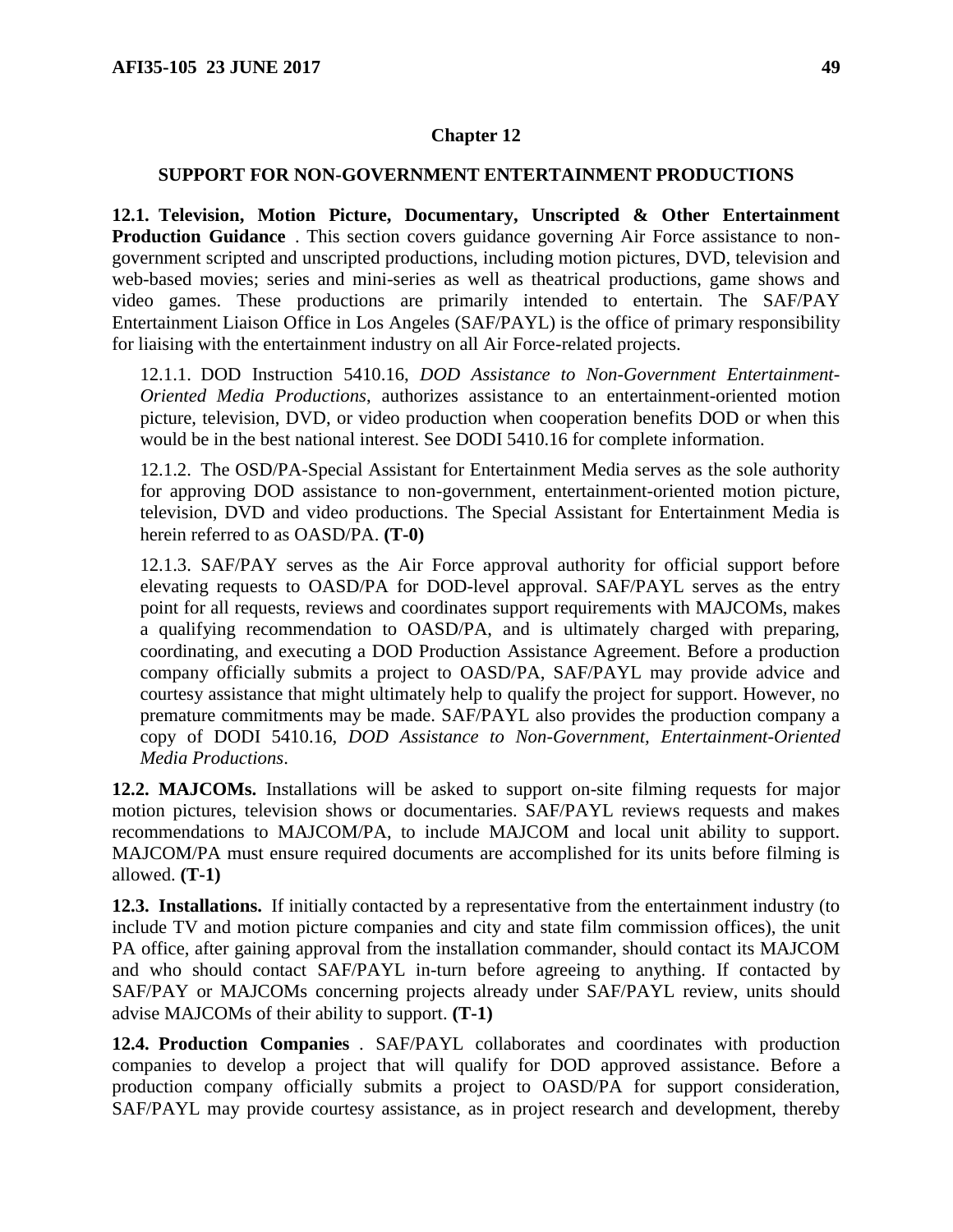helping the production company to develop a script that might ultimately qualify for DOD assistance.

12.4.1. The production company submits to OASD/PA, via SAF/PAYL, a formal request for production assistance. To begin the process, refer the production company to SAF/PAYL office website: **[www.airforcehollywood.af.mil](http://www.airforcehollywood.af.mil/)**. On this website, the production company will need to complete a "Production Request Support Form." Once completed, the website instructs the production company to e-mail the form to the organizational email box. SAF/PAYL will review the request and coordinate appropriately.

12.4.2. Production companies will be required to provide complete scripts for review and evaluation upon request of SAF/PAYL. All information provided is considered proprietary and is treated accordingly.

12.4.3. SAF/PAYL reviews the request and determines initial support feasibility and, when necessary, coordinates with appropriate Air Staff agencies and MAJCOMs. Any comments, changes, or problems are resolved by SAF/PAYL, and recommendation for approval or disapproval is sent to OASD/PA.

12.4.4. Once support approval is granted, if the original request submitted was not complete as far as final scripting or specific support requirements, these are coordinated and approved by SAF/PAYL and OASD/PA as soon as possible thereafter. Support approval or disapproval gets communicated to the producer by OASD/PA or SAF/PAYL.

12.4.5. Once a project is granted OASD/PA approval, SAF/PAYL is authorized to provide official production support through an assigned project officer. SAF/PAYL assists with script review and rewrite, filming location arrangements, stock footage research and acquisition, on-site technical advice, handling of insurance and reimbursement arrangements, and review of completed projects.

12.4.6. On occasion, local PA units will be asked to assist with on-ground support if it's determined to be in the Air Force's best interest. A representative from SAF/PAYL will always be on-site.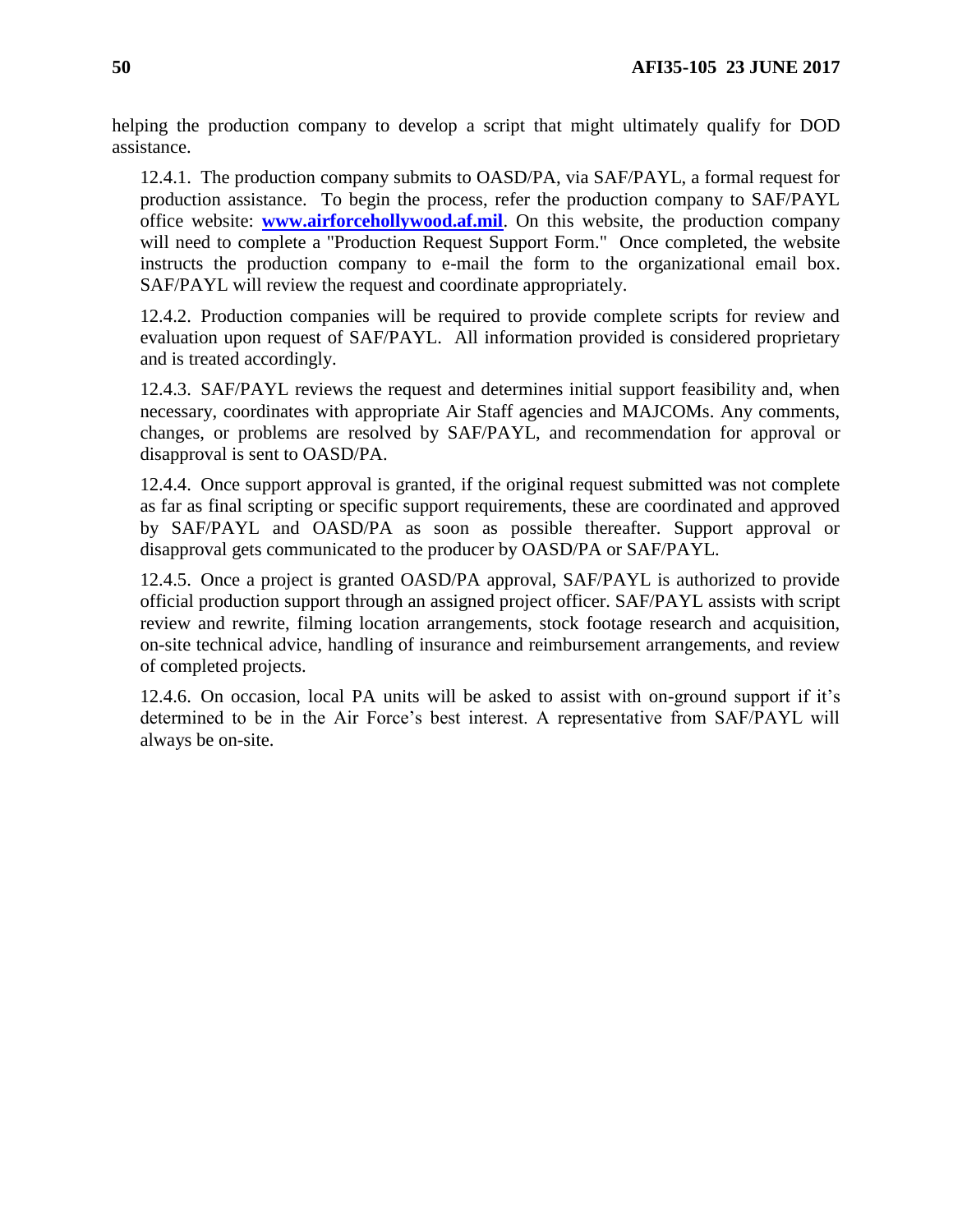## <span id="page-50-0"></span>**USE OF AIR FORCE MEMBERS AS EXTRAS, IN GAME SHOWS OR ENTERTAINMENT PRODUCTIONS**

<span id="page-50-1"></span>**13.1. Use of Air Force People In Non DoD-Supported Entertainment programs.** Air Force people who appear in non-government entertainment-oriented productions (non-news) do so voluntarily. Members must have their individual commander's approval and may need MAJCOM approval to appear. Members may participate in these programs but only in his/her personal, off-duty capacity. Members may not wear their uniform for any of the segments or arrange to use, military facilities or equipment in support of any portions of this program or provide any footage (to include filming the member on base or at their job) that gives the appearance or impression of Air Force endorsement. Members should also coordinate with their local PAO for media training. All active duty members must be in a leave or commander approved off-duty status. **(T-1)**. Permissive TDY is generally not authorized. Even though the requirements may state a certain time frame and will require leave, individuals should know that they may be required to make other appearances on behalf of the show or there may be instances where they would be required to stay on leave more than 45 days due to production schedules. Commanders should not sign any forms generated by production companies indicating that the member will not be deployed during the duration of filming the program. Active-duty & Reserve members must also have an approved AF Form 3902, *Application for Off-Duty Employment*, prior to leaving home duty installations for casting/auditions and for participation. **(T-1)**. The form should document any compensation that the member may receive. Compensation includes travel, airline tickets, per diem, lodging, food, gifts and prizes, etc. The form also allows for review from JA regarding any joint ethics regulations in the case of compensation for participation and/or in the event the person wins prizes on the show. SAF/PAYL should also be informed, to provide further guidance to members.

### <span id="page-50-2"></span>**13.2. Use of Airmen as Extras In Approved DoD entertainment productions.**

13.2.1. If Airmen are performing normal duties during the time of an approved DOD supported production, they are said to be on-duty and cannot be paid by the producer, nor are they required to participate.

13.2.2. If Airmen are not performing normal duties while taking part in an approved DOD production, they are off-duty. Airmen in an off-duty, non-official status may be hired by the production company to perform as actors, extras, etc., provided they are on leave or in a commander approved off-duty status, have an approved AF Form 3902, *Application for Off-Duty Employment,* and there is no conflict with any other Air Force instruction. In such cases, contractual arrangements are solely between those individuals and the production company; however, payment should be commensurate with current industry standards. The production company is responsible for resolving any disputes with unions governing the hiring of non-union actors and extras. Military personnel accepting such employment shall adhere to DODD 5500.07*, Standards of Conduct*. **(T-0)**. The individual's uniform may be worn only when it is used to identify the military service to which the individual belongs. Local units may assist the production company in publicizing the opportunity for employment and in identifying appropriate personnel.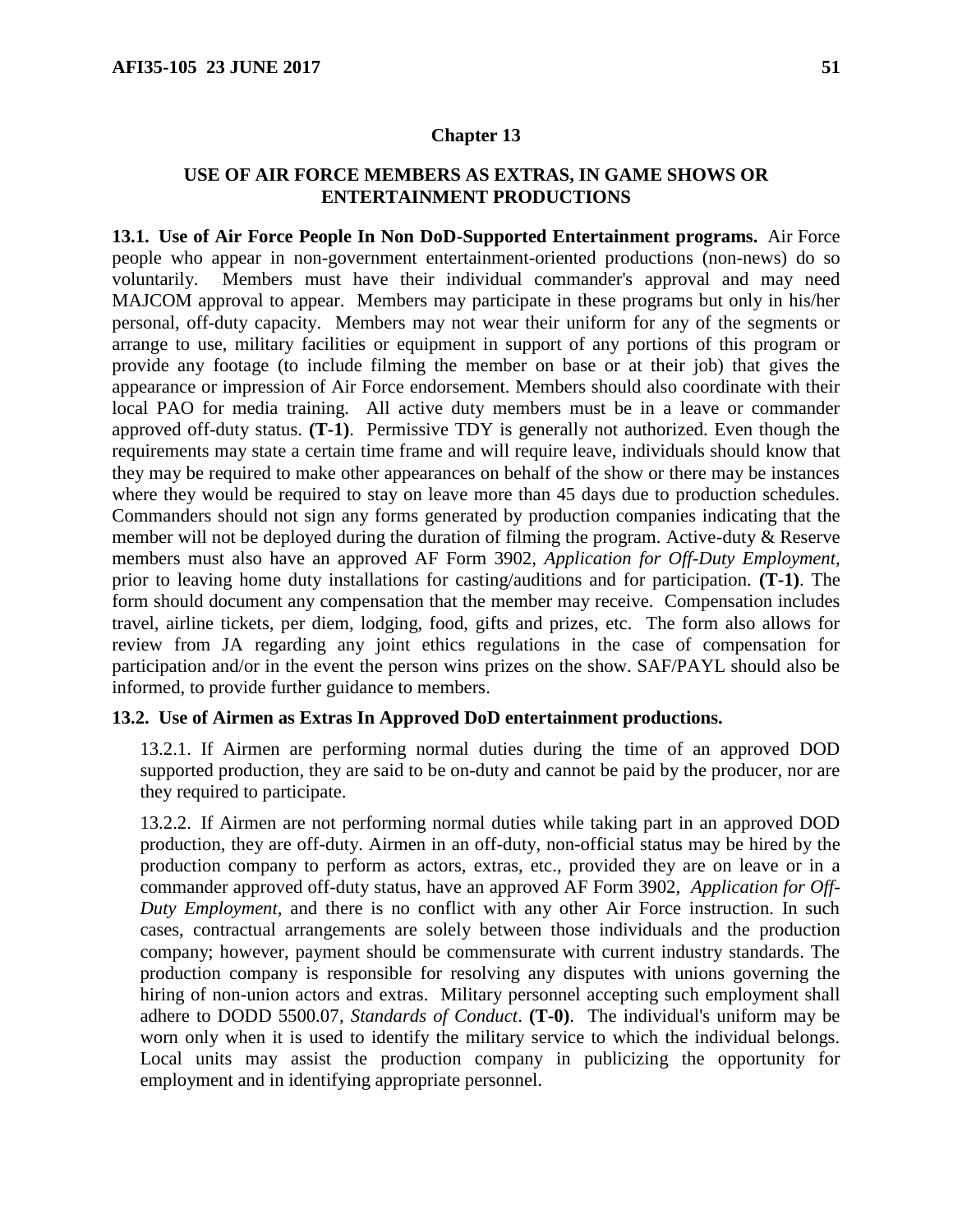## <span id="page-51-0"></span>**13.3. Member Participation in Game & Talk Shows.**

13.3.1. General Guidance. Air Force members may participate in game/quiz shows when such participation does not detract from the dignity and prestige of the Air Force. The following factors should be weighed in favor of participation when appropriate:

13.3.1.1. The show is devoted mainly to observing a national holiday or is dedicated to the U.S. Armed Forces or a particular service.

13.3.1.2. The show is local and originates entirely from a military installation.

13.3.1.3. The appearance of Air Force personnel is for a purpose that has no commercial counterpart or that contributes to a specific Air Force interest.

13.3.1.4. The show supports national interests.

13.3.1.5. Members may appear when they are newsworthy in their own right or when appearing as an Air Force official to provide information on Air Force subjects to the listening or viewing audience.

13.3.1.6. A show's sponsors or business practices do not reflect adversely on the Air Force.

<span id="page-51-1"></span>**13.4. Member coordination with PA** . A member coordinates with his or her base-level PA office if he or she intends to participate either in or out of uniform, or by expressly presenting himself or herself as a member of the Air Force.

13.3.1. The base-level PA office should in-turn inform its MAJCOM, which will coordinate with SAF/PAYL as outlined below based on the show format.

<span id="page-51-2"></span>**13.5. Unscripted & Talk Shows** . SAF/PAYL is the OPR for coordination and approval of an Air Force member's participation on a talk or unscripted program. Member participation is approved on a case-by-case basis.

<span id="page-51-3"></span>**13.6. Participation in Commercials** . Participation in endorsing or marketing any commercial products is strictly prohibited. If necessary, SAF/PAYL is also the OPR for coordination of an Air Force member's participation and involvement in all commercials depicting any relationship with a product and the Air Force or any Airman.

<span id="page-51-4"></span>**13.7. Game/Quiz Shows** . SAF/PAYL is the OPR for coordinating an Airman's participation on a game/quiz show.

13.7.1. Military-Themed Game/Quiz Shows. When a military installation takes an active role in providing military contestants, approvals by SAF/PAYL and OASD/PA are necessary for military members' participation (other than as audience members only), whether appearing in or out of uniform. Military personnel selected as game or quiz show participants should be placed in a leave or other authorized off-duty status.

13.7.2. Non-Military Themed Game/Quiz Shows. Military personnel who independently go to a studio to be a member of a game or quiz show audience and have the possibility of being selected out of the audience for participation are encouraged to contact SAF/PAYL prior to attending. SAF/PAYL can advise on which Air Force uniform (if any) is appropriate. If randomly selected, military members should inform their unit PA office as soon as possible, which should in-turn inform its MAJCOM and SAF/PAYL.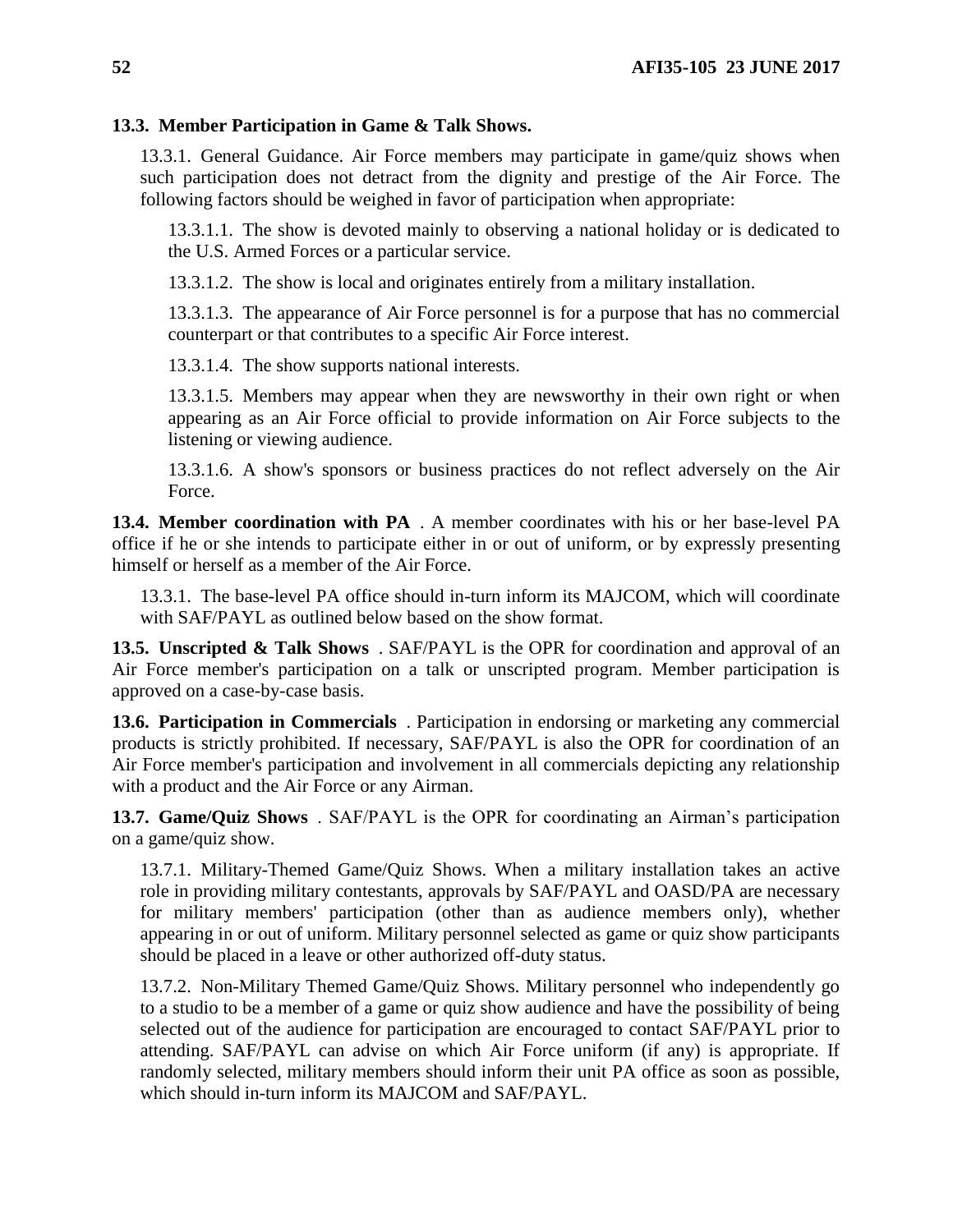EDWARD W. THOMAS, Brigadier General, USAF Director of Public Affairs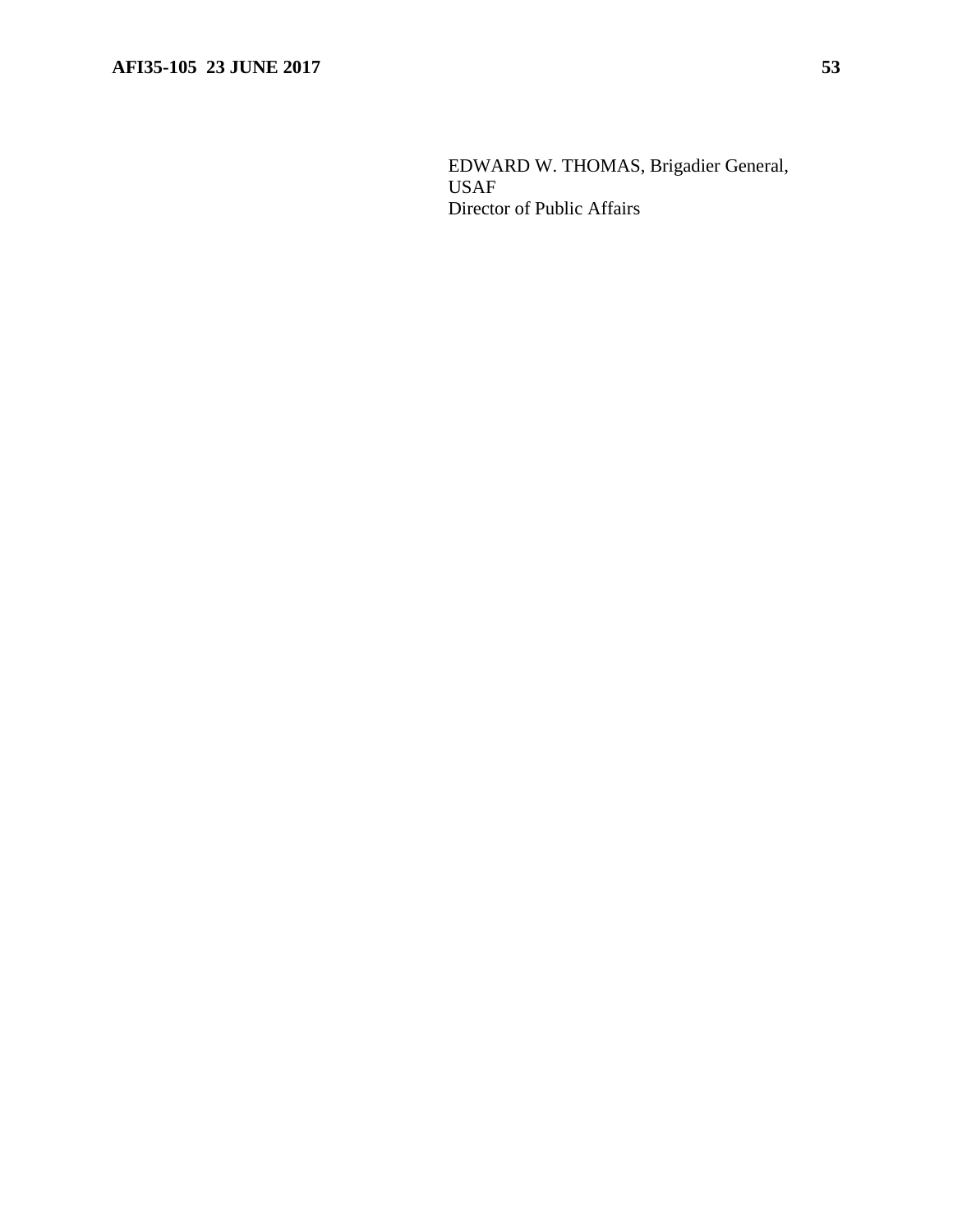### **Attachment 1**

### **GLOSSARY OF REFERENCES AND SUPPORTING INFORMATION**

#### <span id="page-53-0"></span>*References*

DOD 5500.07-R*, Joint Ethics Regulation*, 1 Aug 1993, Incorporating Change 7, 17 Nov 2011

DODD 5400.07, *DOD Freedom of Information (FOIA) Program*, 1 Feb 2008

DODD 5410.18, *Public Affairs Community Relations Policy*, 30 May 2007

DODD 5500.07, *Standards of Conduct*, 29 Nov 2007

DODI 4515.13**,** *Air Transportation Eligibility*, 22 Jan 2016

DODI 4515.14, *DOD Support for Travel of Members and Employees of Congress*, 15 Jan 2010

DODI 5122.08, *Use of DOD Transportation Assets for Public Affairs Purposes*, 17 Dec 2014

DODI 5410.16, *DOD Assistance to Non-Government Entertainment-Oriented Media Productions*, 31 July 2015

DODI 5410.19, *Public Affairs Community Relations Policy Implementation*, 13 Nov 2001

Joint Publication 1-02, *Department of Defense Dictionary of Military and Associated Terms*, 15 Jan 2016

Joint Publication 3-61, *Public Affairs*, 17 Nov 2015

AFI 10-1004, *Conducting Air Force Open Houses*, 18 Feb 2010

AFI 11-209, *Aerial Event Policy and Procedures*, 4 May 2006

AFI 13-204, Volume 2, *Airfield Operations Standardization and Evaluations*, 29 June 2015

AFI 24-101, *Passenger Movement*, 19 Oct 2012

AFI 24-301, *Vehicle Operations*, 17 Aug 2012

AFI 31-501*, Personnel Security Program Management*, 27 Jan 2005

AFI 33-360, *Publications and Forms Management*, 1 Dec 2015

AFI 33-332, *Air Force Privacy and Civil Liberties Program*, 12 Jan 2016

AFI 34-108, *Commercial Sponsorship and Sale of Advertising*, 12 Oct 2011

AFI 34-101, *Air Force Morale, Welfare, and Recreation (MWR) Programs and Use Eligibility*, 28 Mar 2013

AFI 34-272, *Air Force Club Program*, 1 Apr 2002

AFI 34-501, *Mortuary Affairs Program*, 18 Aug 2015AFI 35-102, *Security and Policy Review*, 20 Oct 2009

AFI 35-104, *Media Operations*, 13 Jul 2015

AFI 35-110, *U.S. Air Force Bands*, 11 Aug 2014

AFI 36-2903, *Dress and Personal Appearance of Air Force Personnel*, 18 Jul 2011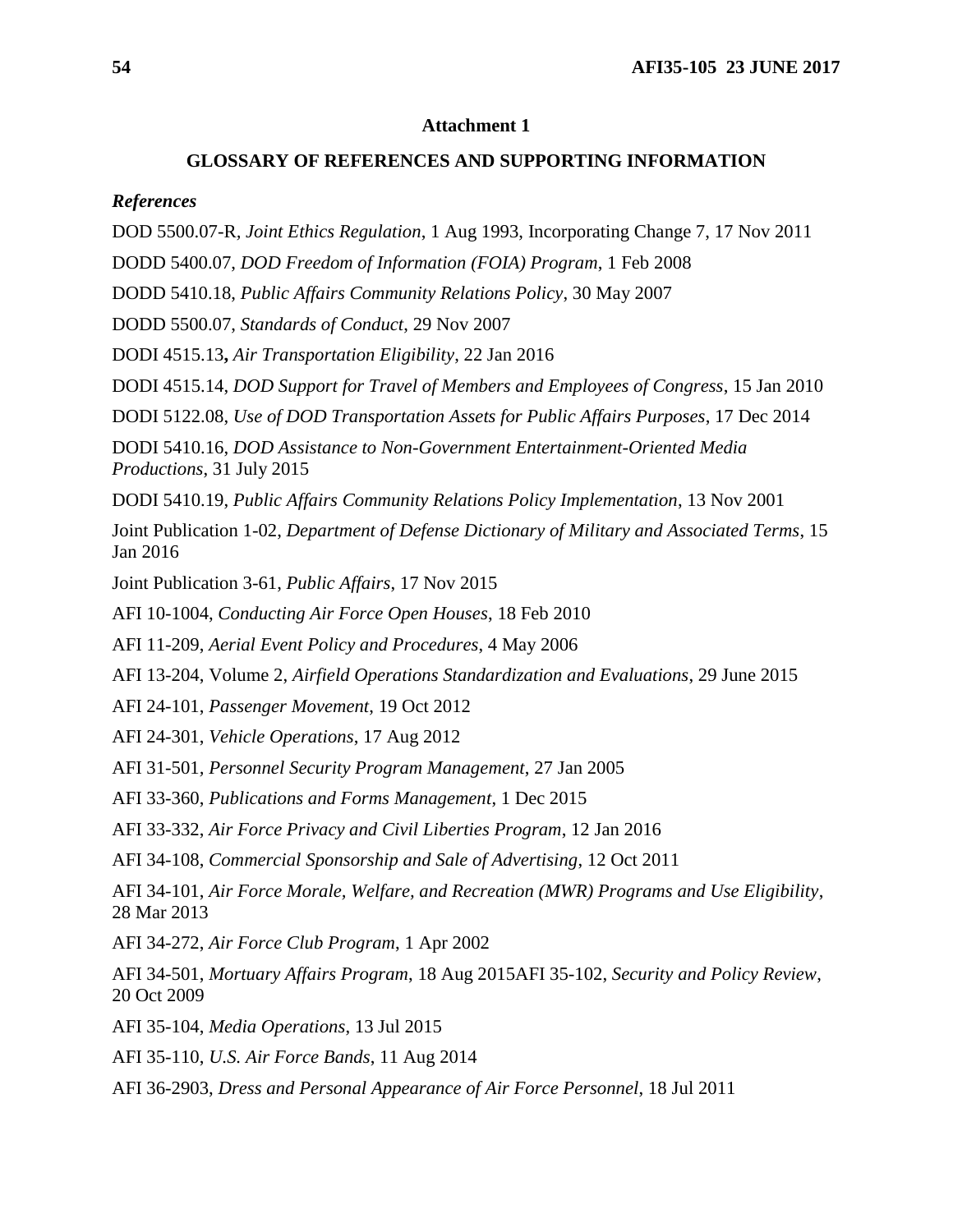### **AFI35-105 23 JUNE 2017 55**

AFI 36-3108, *Memorialization Program and Ceremonies*, 31 Aug 2011 AFI 51-902, *Political Activities by Members of the U.S. Air Force*, 27 Aug 2014 AFI 65-103, *Temporary Duty Orders*, 5 Aug 2005 AFI 65-603, *Official Representation Funds*, 24 Aug 2011 AFI 90-401, *Air Force Relations with Congress*, 14 Jun 2012 AFMAN 33-363, *Management of Records*, 1 Mar 2008 AFPD 35-1, *Public Affairs Management*, 28 Sep 2012 NGB PAM 360-5, *National Guard Public Affairs Guidelines*, 6 Jun 2008 SECAF Memorandum, "Exceptions to Policy Flyover Approval Request", 10 Aug 1998

### *Abbreviations and Acronyms*

**AFA**—Air Force Association

**AF/CV**—Air Force Vice Chief of Staff

**AFI**—Air Force Instruction

**AFOSI**—Air Force Office of Special Investigations

**AFPC**—Air Force Personnel Center

**AFPD**—Air Force Policy Directive

**AFPT**—Air Force Parachute Team

**AFRC**—Air Force Reserve Command

**AFSA**—Air Force Sergeants Association

**AFSC**—Air Force Specialty Code

**AICUZ**—Air Installation Compatible Use Zone

**AMC**—Air Mobility Command

**ANG**—Air National Guard

**ANGB**—Air National Guard Base

**C-NAF/PA**—Component Numbered Air Force Office of Public Affairs

**CLT**—Civic Leader Tour

**COCOM**—Combatant Commander

**CONUS**—Continental United States

**CR&PL**—Office of the Secretary of Defense Public Affairs Community Relations and Public Liaison

**CSAF**—Chief of Staff of the Air Force

**CSAR**—Combat Search and Rescue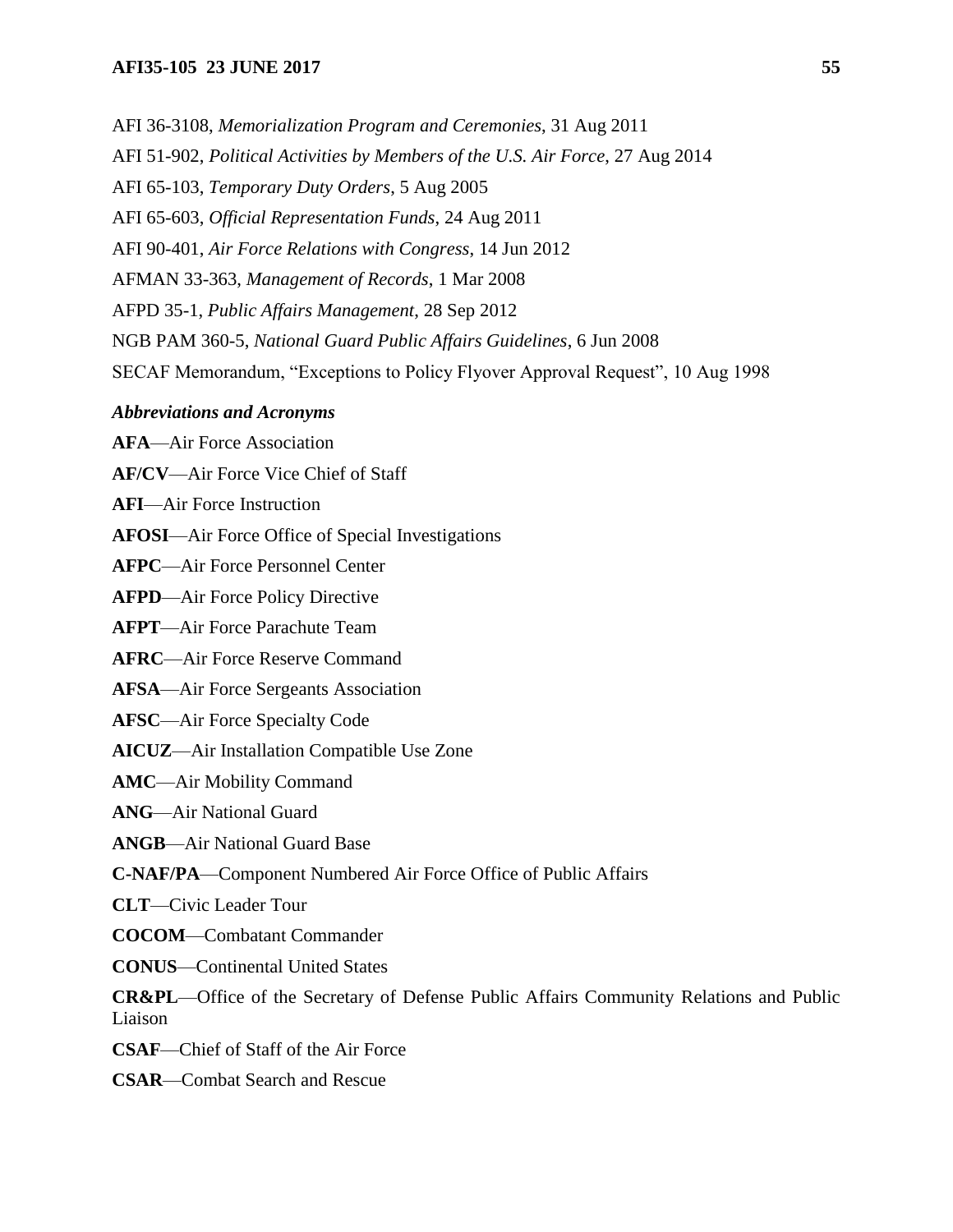- **DOD**—Department of Defense
- **DODD**—Department of Defense Directive
- **DODI**—Department of Defense Instruction
- **DRU**—Direct Reporting Unit
- **FAA**—Federal Aviation Administration
- **FOA**—Field Operating Agency
- **FOIA**—Freedom of Information Act
- **HQ**—Headquarters
- **IAW**—In Accordance With
- **JA/ATT**—Joint Airborne and Air Transportability Training
- **JCOC**—Joint Civilian Orientation Conference
- **MAJCOM**—Major Command
- **MIA**—Missing In Action
- **NAF**—Numbered Air Force
- **NATO**—North Atlantic Treaty Organization
- **NCO**—Noncommissioned Officer
- **NCR**—National Capital Region
- **NDAA**—National Defense Authorization Act
- **O&M**—Operation and Maintenance
- **OAA**—Operational Approval Authority
- **OASD/PA**—Office of the Assistant Secretary of Defense for Public Affairs
- **OCONUS**—Outside of the Continental United States
- **OI**—Operating Instruction
- **OPCON**—Operational Control
- **ORF**—Official Representation Funds
- **OSD**—Office of the Secretary of Defense
- **PA**—Public Affairs
- **PACAF**—Pacific Air Forces
- **PAO**—Public Affairs Officer
- **POM**—Program Objective Memorandum
- **POW**—Prisoner of War
- **R&D**—Research and Development